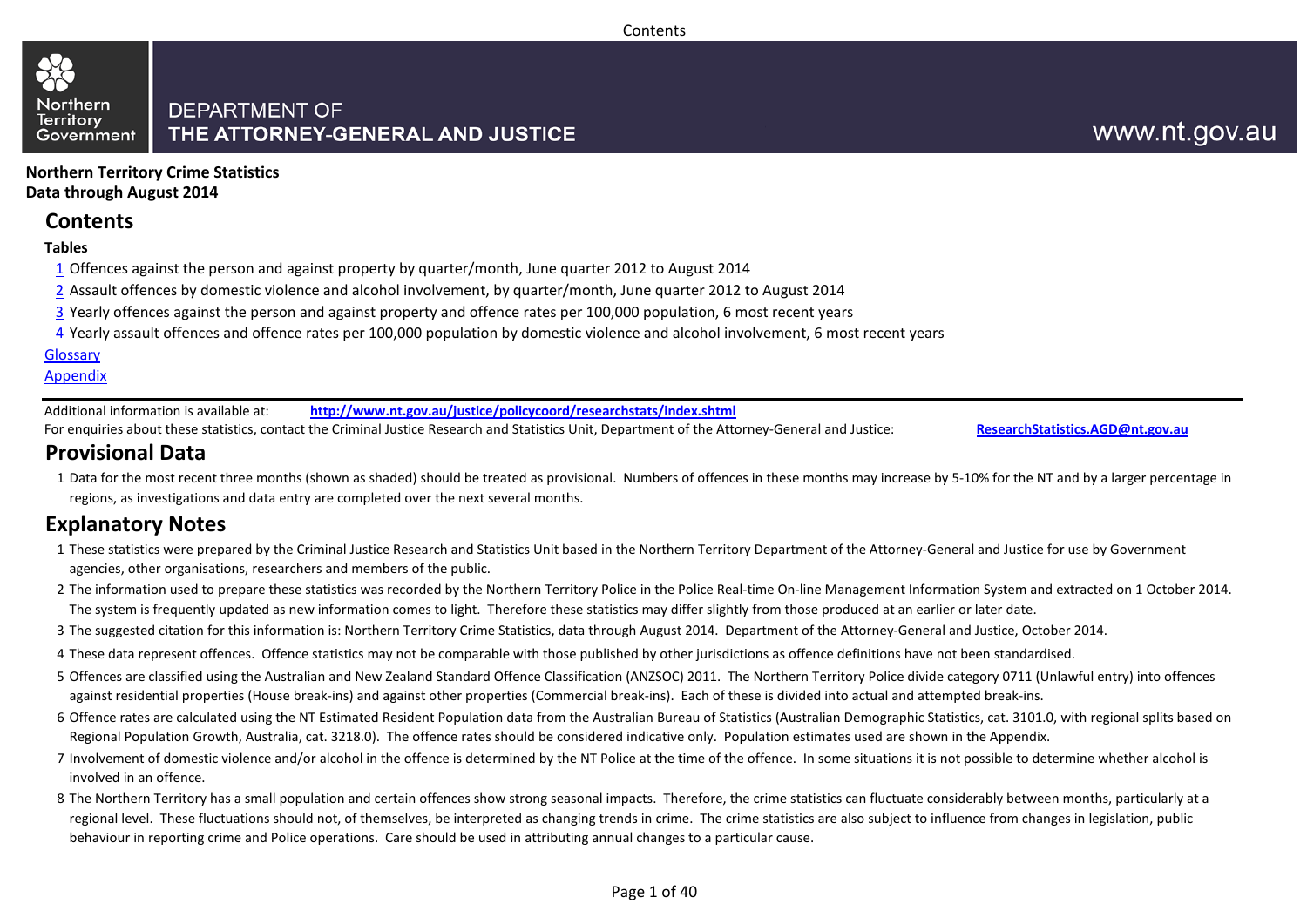

## DEPARTMENT OF THE ATTORNEY-GENERAL AND JUSTICE

## www.nt.gov.au

**Northern Territory Crime Statistics Data through August 2014**

|                                                           | Jun Q 2012      | Sep Q 2012      | Dec Q 2012             | Mar Q 2013 | Jun Q 2013 | Sep Q 2013               |                 |                 | Dec Q 2013              |                          |
|-----------------------------------------------------------|-----------------|-----------------|------------------------|------------|------------|--------------------------|-----------------|-----------------|-------------------------|--------------------------|
| Number of offences                                        |                 |                 |                        |            |            | <b>Jul-13</b>            | Aug-13          | $Sep-13$        | Oct-13                  | <b>Nov-13</b>            |
| 0111 Murder                                               |                 |                 |                        |            |            |                          |                 |                 |                         |                          |
| 0121 Attempted murder                                     |                 |                 |                        |            |            |                          |                 |                 |                         |                          |
| 0131 Manslaughter                                         |                 |                 |                        |            |            |                          |                 |                 |                         |                          |
| 0132 Driving causing death                                |                 |                 |                        |            |            | $\Omega$                 |                 |                 |                         |                          |
| 01 Homicide and related offences                          |                 |                 | $\boldsymbol{\Lambda}$ |            |            | $\overline{\mathbf{3}}$  | $\Delta$        | $\Omega$        | 3                       | $\overline{\phantom{a}}$ |
| 021 Assault                                               | 1,671           | 1,624           | 1,822                  | 2,005      | 1,886      | 652                      | 698             | 646             | 660                     | 613                      |
| 029 Acts intended to cause injury - other                 |                 |                 |                        |            |            | $\overline{\phantom{a}}$ |                 |                 |                         |                          |
| 02 Acts intended to cause injury                          | 1,679           | 1,631           | 1,828                  | 2,011      | 1,893      | 654                      | 701             | 650             | 662                     | 618                      |
| 031 Sexual assault                                        | 63              | 92              | 97                     | 90         | 77         | 48                       | 27              | 30              | 32                      | 46                       |
| 032 Non-assaultive sexual offences                        |                 | 14              |                        | 13         | 13         | 5                        | 3               |                 | 0                       | 8                        |
| 03 Sexual assault and related offences                    | $\overline{72}$ | 106             | 106                    | 103        | 90         | 53                       | 30              | 35              | 32                      | 54                       |
| 049 Other dangerous or negligent acts endangering persons | $\overline{27}$ | 23              | 34                     | 52         | 36         | 11                       | 14              | 7               | 10                      | 11                       |
| 0511 Abduction and kidnapping                             |                 |                 | $\Omega$               |            |            | $\Omega$                 | $\Omega$        |                 | n                       | $\Omega$                 |
| 0521 Deprivation of liberty/false imprisonment            | 18              | 15              | 19                     | 11         | 14         |                          |                 |                 |                         |                          |
| 0531 Harassment and private nuisance                      | 11              | 17              | 8                      | 15         | 17         | $\overline{2}$           |                 |                 |                         |                          |
| 0532 Threatening behaviour                                | 67              | 63              | 85                     | 84         | 80         | 33                       | 19              | 40              | 29                      | 32                       |
| 05 Abduction, harassment and other offences               | $\overline{97}$ | $\overline{95}$ | $\frac{112}{2}$        | 110        | 112        | $\overline{37}$          | $\overline{26}$ | 50              | $\overline{36}$         | 36                       |
| 061 Robbery                                               | 37              | 18              | 20                     | 24         | 23         | Δ                        | 6               |                 |                         | $\overline{7}$           |
| 0621 Blackmail and extortion                              |                 |                 |                        |            |            | n                        | n               |                 |                         | $\mathbf 0$              |
| 06 Robbery, extortion and related offences                | $\overline{37}$ | 19              | 20                     | 24         | 23         | 4                        | 6               |                 | $\overline{\mathbf{z}}$ | $\overline{7}$           |
| Total offences against the person                         | 1,919           | 1,881           | 2,104                  | 2,304      | 2,159      | 762                      | 781             | 744             | 750                     | 728                      |
| House break-ins, actual                                   | 548             | 430             | 477                    | 423        | 348        | 120                      | 83              | 73              | 97                      | 118                      |
| House break-ins, attempted                                | 97              | 48              | 59                     | 69         | 34         | 16                       | 11              |                 | 11                      | 9                        |
| 0711 House break-ins                                      | 645             | 478             | 536                    | 492        | 382        | 136                      | 94              | 80              | 108                     | 127                      |
| Commercial break-ins, actual                              | 430             | $\frac{1}{333}$ | 469                    | 464        | 410        | 129                      | 88              | $\overline{72}$ | 102                     | 126                      |
| Commercial break-ins, attempted                           | 77              | 47              | 69                     | 60         | 37         | 6                        | 8               | 6               | 5                       | 10                       |
| 0711 Commercial break-ins                                 | 507             | 380             | 538                    | 524        | 447        | 135                      | 96              | 78              | 107                     | 136                      |
| 0812 Illegal use of a motor vehicle                       | 284             | 236             | 257                    | 207        | 214        | 96                       | 87              | $\overline{76}$ | 83                      | 70                       |
| 0813 Theft of motor vehicle parts or contents             | 373             | 270             | 258                    | 296        | 265        | 100                      | 82              | 83              | 79                      | 81                       |
| 081 Motor vehicle theft and related offences              | 657             | 506             | 515                    | 503        | 479        | 196                      | 169             | 159             | 162                     | 151                      |
| 08* Theft and related offences (other than MV)            | 1,849           | 1,617           | 1,862                  | 1,791      | 1,791      | 561                      | 434             | 426             | 424                     | 518                      |
| 12 Property damage offences                               | 1,900           | 1,644           | 1,854                  | 1,724      | 1,576      | 583                      | 447             | 429             | 430                     | 516                      |
| <b>Total property offences</b>                            | 5,558           | 4,625           | 5,305                  | 5,034      | 4,675      | 1,611                    | 1,240           | 1,172           | 1,231                   | 1,448                    |
|                                                           |                 |                 |                        |            |            |                          |                 |                 |                         |                          |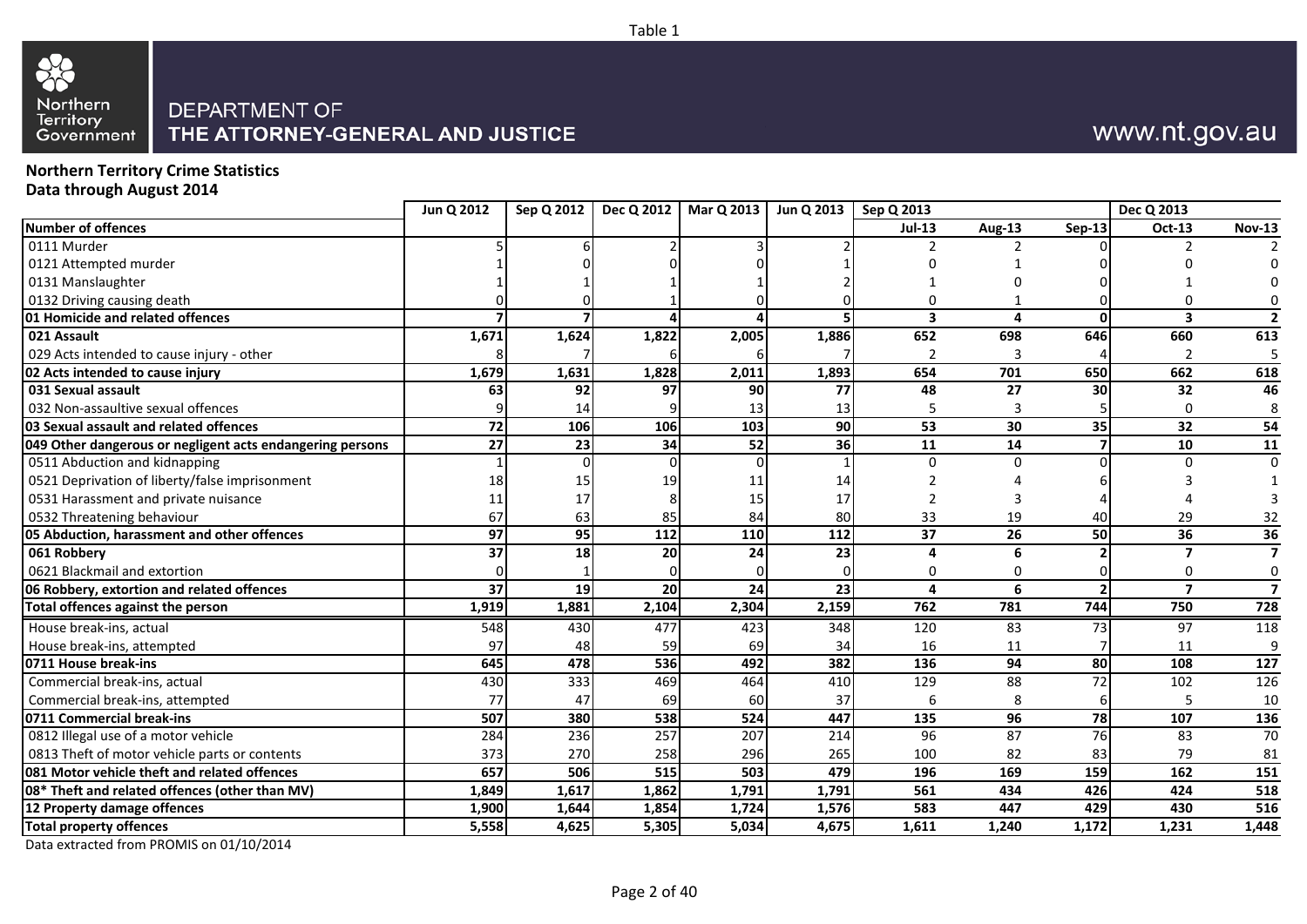# 82 Northern<br>Territory<br>Government

## DEPARTMENT OF THE ATTORNEY-GENERAL AND JUSTICE

## www.nt.gov.au

**Northern Territory Crime Statistics Data through August 2014**

|                                                           |               | Mar Q 2014   |              |                 | Jun Q 2014        |                  |               | Sep Q 2014     |                 |
|-----------------------------------------------------------|---------------|--------------|--------------|-----------------|-------------------|------------------|---------------|----------------|-----------------|
| Number of offences                                        | <b>Dec-13</b> | Jan-14       | Feb-14       | Mar-14          | Apr-14            | $Mav-14$         | <b>Jun-14</b> | <b>Jul-14</b>  | Aug-14          |
| 0111 Murder                                               |               |              | <sup>0</sup> |                 | 2                 |                  |               | $\Omega$       |                 |
| 0121 Attempted murder                                     |               |              |              |                 | ი                 |                  |               |                |                 |
| 0131 Manslaughter                                         |               |              |              |                 |                   |                  |               |                |                 |
| 0132 Driving causing death                                |               |              |              |                 | 0                 |                  |               |                |                 |
| 01 Homicide and related offences                          |               | $\mathbf{1}$ | $\Omega$     | <sup>0</sup>    | $\overline{2}$    | $\overline{2}$   | $\Omega$      | $\mathbf{1}$   |                 |
| 021 Assault                                               | 678           | 587          | 508          | 574             | 610               | 591              | 492           | 571            | 569             |
| 029 Acts intended to cause injury - other                 |               | 1            |              |                 | 0                 | 6                |               | 3              |                 |
| 02 Acts intended to cause injury                          | 680           | 588          | 512          | 576             | 610               | 597              | 493           | 574            | 572             |
| 031 Sexual assault                                        | 20            | 19           | 29           | 27              | 33                | 30               | 23            | 23             | 22              |
| 032 Non-assaultive sexual offences                        |               | $\Delta$     | q            | 8               | 5                 | 4                |               | $\overline{2}$ |                 |
| 03 Sexual assault and related offences                    | 21            | 23           | 38           | 35              | $\overline{38}$   | 34               | 24            | 25             | $\overline{23}$ |
| 049 Other dangerous or negligent acts endangering persons |               | 14           | 8            | 8               | 10                | 12               |               | 9              |                 |
| 0511 Abduction and kidnapping                             |               | $\Omega$     | $\Omega$     | U               | $\Omega$          | <sup>0</sup>     |               | $\Omega$       |                 |
| 0521 Deprivation of liberty/false imprisonment            |               |              |              |                 | ი                 |                  |               |                |                 |
| 0531 Harassment and private nuisance                      |               |              |              |                 | $\overline{2}$    |                  |               |                |                 |
| 0532 Threatening behaviour                                | 20            | 39           | 27           | 25              | 18                | 35               | 26            | 24             | 33              |
| 05 Abduction, harassment and other offences               | 29            | 50           | 35           | $\overline{31}$ | $\overline{20}$   | 45               | 34            | 33             | 45              |
| 061 Robbery                                               |               | 5            | 8            | 6               | Δ                 | 10               | 10            | 9              |                 |
| 0621 Blackmail and extortion                              |               | 0            | 0            |                 |                   | 0                |               |                |                 |
| 06 Robbery, extortion and related offences                | a             | 5            | 8            | 6               | 5                 | 10               | 10            | 10             |                 |
| Total offences against the person                         | 749           | 681          | 601          | 656             | 685               | 700              | 566           | 652            | 654             |
| House break-ins, actual                                   | 113           | 136          | 91           | 146             | 153               | 140              | 172           | 145            | 104             |
| House break-ins, attempted                                | 15            | 15           | 15           |                 | 12                | 10               | 15            | 8              | 8               |
| 0711 House break-ins                                      | 128           | 151          | 106          | 155             | 165               | 150              | 187           | 153            | 112             |
| Commercial break-ins, actual                              | 112           | 162          | 102          | 161             | 162               | 123              | 132           | 94             | 93              |
| Commercial break-ins, attempted                           |               | 14           | 13           | 11              | 13                | 17               | 13            | 18             | 10              |
| 0711 Commercial break-ins                                 | 120           | 176          | 115          | $\frac{1}{2}$   | $\frac{175}{175}$ | 140              | 145           | 112            | 103             |
| 0812 Illegal use of a motor vehicle                       | 74            | 67           | 80           | 113             | 96                | 91               | 106           | 84             | 90              |
| 0813 Theft of motor vehicle parts or contents             | 63            | 73           | 75           | 102             | 72                | 101              | 91            | 128            | 109             |
| 081 Motor vehicle theft and related offences              | 137           | 140          | 155          | 215             | 168               | 192              | 197           | 212            | 199             |
| 08* Theft and related offences (other than MV)            | 530           | 558          | 481          | 628             | 636               | 603              | 613           | 609            | 554             |
| 12 Property damage offences                               | 467           | 583          | 490          | 602             | 578               | $\overline{518}$ | 609           | 560            | 491             |
| <b>Total property offences</b>                            | 1,382         | 1,608        | 1,347        | 1,772           | 1,722             | 1,603            | 1,751         | 1,646          | 1,459           |

Table 1

Data extracted from PROMIS on 01/10/2014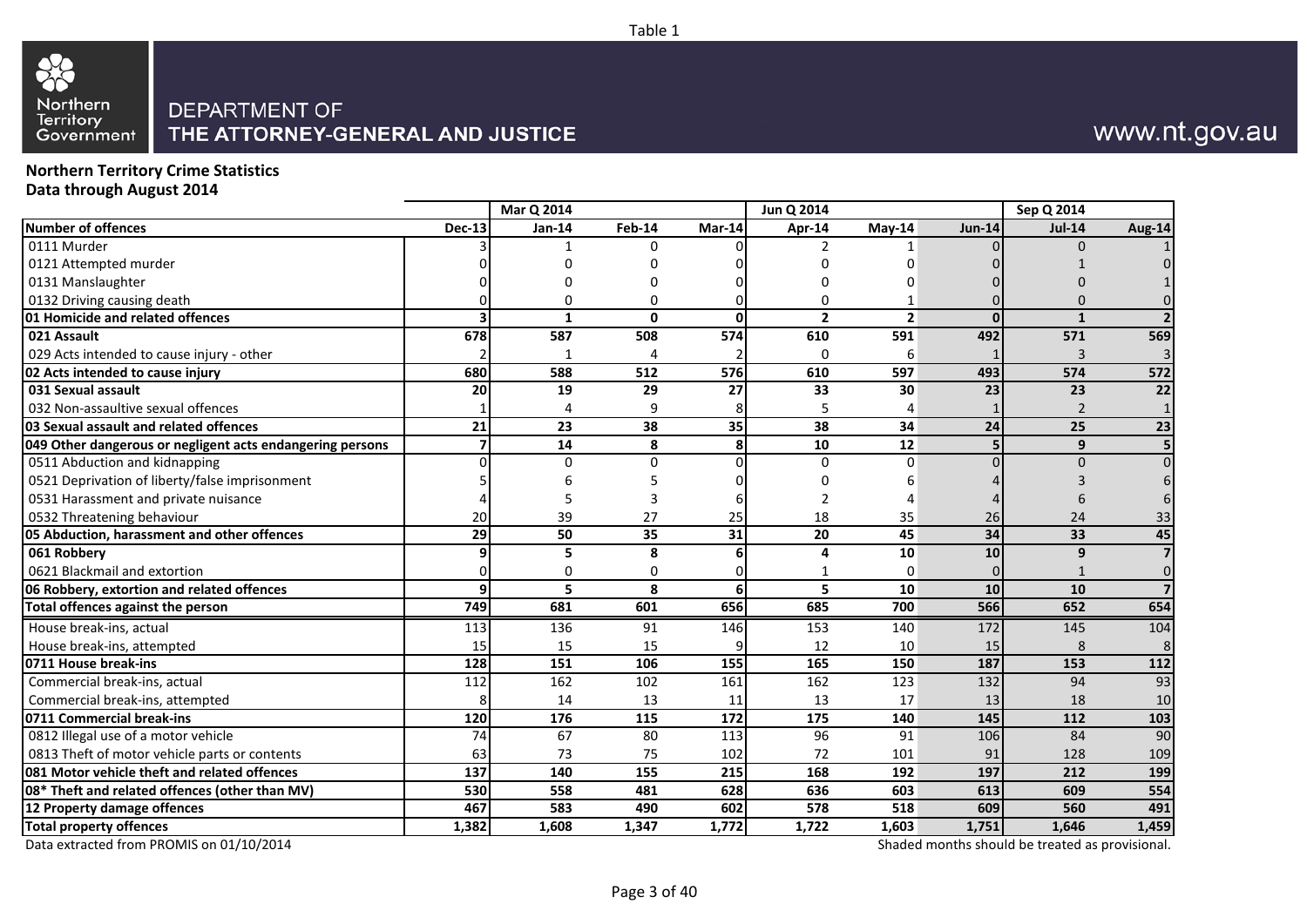

## www.nt.gov.au

## **Darwin Crime Statistics**

**Data through August 2014**

|                                                           | Jun Q 2012 | Sep Q 2012      |                 | Dec Q 2012   Mar Q 2013   Jun Q 2013 |       | Sep Q 2013       |                 |                 | Dec Q 2013      |                         |
|-----------------------------------------------------------|------------|-----------------|-----------------|--------------------------------------|-------|------------------|-----------------|-----------------|-----------------|-------------------------|
| <b>Number of offences</b>                                 |            |                 |                 |                                      |       | $Jul-13$         | Aug-13          | Sep-13          | <b>Oct-13</b>   | <b>Nov-13</b>           |
| 0111 Murder                                               |            |                 |                 |                                      |       |                  |                 |                 |                 |                         |
| 0121 Attempted murder                                     |            |                 |                 |                                      |       |                  |                 |                 |                 |                         |
| 0131 Manslaughter                                         |            |                 |                 |                                      |       |                  |                 |                 |                 |                         |
| 0132 Driving causing death                                |            |                 |                 |                                      |       |                  |                 |                 |                 |                         |
| 01 Homicide and related offences                          |            |                 | $\mathbf{0}$    |                                      | U     | $\mathbf{0}$     | $\overline{2}$  | $\mathbf{0}$    | 3               | 1                       |
| 021 Assault                                               | 386        | 371             | 378             | 434                                  | 453   | 135              | 160             | 136             | 145             | 125                     |
| 029 Acts intended to cause injury - other                 |            |                 |                 |                                      |       |                  | $\mathcal{P}$   |                 | $\Omega$        | $\mathbf 0$             |
| 02 Acts intended to cause injury                          | 390        | 372             | 380             | 436                                  | 454   | 136              | 162             | 136             | 145             | 125                     |
| 031 Sexual assault                                        | 23         | 34              | 28              | 30                                   | 32    | 19               | 12              |                 | 11              | 13                      |
| 032 Non-assaultive sexual offences                        |            |                 |                 |                                      |       | 3                |                 |                 | $\Omega$        |                         |
| 03 Sexual assault and related offences                    | 26         | 40              | 30              | 34                                   | 41    | $\overline{22}$  | 13              |                 | 11              | 14                      |
| 049 Other dangerous or negligent acts endangering persons |            |                 | 8               | 10                                   | Զ     | $\overline{2}$   | 5               |                 | 1               | 3                       |
| 0511 Abduction and kidnapping                             |            |                 |                 |                                      |       | $\Omega$         | $\Omega$        |                 | ∩               | $\Omega$                |
| 0521 Deprivation of liberty/false imprisonment            |            |                 |                 |                                      |       |                  |                 |                 |                 |                         |
| 0531 Harassment and private nuisance                      |            |                 |                 |                                      | 10    |                  |                 |                 |                 |                         |
| 0532 Threatening behaviour                                | 23         | 17              | 22              | 22                                   | 22    |                  | $\overline{2}$  | 10              |                 |                         |
| 05 Abduction, harassment and other offences               | 32         | 30              | 28              | 31                                   | 34    | $\overline{7}$   | $\overline{2}$  | 10 <sup>1</sup> | 6               | 7                       |
| 061 Robbery                                               | 20         | 10              | 12              | 15                                   | 15    | $\mathbf{1}$     | 5               |                 | $\mathbf{2}$    | 3                       |
| 0621 Blackmail and extortion                              |            |                 |                 |                                      |       | 0                | $\Omega$        |                 | 0               | 0                       |
| 06 Robbery, extortion and related offences                | 20         | 10              | $\overline{12}$ | 15                                   | 15    | $\mathbf{1}$     | 5               |                 | $\overline{2}$  | $\overline{\mathbf{3}}$ |
| Total offences against the person                         | 479        | 458             | 458             | 526                                  | 552   | 168              | 189             | 161             | 168             | 153                     |
| House break-ins, actual                                   | 183        | 164             | 158             | 108                                  | 103   | 45               | 26              | 22              | 30              | 43                      |
| House break-ins, attempted                                | 34         | 12              | 13              | 18                                   |       | 3                | $\Omega$        |                 |                 | $\mathbf 0$             |
| 0711 House break-ins                                      | 217        | 176             | 171             | 126                                  | 111   | 48               | 26              | 23              | $\overline{33}$ | 43                      |
| Commercial break-ins, actual                              | 126        | $\frac{136}{ }$ | 158             | 113                                  | 146   | $\overline{33}$  | $\overline{27}$ | 15              | 28              | 45                      |
| Commercial break-ins, attempted                           | 27         |                 | 26              | 14                                   |       |                  | $\mathcal{P}$   |                 |                 | 3                       |
| 0711 Commercial break-ins                                 | 153        | 145             | 184             | $\frac{127}{2}$                      | 150   | $\overline{34}$  | $\overline{29}$ | $\overline{17}$ | $\overline{29}$ | 48                      |
| 0812 Illegal use of a motor vehicle                       | 97         | 94              | 83              | 66                                   | 82    | 35               | 38              | 37              | 38              | $\overline{32}$         |
| 0813 Theft of motor vehicle parts or contents             | 193        | 145             | 132             | 154                                  | 128   | 61               | 39              | 50              | 32              | 32                      |
| 081 Motor vehicle theft and related offences              | 290        | 239             | 215             | 220                                  | 210   | $\overline{96}$  | $\overline{77}$ | 87              | 70              | 64                      |
| 08* Theft and related offences (other than MV)            | 808        | 786             | 815             | $\frac{1}{771}$                      | 816   | $\overline{243}$ | 210             | 218             | 191             | 212                     |
| 12 Property damage offences                               | 668        | 627             | 606             | 594                                  | 550   | 210              | 160             | 180             | 122             | 164                     |
| <b>Total property offences</b>                            | 2,136      | 1,973           | 1,991           | 1,838                                | 1,837 | 631              | 502             | 525             | 445             | 531                     |
|                                                           |            |                 |                 |                                      |       |                  |                 |                 |                 |                         |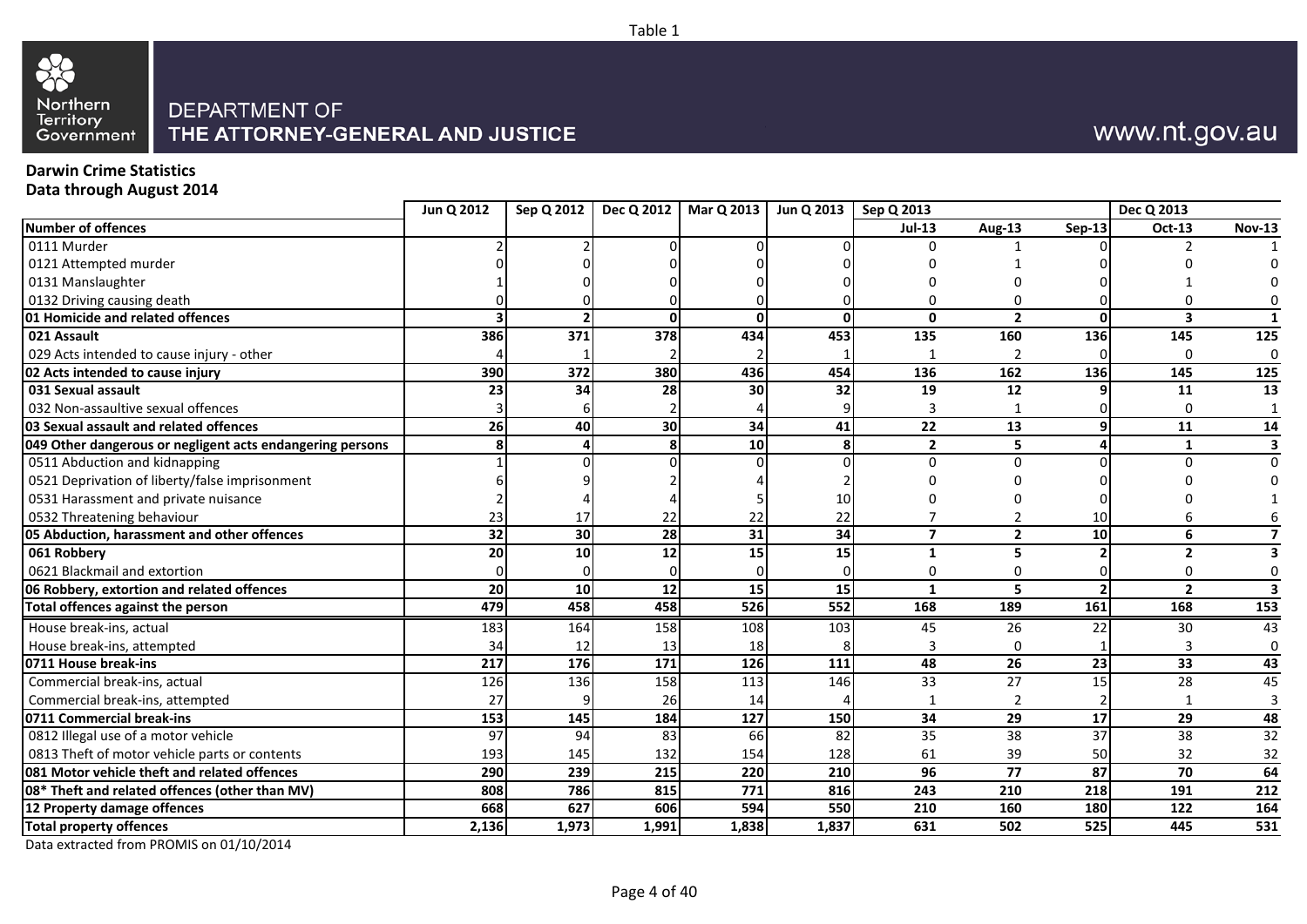

## www.nt.gov.au

## **Darwin Crime Statistics**

**Data through August 2014**

|                                                           |               | Mar Q 2014      |                         |                         | Jun Q 2014       |                |               | Sep Q 2014     |                 |
|-----------------------------------------------------------|---------------|-----------------|-------------------------|-------------------------|------------------|----------------|---------------|----------------|-----------------|
| Number of offences                                        | <b>Dec-13</b> | <b>Jan-14</b>   | Feb-14                  | Mar-14                  | Apr-14           | May-14         | <b>Jun-14</b> | <b>Jul-14</b>  | <b>Aug-14</b>   |
| 0111 Murder                                               |               | <sup>0</sup>    | $\Omega$                |                         | U                |                |               |                |                 |
| 0121 Attempted murder                                     |               |                 |                         |                         |                  |                |               |                |                 |
| 0131 Manslaughter                                         |               |                 |                         |                         |                  |                |               |                |                 |
| 0132 Driving causing death                                |               | ŋ               | 0                       |                         | U                |                |               |                |                 |
| 01 Homicide and related offences                          | ŋ             | $\mathbf{0}$    | $\mathbf{0}$            | 0                       | $\mathbf{0}$     | $\overline{2}$ | $\Omega$      | $\Omega$       |                 |
| 021 Assault                                               | 168           | 135             | 137                     | 174                     | 162              | 167            | 129           | 173            | 166             |
| 029 Acts intended to cause injury - other                 |               | $\Omega$        | $\overline{2}$          |                         | 0                | $\overline{2}$ |               | $\Omega$       |                 |
| 02 Acts intended to cause injury                          | 170           | 135             | 139                     | 176                     | 162              | 169            | 129           | 173            | 167             |
| 031 Sexual assault                                        |               | 6               | 11                      | 11                      | 11               | 9              | 11            | 9              |                 |
| 032 Non-assaultive sexual offences                        |               |                 | 8                       | 3                       | 2                | 0              |               |                |                 |
| 03 Sexual assault and related offences                    |               | 8               | 19                      | 14                      | 13               | 9              | 12            | 9              |                 |
| 049 Other dangerous or negligent acts endangering persons |               | $\overline{2}$  | 1                       | $\overline{2}$          | 3                | 1              |               | $\mathbf{0}$   |                 |
| 0511 Abduction and kidnapping                             |               | 0               | $\Omega$                | 0                       | $\mathbf 0$      | $\Omega$       |               | $\Omega$       |                 |
| 0521 Deprivation of liberty/false imprisonment            |               |                 |                         |                         |                  |                |               |                |                 |
| 0531 Harassment and private nuisance                      |               |                 | n                       |                         |                  | O              |               |                |                 |
| 0532 Threatening behaviour                                |               | 12              | 13                      | 15                      | 10               | 11             |               |                |                 |
| 05 Abduction, harassment and other offences               | 11            | 13              | 14                      | 17                      | 10               | 13             | 6             | 10             |                 |
| 061 Robbery                                               |               | Δ               | 3                       | 3                       | 3                |                |               | $\overline{7}$ |                 |
| 0621 Blackmail and extortion                              |               | 0               | n                       |                         |                  | 0              |               | <sup>0</sup>   |                 |
| 06 Robbery, extortion and related offences                |               | 4               | $\overline{\mathbf{3}}$ | $\overline{\mathbf{3}}$ | 4                | 5              |               | $\overline{7}$ |                 |
| Total offences against the person                         | 195           | 162             | 176                     | 212                     | 192              | 199            | 154           | 199            | 191             |
| House break-ins, actual                                   | 50            | 34              | 41                      | 47                      | 57               | 49             | 78            | 80             | 64              |
| House break-ins, attempted                                |               |                 | 3                       |                         |                  |                |               |                |                 |
| 0711 House break-ins                                      | 50            | 35              | 44                      | 49                      | 61               | 52             | 82            | 82             | 68              |
| Commercial break-ins, actual                              | 35            | $\overline{34}$ | 25                      | 40                      | 31               | 31             | 31            | 27             | $\overline{22}$ |
| Commercial break-ins, attempted                           |               | 3               | 3                       | 3                       | 1                | 0              |               | $\overline{2}$ |                 |
| 0711 Commercial break-ins                                 | 35            | $\overline{37}$ | 28                      | 43                      | 32               | 31             | 34            | 29             | 23              |
| 0812 Illegal use of a motor vehicle                       | 27            | 26              | 34                      | 38                      | 43               | 31             | 49            | 35             | 42              |
| 0813 Theft of motor vehicle parts or contents             | 27            | 40              | 36                      | 55                      | 29               | 51             | 49            | 64             | 56              |
| 081 Motor vehicle theft and related offences              | 54            | 66              | 70                      | 93                      | 72               | 82             | 98            | 99             | 98              |
| 08* Theft and related offences (other than MV)            | 230           | 225             | 210                     | $\overline{243}$        | $\overline{276}$ | 268            | 288           | 305            | 270             |
| 12 Property damage offences                               | 134           | 182             | 174                     | 221                     | 197              | 208            | 259           | 237            | 198             |
| <b>Total property offences</b>                            | 503           | 545             | 526                     | 649                     | 638              | 641            | 761           | 752            | 657             |

Table 1

Data extracted from PROMIS on 01/10/2014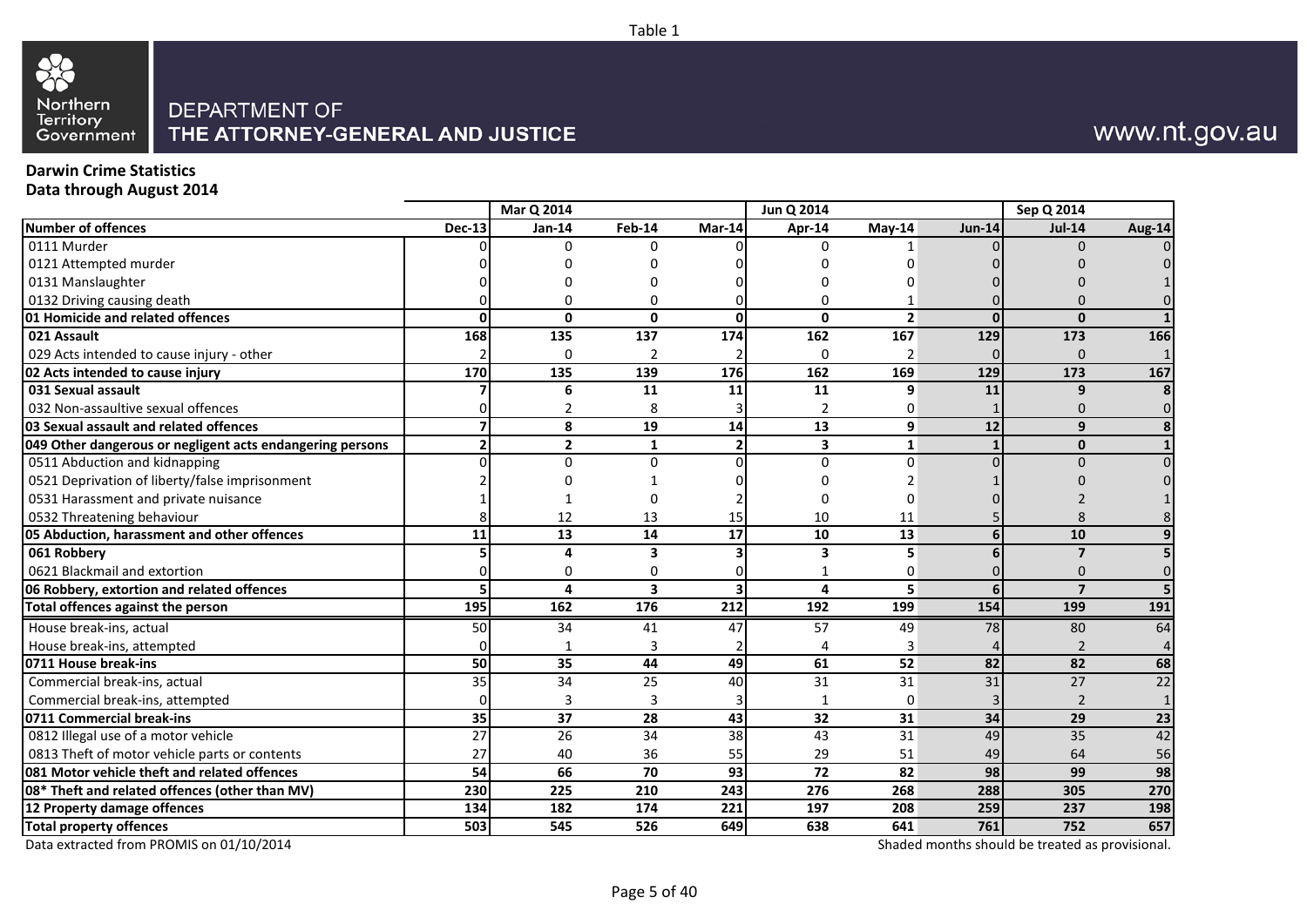

## www.nt.gov.au

### **Palmerston Crime Statistics Data through August 2014**

| <b>Jul-13</b><br>Aug-13<br>$Sep-13$<br><b>Oct-13</b><br><b>Nov-13</b><br>$\mathbf{0}$<br>$\Omega$<br>$\mathbf{0}$<br>$\mathbf 0$<br>O<br>O<br>128<br>113<br>117<br>133<br>46<br>37<br>34<br>117<br>41<br>52<br>$\Omega$<br>$\Omega$<br>0<br>3<br>113<br>118<br>46<br>37<br>36<br>128<br>133<br>41<br>55<br>118<br>12<br>18<br>$\overline{2}$<br>Δ<br>1<br>3<br>ŋ<br>U<br>13<br>4<br>3<br>21<br>$\mathbf{1}$<br>$\overline{2}$<br>$\overline{2}$<br>1<br>0<br>0<br>$\Omega$<br>10<br>$\overline{13}$<br>10 <sub>1</sub><br>5<br>11<br>3<br>2<br>$\Omega$<br>$\overline{2}$<br>U<br>0<br>0<br>$\mathbf{0}$<br>$\mathbf{0}$<br>$\Omega$<br>$\overline{2}$<br>143<br>139<br>148<br>158<br>56<br>45<br>41<br>46<br>134<br>80<br>86<br>32<br>53<br>10<br>10<br>16 <sup>1</sup><br>11<br>9<br>47<br>41<br>21<br>11<br>3<br>64<br>56<br>13<br>13<br>107<br>41<br>44<br>11<br>17<br>10<br>$\overline{24}$<br>20<br>30<br>9<br>19<br>15<br>3<br>$\overline{2}$<br>10<br>2<br>ი<br>29<br>28<br>29<br>20<br>33<br>10<br>5<br>3<br>51<br>$\mathbf{1}$<br>25<br>48<br>25<br>19<br>16<br>61<br>28<br>11<br>10<br>13<br>51<br>21<br>31<br>17<br>19<br>22<br>7<br>60<br>58<br>11<br>081 Motor vehicle theft and related offences<br>46<br>79<br>88<br>$\overline{83}$<br>$\overline{22}$<br>$\overline{36}$<br>35<br>$\overline{32}$<br>112<br>20<br>$\overline{193}$<br>229<br>179<br>65<br>44<br>58<br>52<br>203<br>235<br>78<br>214<br>135<br>142<br>57<br>54<br>49<br>50<br>45<br>168<br>194<br>691<br>443<br>511<br>165<br>152<br>164<br>148<br>517<br>589<br>156 |                                                           | Jun Q 2012 | Sep Q 2012 | Dec Q 2012 | Mar Q 2013 | Jun Q 2013   Sep Q 2013 |  | Dec Q 2013 |  |
|-------------------------------------------------------------------------------------------------------------------------------------------------------------------------------------------------------------------------------------------------------------------------------------------------------------------------------------------------------------------------------------------------------------------------------------------------------------------------------------------------------------------------------------------------------------------------------------------------------------------------------------------------------------------------------------------------------------------------------------------------------------------------------------------------------------------------------------------------------------------------------------------------------------------------------------------------------------------------------------------------------------------------------------------------------------------------------------------------------------------------------------------------------------------------------------------------------------------------------------------------------------------------------------------------------------------------------------------------------------------------------------------------------------------------------------------------------------------------------------------------------------------------------------------------------|-----------------------------------------------------------|------------|------------|------------|------------|-------------------------|--|------------|--|
|                                                                                                                                                                                                                                                                                                                                                                                                                                                                                                                                                                                                                                                                                                                                                                                                                                                                                                                                                                                                                                                                                                                                                                                                                                                                                                                                                                                                                                                                                                                                                       | <b>Number of offences</b>                                 |            |            |            |            |                         |  |            |  |
|                                                                                                                                                                                                                                                                                                                                                                                                                                                                                                                                                                                                                                                                                                                                                                                                                                                                                                                                                                                                                                                                                                                                                                                                                                                                                                                                                                                                                                                                                                                                                       | 0111 Murder                                               |            |            |            |            |                         |  |            |  |
|                                                                                                                                                                                                                                                                                                                                                                                                                                                                                                                                                                                                                                                                                                                                                                                                                                                                                                                                                                                                                                                                                                                                                                                                                                                                                                                                                                                                                                                                                                                                                       | 0121 Attempted murder                                     |            |            |            |            |                         |  |            |  |
|                                                                                                                                                                                                                                                                                                                                                                                                                                                                                                                                                                                                                                                                                                                                                                                                                                                                                                                                                                                                                                                                                                                                                                                                                                                                                                                                                                                                                                                                                                                                                       | 0131 Manslaughter                                         |            |            |            |            |                         |  |            |  |
|                                                                                                                                                                                                                                                                                                                                                                                                                                                                                                                                                                                                                                                                                                                                                                                                                                                                                                                                                                                                                                                                                                                                                                                                                                                                                                                                                                                                                                                                                                                                                       | 0132 Driving causing death                                |            |            |            |            |                         |  |            |  |
|                                                                                                                                                                                                                                                                                                                                                                                                                                                                                                                                                                                                                                                                                                                                                                                                                                                                                                                                                                                                                                                                                                                                                                                                                                                                                                                                                                                                                                                                                                                                                       | 01 Homicide and related offences                          |            |            |            |            |                         |  |            |  |
|                                                                                                                                                                                                                                                                                                                                                                                                                                                                                                                                                                                                                                                                                                                                                                                                                                                                                                                                                                                                                                                                                                                                                                                                                                                                                                                                                                                                                                                                                                                                                       | 021 Assault                                               |            |            |            |            |                         |  |            |  |
|                                                                                                                                                                                                                                                                                                                                                                                                                                                                                                                                                                                                                                                                                                                                                                                                                                                                                                                                                                                                                                                                                                                                                                                                                                                                                                                                                                                                                                                                                                                                                       | 029 Acts intended to cause injury - other                 |            |            |            |            |                         |  |            |  |
|                                                                                                                                                                                                                                                                                                                                                                                                                                                                                                                                                                                                                                                                                                                                                                                                                                                                                                                                                                                                                                                                                                                                                                                                                                                                                                                                                                                                                                                                                                                                                       | 02 Acts intended to cause injury                          |            |            |            |            |                         |  |            |  |
|                                                                                                                                                                                                                                                                                                                                                                                                                                                                                                                                                                                                                                                                                                                                                                                                                                                                                                                                                                                                                                                                                                                                                                                                                                                                                                                                                                                                                                                                                                                                                       | 031 Sexual assault                                        |            |            |            |            |                         |  |            |  |
|                                                                                                                                                                                                                                                                                                                                                                                                                                                                                                                                                                                                                                                                                                                                                                                                                                                                                                                                                                                                                                                                                                                                                                                                                                                                                                                                                                                                                                                                                                                                                       | 032 Non-assaultive sexual offences                        |            |            |            |            |                         |  |            |  |
|                                                                                                                                                                                                                                                                                                                                                                                                                                                                                                                                                                                                                                                                                                                                                                                                                                                                                                                                                                                                                                                                                                                                                                                                                                                                                                                                                                                                                                                                                                                                                       | 03 Sexual assault and related offences                    |            |            |            |            |                         |  |            |  |
|                                                                                                                                                                                                                                                                                                                                                                                                                                                                                                                                                                                                                                                                                                                                                                                                                                                                                                                                                                                                                                                                                                                                                                                                                                                                                                                                                                                                                                                                                                                                                       | 049 Other dangerous or negligent acts endangering persons |            |            |            |            |                         |  |            |  |
|                                                                                                                                                                                                                                                                                                                                                                                                                                                                                                                                                                                                                                                                                                                                                                                                                                                                                                                                                                                                                                                                                                                                                                                                                                                                                                                                                                                                                                                                                                                                                       | 0511 Abduction and kidnapping                             |            |            |            |            |                         |  |            |  |
|                                                                                                                                                                                                                                                                                                                                                                                                                                                                                                                                                                                                                                                                                                                                                                                                                                                                                                                                                                                                                                                                                                                                                                                                                                                                                                                                                                                                                                                                                                                                                       | 0521 Deprivation of liberty/false imprisonment            |            |            |            |            |                         |  |            |  |
|                                                                                                                                                                                                                                                                                                                                                                                                                                                                                                                                                                                                                                                                                                                                                                                                                                                                                                                                                                                                                                                                                                                                                                                                                                                                                                                                                                                                                                                                                                                                                       | 0531 Harassment and private nuisance                      |            |            |            |            |                         |  |            |  |
|                                                                                                                                                                                                                                                                                                                                                                                                                                                                                                                                                                                                                                                                                                                                                                                                                                                                                                                                                                                                                                                                                                                                                                                                                                                                                                                                                                                                                                                                                                                                                       | 0532 Threatening behaviour                                |            |            |            |            |                         |  |            |  |
|                                                                                                                                                                                                                                                                                                                                                                                                                                                                                                                                                                                                                                                                                                                                                                                                                                                                                                                                                                                                                                                                                                                                                                                                                                                                                                                                                                                                                                                                                                                                                       | 05 Abduction, harassment and other offences               |            |            |            |            |                         |  |            |  |
|                                                                                                                                                                                                                                                                                                                                                                                                                                                                                                                                                                                                                                                                                                                                                                                                                                                                                                                                                                                                                                                                                                                                                                                                                                                                                                                                                                                                                                                                                                                                                       | 061 Robbery                                               |            |            |            |            |                         |  |            |  |
|                                                                                                                                                                                                                                                                                                                                                                                                                                                                                                                                                                                                                                                                                                                                                                                                                                                                                                                                                                                                                                                                                                                                                                                                                                                                                                                                                                                                                                                                                                                                                       | 0621 Blackmail and extortion                              |            |            |            |            |                         |  |            |  |
|                                                                                                                                                                                                                                                                                                                                                                                                                                                                                                                                                                                                                                                                                                                                                                                                                                                                                                                                                                                                                                                                                                                                                                                                                                                                                                                                                                                                                                                                                                                                                       | 06 Robbery, extortion and related offences                |            |            |            |            |                         |  |            |  |
|                                                                                                                                                                                                                                                                                                                                                                                                                                                                                                                                                                                                                                                                                                                                                                                                                                                                                                                                                                                                                                                                                                                                                                                                                                                                                                                                                                                                                                                                                                                                                       | Total offences against the person                         |            |            |            |            |                         |  |            |  |
|                                                                                                                                                                                                                                                                                                                                                                                                                                                                                                                                                                                                                                                                                                                                                                                                                                                                                                                                                                                                                                                                                                                                                                                                                                                                                                                                                                                                                                                                                                                                                       | House break-ins, actual                                   |            |            |            |            |                         |  |            |  |
|                                                                                                                                                                                                                                                                                                                                                                                                                                                                                                                                                                                                                                                                                                                                                                                                                                                                                                                                                                                                                                                                                                                                                                                                                                                                                                                                                                                                                                                                                                                                                       | House break-ins, attempted                                |            |            |            |            |                         |  |            |  |
|                                                                                                                                                                                                                                                                                                                                                                                                                                                                                                                                                                                                                                                                                                                                                                                                                                                                                                                                                                                                                                                                                                                                                                                                                                                                                                                                                                                                                                                                                                                                                       | 0711 House break-ins                                      |            |            |            |            |                         |  |            |  |
|                                                                                                                                                                                                                                                                                                                                                                                                                                                                                                                                                                                                                                                                                                                                                                                                                                                                                                                                                                                                                                                                                                                                                                                                                                                                                                                                                                                                                                                                                                                                                       | Commercial break-ins, actual                              |            |            |            |            |                         |  |            |  |
|                                                                                                                                                                                                                                                                                                                                                                                                                                                                                                                                                                                                                                                                                                                                                                                                                                                                                                                                                                                                                                                                                                                                                                                                                                                                                                                                                                                                                                                                                                                                                       | Commercial break-ins, attempted                           |            |            |            |            |                         |  |            |  |
|                                                                                                                                                                                                                                                                                                                                                                                                                                                                                                                                                                                                                                                                                                                                                                                                                                                                                                                                                                                                                                                                                                                                                                                                                                                                                                                                                                                                                                                                                                                                                       | 0711 Commercial break-ins                                 |            |            |            |            |                         |  |            |  |
|                                                                                                                                                                                                                                                                                                                                                                                                                                                                                                                                                                                                                                                                                                                                                                                                                                                                                                                                                                                                                                                                                                                                                                                                                                                                                                                                                                                                                                                                                                                                                       | 0812 Illegal use of a motor vehicle                       |            |            |            |            |                         |  |            |  |
|                                                                                                                                                                                                                                                                                                                                                                                                                                                                                                                                                                                                                                                                                                                                                                                                                                                                                                                                                                                                                                                                                                                                                                                                                                                                                                                                                                                                                                                                                                                                                       | 0813 Theft of motor vehicle parts or contents             |            |            |            |            |                         |  |            |  |
|                                                                                                                                                                                                                                                                                                                                                                                                                                                                                                                                                                                                                                                                                                                                                                                                                                                                                                                                                                                                                                                                                                                                                                                                                                                                                                                                                                                                                                                                                                                                                       |                                                           |            |            |            |            |                         |  |            |  |
|                                                                                                                                                                                                                                                                                                                                                                                                                                                                                                                                                                                                                                                                                                                                                                                                                                                                                                                                                                                                                                                                                                                                                                                                                                                                                                                                                                                                                                                                                                                                                       | 08* Theft and related offences (other than MV)            |            |            |            |            |                         |  |            |  |
|                                                                                                                                                                                                                                                                                                                                                                                                                                                                                                                                                                                                                                                                                                                                                                                                                                                                                                                                                                                                                                                                                                                                                                                                                                                                                                                                                                                                                                                                                                                                                       | 12 Property damage offences                               |            |            |            |            |                         |  |            |  |
|                                                                                                                                                                                                                                                                                                                                                                                                                                                                                                                                                                                                                                                                                                                                                                                                                                                                                                                                                                                                                                                                                                                                                                                                                                                                                                                                                                                                                                                                                                                                                       | <b>Total property offences</b>                            |            |            |            |            |                         |  |            |  |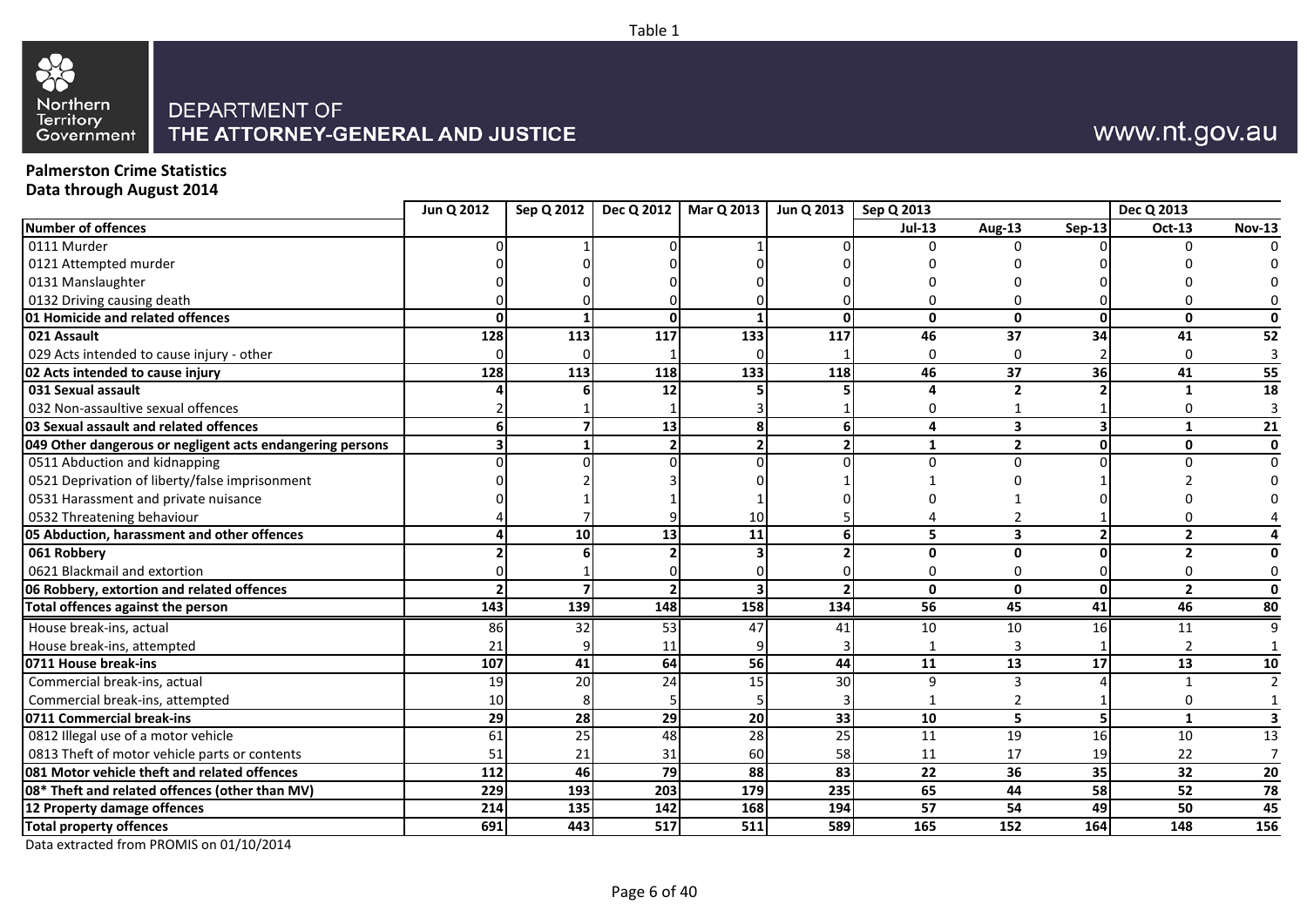# 82 Northern<br>Territory<br>Government

## DEPARTMENT OF THE ATTORNEY-GENERAL AND JUSTICE

## www.nt.gov.au

#### **Palmerston Crime Statistics Data through August 2014**

|                                                           |               | Mar Q 2014              |                 |                 | Jun Q 2014      |                         |                 | Sep Q 2014     |               |
|-----------------------------------------------------------|---------------|-------------------------|-----------------|-----------------|-----------------|-------------------------|-----------------|----------------|---------------|
| Number of offences                                        | <b>Dec-13</b> | Jan-14                  | Feb-14          | Mar-14          | Apr-14          | $Mav-14$                | <b>Jun-14</b>   | <b>Jul-14</b>  | <b>Aug-14</b> |
| 0111 Murder                                               |               | $\Omega$                | 0               |                 | 0               | n                       |                 | $\Omega$       |               |
| 0121 Attempted murder                                     |               |                         |                 |                 |                 |                         |                 |                |               |
| 0131 Manslaughter                                         |               |                         |                 |                 |                 |                         |                 |                |               |
| 0132 Driving causing death                                |               |                         | በ               |                 |                 | O                       |                 |                |               |
| 01 Homicide and related offences                          |               | $\mathbf{0}$            | $\mathbf{0}$    | O               | 0               | $\mathbf{0}$            | $\Omega$        | $\mathbf{0}$   |               |
| 021 Assault                                               | 31            | 35                      | 41              | 44              | 35              | 41                      | 32              | 28             | 32            |
| 029 Acts intended to cause injury - other                 |               | $\Omega$                | 0               | 0               | 0               | 1                       |                 |                |               |
| 02 Acts intended to cause injury                          | 31            | 35                      | 41              | 44              | 35              | 42                      | 32              | 29             | 33            |
| 031 Sexual assault                                        |               | O                       | 5               |                 | 3               | $\Delta$                |                 | $\mathbf{1}$   |               |
| 032 Non-assaultive sexual offences                        |               | O                       | ი               |                 | 2               | 0                       |                 |                |               |
| 03 Sexual assault and related offences                    |               | $\mathbf{0}$            | 5               | 6               | 5               | 4                       |                 |                |               |
| 049 Other dangerous or negligent acts endangering persons |               | $\mathbf{0}$            | $\overline{2}$  | 0               | $\mathbf{1}$    | $\overline{2}$          | $\Omega$        | $\mathbf{1}$   |               |
| 0511 Abduction and kidnapping                             |               | $\Omega$                | 0               | U               | $\Omega$        | $\Omega$                |                 |                |               |
| 0521 Deprivation of liberty/false imprisonment            |               |                         |                 |                 |                 |                         |                 |                |               |
| 0531 Harassment and private nuisance                      |               |                         |                 |                 |                 |                         |                 |                |               |
| 0532 Threatening behaviour                                |               |                         |                 |                 |                 |                         |                 |                |               |
| 05 Abduction, harassment and other offences               |               | 6                       | 5               | $\overline{2}$  | 1               | 3                       |                 | $\mathbf{1}$   |               |
| 061 Robbery                                               |               | 0                       |                 |                 | 0               | 3                       |                 |                |               |
| 0621 Blackmail and extortion                              |               | n                       | በ               |                 | 0               | 0                       |                 |                |               |
| 06 Robbery, extortion and related offences                |               | $\mathbf{0}$            | 1               | 1               | 0               | 3                       | $\Omega$        | $\overline{2}$ |               |
| Total offences against the person                         | 34            | $\overline{41}$         | $\overline{54}$ | $\overline{53}$ | $\overline{42}$ | 54                      | 39              | 34             | 40            |
| House break-ins, actual                                   |               | 11                      | 12              | 29              | 21              | 13                      | 19              | 13             | 12            |
| House break-ins, attempted                                |               |                         |                 | 0               |                 | 0                       |                 |                |               |
| 0711 House break-ins                                      | 11            | 12                      | 13              | 29              | 22              | 13                      | 22              | 14             | 14            |
| Commercial break-ins, actual                              |               | $\overline{7}$          | 8               | 10              | 6               | 6                       | 13              | 22             |               |
| Commercial break-ins, attempted                           |               | O                       |                 | 0               | 0               |                         |                 | $\Omega$       |               |
| 0711 Commercial break-ins                                 |               | $\overline{\mathbf{z}}$ | 9               | 10              | 6               | $\overline{\mathbf{z}}$ | 13              | 22             |               |
| 0812 Illegal use of a motor vehicle                       | 20            | 11                      | 12              | 38              | 16              | 20                      | 25              | 21             | 16            |
| 0813 Theft of motor vehicle parts or contents             |               | 16                      | 18              | 24              | 14              | 22                      | 17              | 39             | 23            |
| 081 Motor vehicle theft and related offences              | 29            | 27                      | 30              | 62              | 30              | 42                      | 42              | 60             | 39            |
| 08* Theft and related offences (other than MV)            | 84            | 75                      | 76              | 90              | $\overline{78}$ | 72                      | $\overline{79}$ | 106            | 90            |
| 12 Property damage offences                               | 48            | 42                      | 64              | 69              | 47              | 52                      | 77              | 86             | 50            |
| <b>Total property offences</b><br>$24/10/100$             | 175           | 163                     | 192             | 260             | 183             | 186                     | 233             | 288            | 202           |

Table 1

Data extracted from PROMIS on 01/10/2014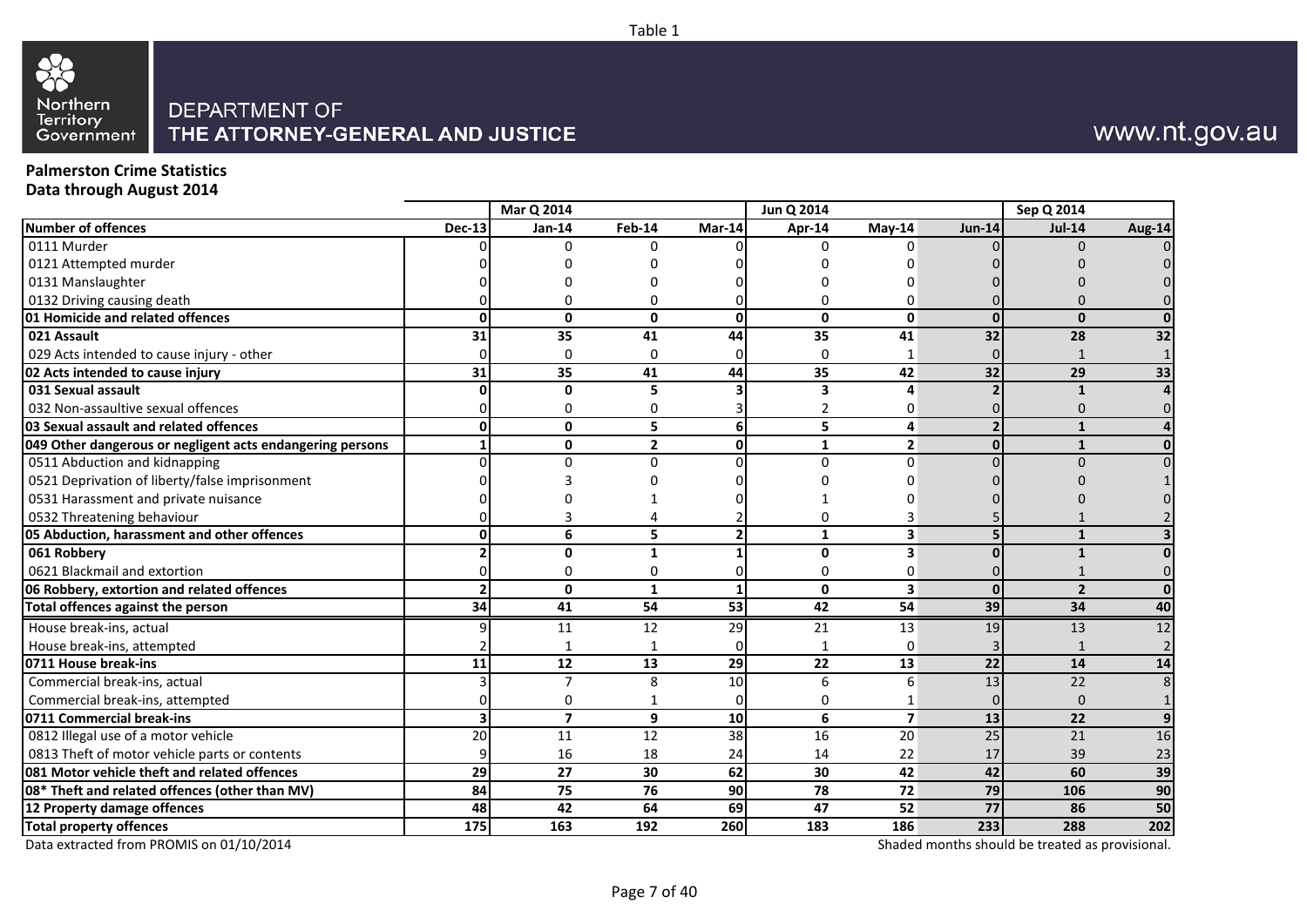

## www.nt.gov.au

### **Alice Springs Crime Statistics Data through August 2014**

|                                                           | Jun Q 2012 | Sep Q 2012 |                 | Dec Q 2012   Mar Q 2013 | Jun Q 2013   Sep Q 2013 |                |                |        | Dec Q 2013     |                 |
|-----------------------------------------------------------|------------|------------|-----------------|-------------------------|-------------------------|----------------|----------------|--------|----------------|-----------------|
| <b>Number of offences</b>                                 |            |            |                 |                         |                         | <b>Jul-13</b>  | Aug-13         | Sep-13 | Oct-13         | <b>Nov-13</b>   |
| 0111 Murder                                               |            |            |                 |                         |                         |                |                |        |                |                 |
| 0121 Attempted murder                                     |            |            |                 |                         |                         |                |                |        |                |                 |
| 0131 Manslaughter                                         |            |            |                 |                         |                         |                |                |        |                |                 |
| 0132 Driving causing death                                |            |            |                 |                         |                         |                |                |        |                |                 |
| 01 Homicide and related offences                          |            |            |                 |                         |                         | $\mathbf{1}$   | 1              | O      | $\mathbf{0}$   |                 |
| 021 Assault                                               | 413        | 434        | 436             | 515                     | 414                     | 193            | 180            | 174    | 151            | 144             |
| 029 Acts intended to cause injury - other                 |            |            |                 |                         |                         |                |                |        |                |                 |
| 02 Acts intended to cause injury                          | 415        | 434        | 437             | 517                     | 415                     | 194            | 181            | 176    | 153            | 145             |
| 031 Sexual assault                                        | 15         | 23         | 20              | 22                      | 13                      | 7              | 3              | 11     |                |                 |
| 032 Non-assaultive sexual offences                        |            |            |                 |                         |                         |                | O              |        |                |                 |
| 03 Sexual assault and related offences                    | 16         | 25         | 24              | 26                      | 13                      | $\overline{7}$ | 3              | 11     | 4              | 12              |
| 049 Other dangerous or negligent acts endangering persons |            |            | 10 <sup>1</sup> | 18                      | 14                      | $\mathbf{1}$   | 1              |        | 6              | $\overline{2}$  |
| 0511 Abduction and kidnapping                             |            |            |                 |                         |                         | U              | U              |        |                |                 |
| 0521 Deprivation of liberty/false imprisonment            |            |            |                 |                         |                         |                |                |        |                |                 |
| 0531 Harassment and private nuisance                      |            |            |                 |                         |                         |                |                |        |                |                 |
| 0532 Threatening behaviour                                | 14         | 19         | 20              | 15                      | 11                      |                |                |        | 13             |                 |
| 05 Abduction, harassment and other offences               | 17         | 25         | 25              | 19                      | 14                      | 8              | 10             | q      | 13             |                 |
| 061 Robbery                                               | 10         |            |                 |                         |                         | $\overline{2}$ | 1              |        | $\overline{2}$ |                 |
| 0621 Blackmail and extortion                              |            |            |                 |                         |                         | 0              | 0              |        | 0              |                 |
| 06 Robbery, extortion and related offences                | 10         |            |                 |                         |                         | $\overline{2}$ | $\mathbf{1}$   | O      | $\overline{2}$ | ŋ               |
| <b>Total offences against the person</b>                  | 464        | 490        | 501             | 587                     | 460                     | 213            | 197            | 198    | 178            | 165             |
| House break-ins, actual                                   | 184        | 159        | 146             | 141                     | 115                     | 34             | 22             | 13     | 23             | 31              |
| House break-ins, attempted                                | 21         | 17         | 21              | 20                      | 10                      |                | $\overline{2}$ |        | 3              | -5              |
| 0711 House break-ins                                      | 205        | 176        | 167             | 161                     | 125                     | 40             | 24             | 17     | 26             | $\overline{36}$ |
| Commercial break-ins, actual                              | 109        | 62         | 81              | 85                      | 57                      | 33             | 17             | 10     | 16             | 24              |
| Commercial break-ins, attempted                           | 19         | 14         |                 |                         |                         |                | 0              |        |                |                 |
| 0711 Commercial break-ins                                 | 128        | <b>76</b>  | 88              | 94                      | 65                      | 33             | 17             | 10     | 18             | 27              |
| 0812 Illegal use of a motor vehicle                       | 71         | 69         | 55              | 48                      | 48                      | 18             | 9              |        | 10             | 13              |
| 0813 Theft of motor vehicle parts or contents             | 65         | 56         | 54              | 48                      | 31                      | 17             | 14             |        | 10             | 21              |
| 081 Motor vehicle theft and related offences              | 136        | 125        | 109             | 96                      | 79                      | 35             | 23             | 8      | 20             | 34              |
| 08* Theft and related offences (other than MV)            | 413        | 300        | 396             | 393                     | 296                     | 122            | 73             | 59     | 67             | 98              |
| 12 Property damage offences                               | 546        | 465        | 549             | 443                     | 385                     | 144            | 74             | 65     | 98             | 143             |
| <b>Total property offences</b>                            | 1,428      | 1,142      | 1,309           | 1,187                   | 950                     | 374            | 211            | 159    | 229            | 338             |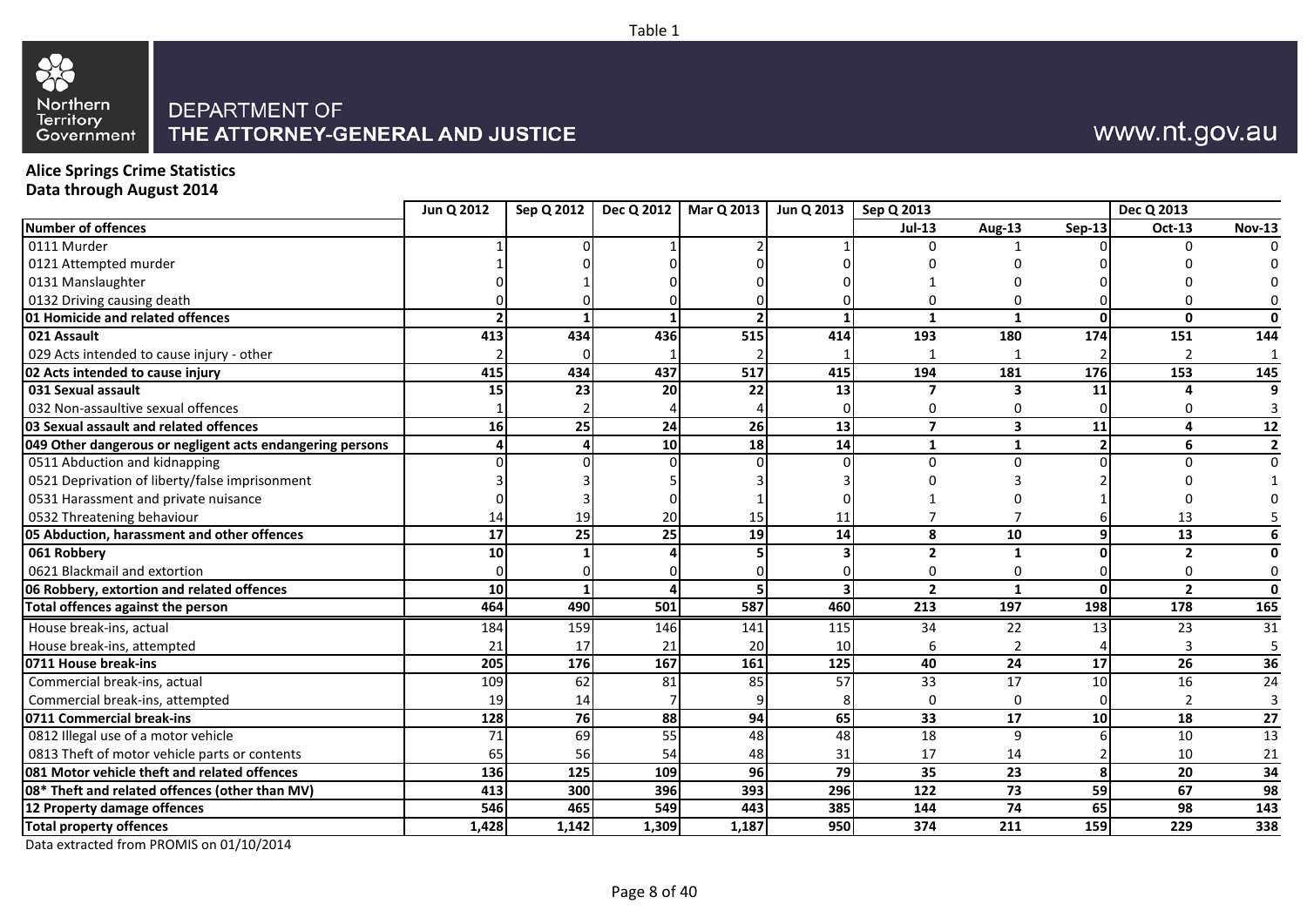

## www.nt.gov.au

### **Alice Springs Crime Statistics Data through August 2014**

|                                                           |                 | Mar Q 2014              |                |                 | Jun Q 2014              |                |               | Sep Q 2014                                      |        |
|-----------------------------------------------------------|-----------------|-------------------------|----------------|-----------------|-------------------------|----------------|---------------|-------------------------------------------------|--------|
| Number of offences                                        | <b>Dec-13</b>   | <b>Jan-14</b>           | <b>Feb-14</b>  | Mar-14          | Apr-14                  | $Mav-14$       | <b>Jun-14</b> | <b>Jul-14</b>                                   | Aug-14 |
| 0111 Murder                                               |                 |                         | n              |                 | n                       | n              |               | $\Omega$                                        |        |
| 0121 Attempted murder                                     |                 |                         |                |                 |                         |                |               |                                                 |        |
| 0131 Manslaughter                                         |                 |                         |                |                 |                         |                |               |                                                 |        |
| 0132 Driving causing death                                |                 | n                       | 0              |                 | U                       | n              |               |                                                 |        |
| 01 Homicide and related offences                          |                 | 1                       | $\mathbf{0}$   | $\mathbf{0}$    | $\mathbf{0}$            | $\mathbf{0}$   | $\Omega$      | $\mathbf{0}$                                    |        |
| 021 Assault                                               | 170             | 148                     | 115            | $\overline{97}$ | 145                     | 120            | 97            | 111                                             | 110    |
| 029 Acts intended to cause injury - other                 |                 | $\mathbf 0$             | $\overline{2}$ | 0               | $\Omega$                | $\overline{2}$ |               | $\Omega$                                        |        |
| 02 Acts intended to cause injury                          | 170             | 148                     | 117            | 97              | 145                     | 122            | 97            | 111                                             | 111    |
| 031 Sexual assault                                        |                 | 3                       | 6              | 3               | 7                       | 6              |               | $\overline{2}$                                  |        |
| 032 Non-assaultive sexual offences                        |                 | 0                       | 0              |                 | 0                       | $\overline{2}$ |               |                                                 |        |
| 03 Sexual assault and related offences                    |                 | 3                       | 6              | 4               | $\overline{\mathbf{z}}$ | 8              |               | $\overline{\mathbf{3}}$                         |        |
| 049 Other dangerous or negligent acts endangering persons |                 | $\overline{\mathbf{3}}$ | $\overline{2}$ | 3               | $\overline{2}$          | $\mathbf{1}$   |               | $\overline{\mathbf{3}}$                         |        |
| 0511 Abduction and kidnapping                             |                 | $\Omega$                | 0              | U               | $\Omega$                | $\Omega$       |               | $\Omega$                                        |        |
| 0521 Deprivation of liberty/false imprisonment            |                 |                         |                |                 |                         |                |               |                                                 |        |
| 0531 Harassment and private nuisance                      |                 |                         |                |                 |                         |                |               |                                                 |        |
| 0532 Threatening behaviour                                |                 | 9                       |                |                 | 3                       | 9              |               |                                                 |        |
| 05 Abduction, harassment and other offences               | O۱              | 11                      | 4              | 4               | 3                       | 11             |               | $\boldsymbol{4}$                                | 10     |
| 061 Robbery                                               |                 | $\mathbf{0}$            | 4              | 1               | $\mathbf{0}$            | $\Omega$       |               | $\mathbf{1}$                                    |        |
| 0621 Blackmail and extortion                              |                 | $\Omega$                | 0              | 0               | 0                       | $\Omega$       |               | $\Omega$                                        |        |
| 06 Robbery, extortion and related offences                |                 | $\mathbf{0}$            | 4              | 1               | $\mathbf{0}$            | 0              |               | $\mathbf{1}$                                    |        |
| Total offences against the person                         | 176             | 166                     | 133            | 109             | 157                     | 142            | 105           | 122                                             | 127    |
| House break-ins, actual                                   | 23              | 40                      | 22             | 40              | 49                      | 46             | 37            | 31                                              | 11     |
| House break-ins, attempted                                |                 | 6                       | 5              |                 | 3                       |                |               | 2                                               |        |
| 0711 House break-ins                                      | 31              | 46                      | 27             | 43              | 52                      | 50             | 40            | 33                                              | 13     |
| Commercial break-ins, actual                              | 16              | $\overline{17}$         | 14             | $\overline{31}$ | $\overline{32}$         | 23             | 27            | $\overline{23}$                                 | 18     |
| Commercial break-ins, attempted                           |                 | 3                       | 2              | 3               | 3                       | 8              |               | 14                                              |        |
| 0711 Commercial break-ins                                 | 17              | 20                      | 16             | 34              | 35                      | 31             | 32            | 37                                              | 19     |
| 0812 Illegal use of a motor vehicle                       | $\overline{14}$ | 16                      | 19             | 19              | $\overline{18}$         | 16             | 10            | $\overline{7}$                                  |        |
| 0813 Theft of motor vehicle parts or contents             | 16              | 9                       | 12             | 9               | 17                      | 9              | 11            | 13                                              |        |
| 081 Motor vehicle theft and related offences              | 30              | 25                      | 31             | 28              | 35                      | 25             | 21            | 20                                              | 13     |
| 08* Theft and related offences (other than MV)            | 85              | 105                     | 82             | 136             | 133                     | 105            | 108           | 113                                             | 73     |
| 12 Property damage offences                               | 137             | 148                     | 116            | 146             | 189                     | 116            | 120           | 133                                             | 101    |
| <b>Total property offences</b>                            | 300             | 344                     | 272            | 387             | 444                     | 327            | 321           | 336                                             | 219    |
| Data extracted from PROMIS on 01/10/2014                  |                 |                         |                |                 |                         |                |               | Shaded months should be treated as provisional. |        |

Table 1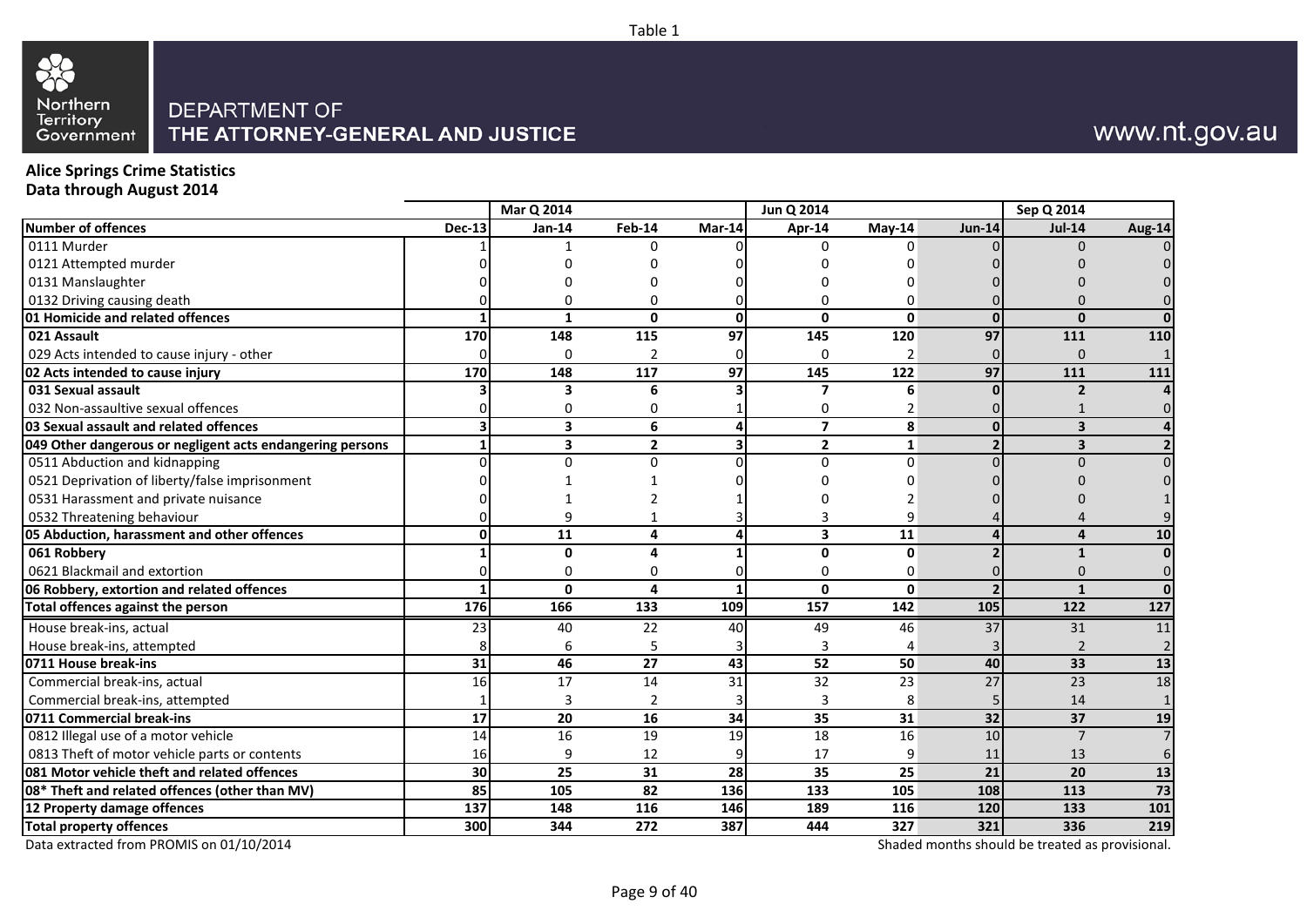

## www.nt.gov.au

### **Katherine Crime Statistics Data through August 2014**

|                                                           | Jun Q 2012 |     |     | Sep Q 2012   Dec Q 2012   Mar Q 2013 | Jun Q 2013   Sep Q 2013 |               |                |                 | Dec Q 2013      |                 |
|-----------------------------------------------------------|------------|-----|-----|--------------------------------------|-------------------------|---------------|----------------|-----------------|-----------------|-----------------|
| Number of offences                                        |            |     |     |                                      |                         | <b>Jul-13</b> | Aug-13         | <b>Sep-13</b>   | <b>Oct-13</b>   | <b>Nov-13</b>   |
| 0111 Murder                                               |            |     |     |                                      |                         |               | U              |                 | ŋ               |                 |
| 0121 Attempted murder                                     |            |     |     |                                      |                         |               |                |                 |                 |                 |
| 0131 Manslaughter                                         |            |     |     |                                      |                         |               |                |                 |                 |                 |
| 0132 Driving causing death                                |            |     |     |                                      |                         |               |                |                 |                 |                 |
| 01 Homicide and related offences                          |            |     | O   |                                      |                         | 0             | $\mathbf{0}$   | $\mathbf{0}$    | $\mathbf{0}$    | 0               |
| 021 Assault                                               | 166        | 183 | 204 | 160                                  | 148                     | 60            | 75             | 69              | 59              | 30              |
| 029 Acts intended to cause injury - other                 |            |     |     |                                      |                         |               |                |                 | $\Omega$        |                 |
| 02 Acts intended to cause injury                          | 167        | 183 | 204 | 162                                  | 149                     | 60            | 75             | 69              | 59              | 30              |
| 031 Sexual assault                                        |            |     |     |                                      |                         |               | 2              |                 |                 |                 |
| 032 Non-assaultive sexual offences                        |            |     |     |                                      |                         |               |                |                 |                 | 0               |
| 03 Sexual assault and related offences                    |            |     | 6   |                                      |                         | 3             | $\overline{2}$ |                 | $\Delta$        | $\overline{2}$  |
| 049 Other dangerous or negligent acts endangering persons |            |     | Δ   |                                      |                         | 1             | $\mathbf 1$    | $\Omega$        | 0               | 0               |
| 0511 Abduction and kidnapping                             |            |     |     |                                      |                         |               |                |                 |                 |                 |
| 0521 Deprivation of liberty/false imprisonment            |            |     |     |                                      |                         |               |                |                 |                 |                 |
| 0531 Harassment and private nuisance                      |            |     |     |                                      |                         |               |                |                 |                 |                 |
| 0532 Threatening behaviour                                |            |     |     |                                      |                         |               |                |                 |                 |                 |
| 05 Abduction, harassment and other offences               |            |     |     |                                      |                         | 3             |                |                 |                 |                 |
| 061 Robbery                                               |            |     |     |                                      |                         | O.            | ŋ              |                 | ŋ               |                 |
| 0621 Blackmail and extortion                              |            |     |     |                                      |                         |               |                |                 |                 | 0               |
| 06 Robbery, extortion and related offences                | $\Omega$   |     | O   | $\Omega$                             |                         | 0             | $\mathbf{0}$   | $\mathbf{0}$    | $\mathbf{0}$    | 3               |
| Total offences against the person                         | 181        | 199 | 217 | 184                                  | 163                     | 67            | 79             | 74              | 67              | 39              |
| House break-ins, actual                                   | 15         | 13  | 15  | 19                                   | 20                      |               |                |                 |                 |                 |
| House break-ins, attempted                                |            |     |     |                                      |                         |               |                |                 |                 | 0               |
| 0711 House break-ins                                      | 20         | 16  | 16  | 22                                   | 25                      | 8             | $\overline{2}$ | 6               | 1               | $\overline{7}$  |
| Commercial break-ins, actual                              | 11         | 15  | 25  | 27                                   | 12                      | 8             | $\mathcal{P}$  |                 | 12              | $\overline{7}$  |
| Commercial break-ins, attempted                           |            |     |     |                                      |                         |               | O              |                 | $\Omega$        |                 |
| 0711 Commercial break-ins                                 | 16         | 18  | 29  | 33                                   | 18                      | 10            | $\overline{2}$ | 10 <sub>1</sub> | 12              | 8               |
| 0812 Illegal use of a motor vehicle                       |            | 10  |     |                                      | 13                      |               |                |                 |                 | $\mathcal{P}$   |
| 0813 Theft of motor vehicle parts or contents             |            | 10  |     |                                      |                         |               |                |                 |                 | 14              |
| 081 Motor vehicle theft and related offences              | 13         | 20  | 15  | 16                                   | 19                      | 5             | 9              |                 | 11              | 16              |
| 08* Theft and related offences (other than MV)            | 72         | 83  | 101 | 91                                   | $\overline{92}$         | 25            | 21             | 29              | $\overline{27}$ | $\overline{30}$ |
| 12 Property damage offences                               | 68         | 76  | 97  | 87                                   | 65                      | 31            | 28             | 27              | 40              | 30              |
| <b>Total property offences</b>                            | 189        | 213 | 258 | 249                                  | 219                     | 79            | 62             | 78              | 91              | 91              |
|                                                           |            |     |     |                                      |                         |               |                |                 |                 |                 |

Data extracted from PROMIS on 01/10/2014

Table 1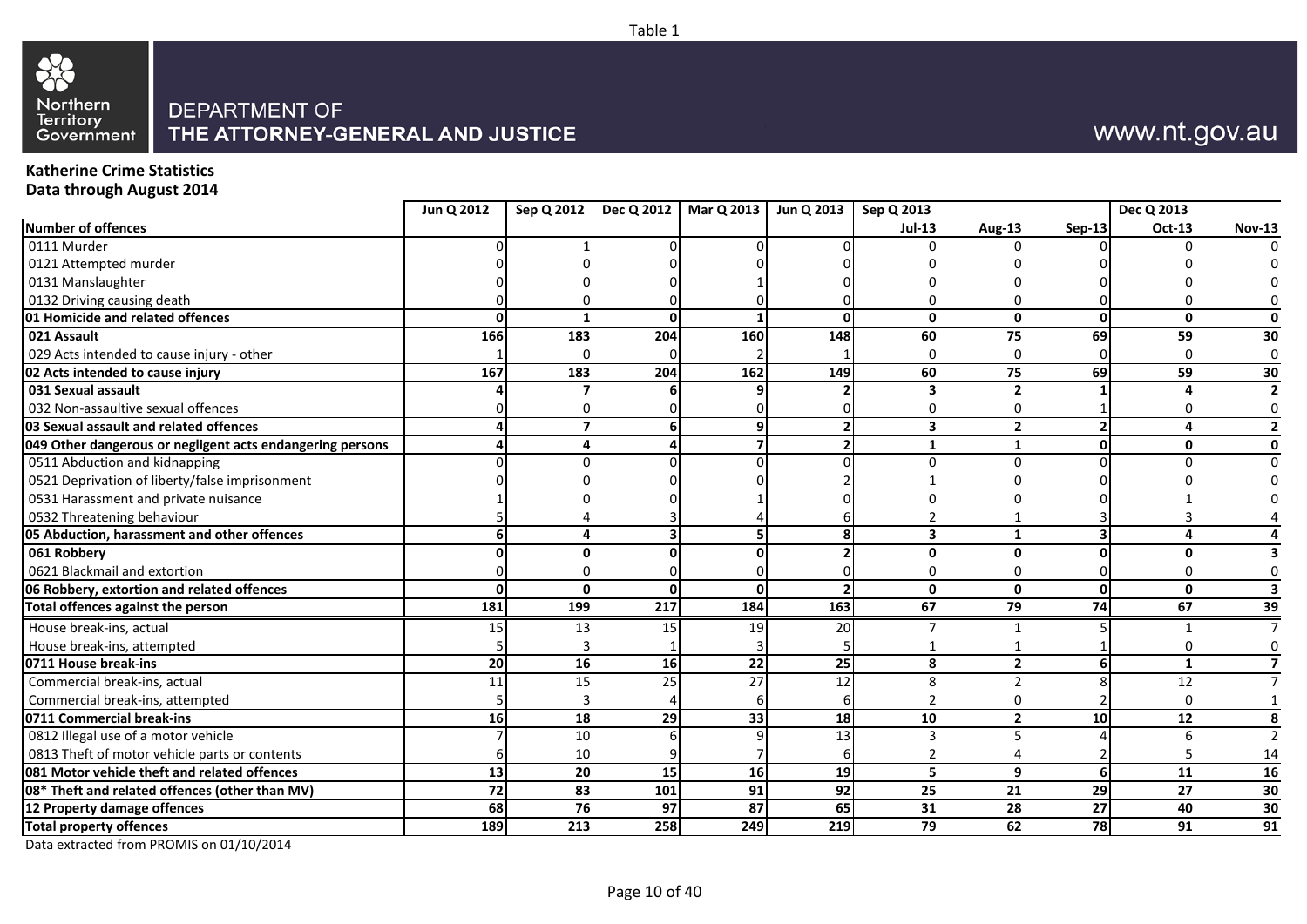# 88 Northern<br>Territory<br>Government

## DEPARTMENT OF THE ATTORNEY-GENERAL AND JUSTICE

## www.nt.gov.au

#### **Katherine Crime Statistics Data through August 2014**

|                                                           |               | Mar Q 2014      |                 |                | Jun Q 2014              |              |                 | Sep Q 2014                                      |                          |
|-----------------------------------------------------------|---------------|-----------------|-----------------|----------------|-------------------------|--------------|-----------------|-------------------------------------------------|--------------------------|
| <b>Number of offences</b>                                 | <b>Dec-13</b> | Jan-14          | <b>Feb-14</b>   | Mar-14         | Apr-14                  | $May-14$     | <b>Jun-14</b>   | <b>Jul-14</b>                                   | Aug-14                   |
| 0111 Murder                                               |               | 0               | U               |                |                         |              |                 |                                                 |                          |
| 0121 Attempted murder                                     |               |                 |                 |                |                         |              |                 |                                                 |                          |
| 0131 Manslaughter                                         |               |                 |                 |                |                         |              |                 |                                                 |                          |
| 0132 Driving causing death                                |               | ი               | O               |                |                         |              |                 |                                                 |                          |
| 01 Homicide and related offences                          |               | $\mathbf{0}$    | $\mathbf{0}$    | $\mathbf{0}$   | $\mathbf{1}$            | $\mathbf{0}$ | $\Omega$        | $\mathbf{0}$                                    |                          |
| 021 Assault                                               | 58            | $\overline{51}$ | $\overline{32}$ | 51             | 60                      | 46           | 38              | 60                                              | $\overline{57}$          |
| 029 Acts intended to cause injury - other                 |               | 0               | 0               |                | 0                       | 0            |                 |                                                 | $\overline{0}$           |
| 02 Acts intended to cause injury                          | 58            | 51              | 32              | 51             | 60                      | 46           | 38              | 61                                              | 57                       |
| 031 Sexual assault                                        |               | $\mathbf{1}$    | 1               |                | 3                       | $\mathbf{1}$ |                 | $\sqrt{ }$                                      |                          |
| 032 Non-assaultive sexual offences                        |               | 0               | 0               |                | 0                       | 0            |                 | O                                               | $\Omega$                 |
| 03 Sexual assault and related offences                    |               | $\mathbf{1}$    | $\mathbf{1}$    | $\overline{2}$ | $\overline{\mathbf{3}}$ | $\mathbf{1}$ |                 | 4                                               | $\overline{\phantom{a}}$ |
| 049 Other dangerous or negligent acts endangering persons |               | 4               | $\mathbf{1}$    | 1              | 0                       | $\mathbf{1}$ | ŋ               | $\mathbf{1}$                                    | $\Omega$                 |
| 0511 Abduction and kidnapping                             |               | U               | $\Omega$        |                | $\Omega$                | $\Omega$     |                 |                                                 |                          |
| 0521 Deprivation of liberty/false imprisonment            |               |                 |                 |                |                         |              |                 |                                                 |                          |
| 0531 Harassment and private nuisance                      |               |                 |                 |                |                         |              |                 |                                                 |                          |
| 0532 Threatening behaviour                                |               |                 |                 |                |                         |              |                 |                                                 |                          |
| 05 Abduction, harassment and other offences               |               | 3               | $\overline{2}$  |                | 1                       | 4            |                 | $\bf{0}$                                        |                          |
| 061 Robbery                                               |               | 1               | <sup>0</sup>    | ŋ              | $\mathbf{1}$            | $\Omega$     |                 | ŋ                                               | ΩI                       |
| 0621 Blackmail and extortion                              |               | 0               | $\Omega$        | $\Omega$       | $\Omega$                | $\mathbf 0$  |                 |                                                 |                          |
| 06 Robbery, extortion and related offences                |               | $\mathbf{1}$    | 0               | $\mathbf{0}$   | $\mathbf{1}$            | $\mathbf{0}$ |                 | $\mathbf{0}$                                    | $\mathbf{0}$             |
| Total offences against the person                         | 65            | 60              | 36              | 55             | 66                      | 52           | 45              | 66                                              | 59                       |
| House break-ins, actual                                   |               | 4               | 8               |                | 5                       | 8            |                 |                                                 | 6                        |
| House break-ins, attempted                                |               | 0               | U               |                | 0                       | 0            |                 |                                                 |                          |
| 0711 House break-ins                                      | 6             | 4               | 8               | 6              | 5                       | 8            |                 | 4                                               |                          |
| Commercial break-ins, actual                              | 10            | 15              | 7               | 15             | 15                      | 3            |                 | $\mathcal{P}$                                   |                          |
| Commercial break-ins, attempted                           |               | 3               | 3               |                | 1                       |              |                 |                                                 |                          |
| 0711 Commercial break-ins                                 | 11            | 18              | 10              | 16             | 16                      | 4            |                 | $\overline{2}$                                  | 6                        |
| 0812 Illegal use of a motor vehicle                       |               | $\overline{2}$  | $\overline{2}$  |                | $\overline{4}$          | 5            |                 | $\Lambda$                                       | $\mathsf{q}$             |
| 0813 Theft of motor vehicle parts or contents             |               | 0               | 3               |                | 3                       | 3            |                 | 3                                               | 12                       |
| 081 Motor vehicle theft and related offences              |               | $\overline{2}$  | 5               | 6              | $\overline{7}$          | 8            | $\mathbf{q}$    | $\overline{7}$                                  | 21                       |
| 08* Theft and related offences (other than MV)            | 24            | 28              | 29              | 34             | 44                      | 28           | 29              | 15                                              | 25                       |
| 12 Property damage offences                               | 39            | 31              | 34              | 39             | 32                      | 20           | $\overline{27}$ | 27                                              | 33                       |
| <b>Total property offences</b>                            | 86            | 83              | 86              | 101            | 104                     | 68           | 74              | 55                                              | 91                       |
| Data extracted from PROMIS on 01/10/2014                  |               |                 |                 |                |                         |              |                 | Shaded months should be treated as provisional. |                          |

Table 1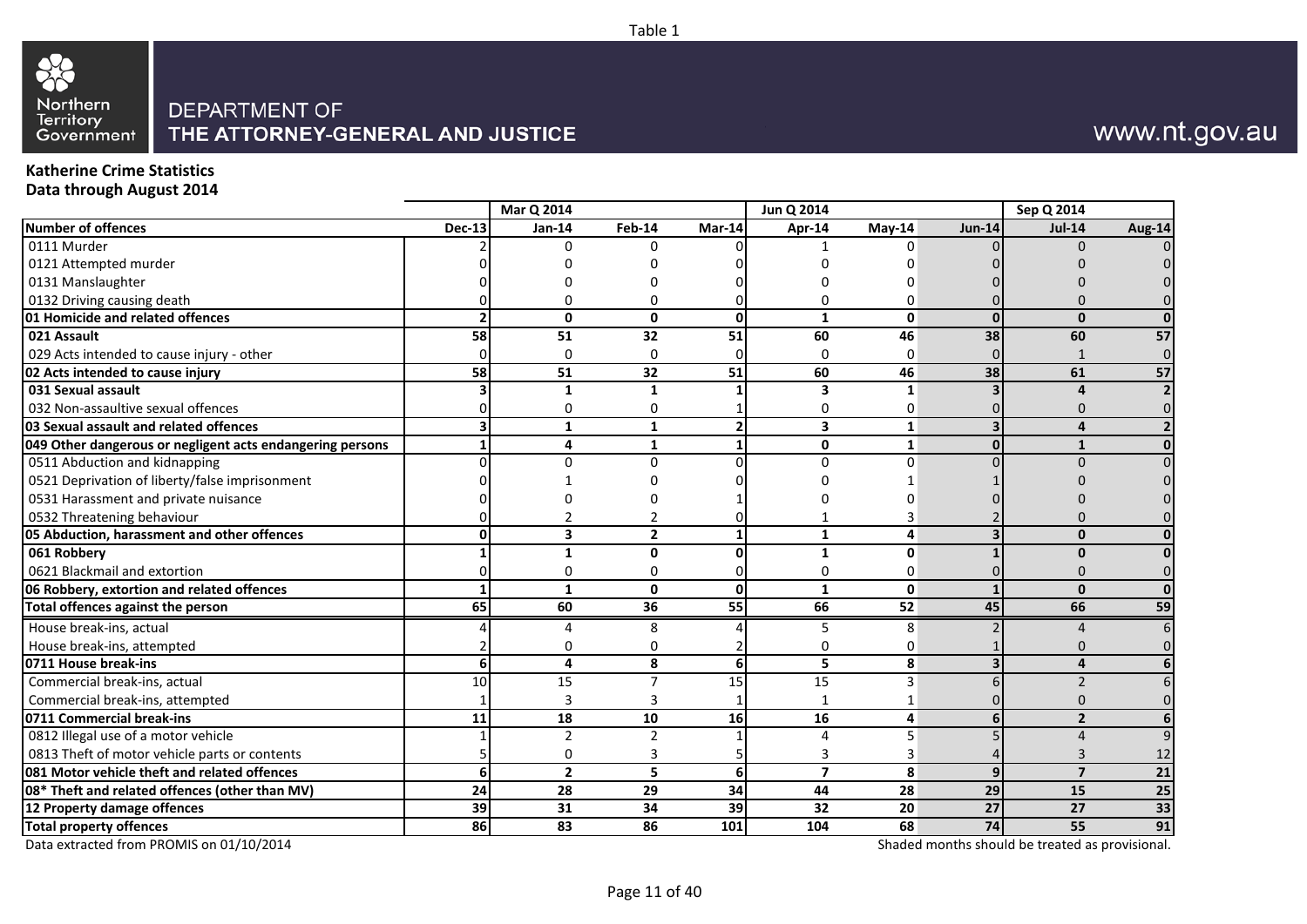

## www.nt.gov.au

**Tennant Creek Crime Statistics Data through August 2014**

|                                                           | Jun Q 2012 | Sep Q 2012 | Dec Q 2012 | Mar Q 2013   | Jun Q 2013   | Sep Q 2013      |                 |                 | Dec Q 2013     |                         |
|-----------------------------------------------------------|------------|------------|------------|--------------|--------------|-----------------|-----------------|-----------------|----------------|-------------------------|
| Number of offences                                        |            |            |            |              |              | $Jul-13$        | <b>Aug-13</b>   | $Sep-13$        | Oct-13         | <b>Nov-13</b>           |
| 0111 Murder                                               |            |            |            |              |              | $\Omega$        | $\Omega$        |                 | $\Omega$       |                         |
| 0121 Attempted murder                                     |            |            |            |              |              |                 |                 |                 |                |                         |
| 0131 Manslaughter                                         |            |            |            |              |              |                 |                 |                 |                |                         |
| 0132 Driving causing death                                |            |            |            |              |              |                 |                 |                 |                |                         |
| 01 Homicide and related offences                          |            |            | ŋ          | $\Omega$     | <sup>0</sup> | $\mathbf 0$     | $\mathbf{0}$    | $\Omega$        | U              |                         |
| 021 Assault                                               | 108        | 85         | 126        | 201          | 181          | 57              | 59              | 40              | 66             | 46                      |
| 029 Acts intended to cause injury - other                 |            |            |            |              | U            | $\mathbf 0$     | $\mathbf 0$     |                 |                | 0                       |
| 02 Acts intended to cause injury                          | 108        | 85         | 126        | 201          | 181          | 57              | 59              | 40              | 66             | 46                      |
| 031 Sexual assault                                        |            |            |            |              |              | $\mathbf{0}$    | $\mathbf{1}$    |                 | <sup>0</sup>   | 0                       |
| 032 Non-assaultive sexual offences                        |            |            |            |              |              | 0               | 0               |                 |                |                         |
| 03 Sexual assault and related offences                    |            |            | 6          |              |              | $\mathbf{0}$    | $\mathbf{1}$    |                 | 0              | 0                       |
| 049 Other dangerous or negligent acts endangering persons |            |            |            |              |              | $\mathbf{1}$    | $\mathbf{1}$    | <sup>n</sup>    | $\mathbf{0}$   | 0                       |
| 0511 Abduction and kidnapping                             |            |            |            |              |              | $\Omega$        | $\Omega$        |                 |                |                         |
| 0521 Deprivation of liberty/false imprisonment            |            |            |            |              |              |                 |                 |                 |                |                         |
| 0531 Harassment and private nuisance                      |            |            |            |              |              |                 |                 |                 |                |                         |
| 0532 Threatening behaviour                                |            |            |            |              |              |                 |                 |                 |                |                         |
| 05 Abduction, harassment and other offences               |            |            |            |              |              | $\mathbf 0$     | $\mathbf{1}$    |                 | 0              |                         |
| 061 Robbery                                               |            |            |            |              |              | $\mathbf{0}$    | $\mathbf{0}$    |                 | U              | 0                       |
| 0621 Blackmail and extortion                              |            |            |            |              |              | 0               | 0               |                 |                | 0                       |
| 06 Robbery, extortion and related offences                |            | $\Omega$   | $\Omega$   | <sup>n</sup> | $\Omega$     | $\mathbf{0}$    | $\mathbf{0}$    | $\Omega$        | $\mathbf{0}$   | $\mathbf 0$             |
| Total offences against the person                         | 113        | 94         | 137        | 212          | 189          | 58              | 62              | 45              | 66             | 48                      |
| House break-ins, actual                                   |            |            |            |              | 18           | 5               | $\mathfrak{p}$  |                 |                | $\mathbf 0$             |
| House break-ins, attempted                                |            |            |            |              |              | 0               | 0               |                 |                |                         |
| 0711 House break-ins                                      |            |            | 10         |              | 18           | 5               | $\overline{2}$  |                 | $\overline{2}$ | 0                       |
| Commercial break-ins, actual                              | 14         | 14         | 20         | 15           | 29           | 8               | $\mathbf{1}$    |                 |                |                         |
| Commercial break-ins, attempted                           |            |            |            |              |              | 0               | 0               |                 |                |                         |
| 0711 Commercial break-ins                                 | 14         | 16         | 20         | 15           | 32           | 8               | $\mathbf{1}$    |                 | $\overline{2}$ | 3                       |
| 0812 Illegal use of a motor vehicle                       |            |            |            |              |              | $\mathbf{1}$    | $\Omega$        |                 |                |                         |
| 0813 Theft of motor vehicle parts or contents             |            |            |            |              |              | $\mathbf{1}$    | $\mathbf 0$     |                 |                | 0                       |
| 081 Motor vehicle theft and related offences              |            | 5          | 10         | q            | 8            | $\overline{2}$  | $\mathbf{0}$    |                 | $\overline{2}$ | $\mathbf{1}$            |
| 08* Theft and related offences (other than MV)            | 21         | 28         | 29         | 38           | 62           | 19              | 9               | q               | 10             | 10                      |
| 12 Property damage offences                               | 39         | 53         | 61         | 40           | 84           | $\overline{27}$ | $\overline{23}$ | $\overline{12}$ | 10             | $\overline{\mathbf{z}}$ |
| <b>Total property offences</b>                            | 86         | 111        | 130        | 109          | 204          | 61              | 35              | 27              | 26             | 21                      |
|                                                           |            |            |            |              |              |                 |                 |                 |                |                         |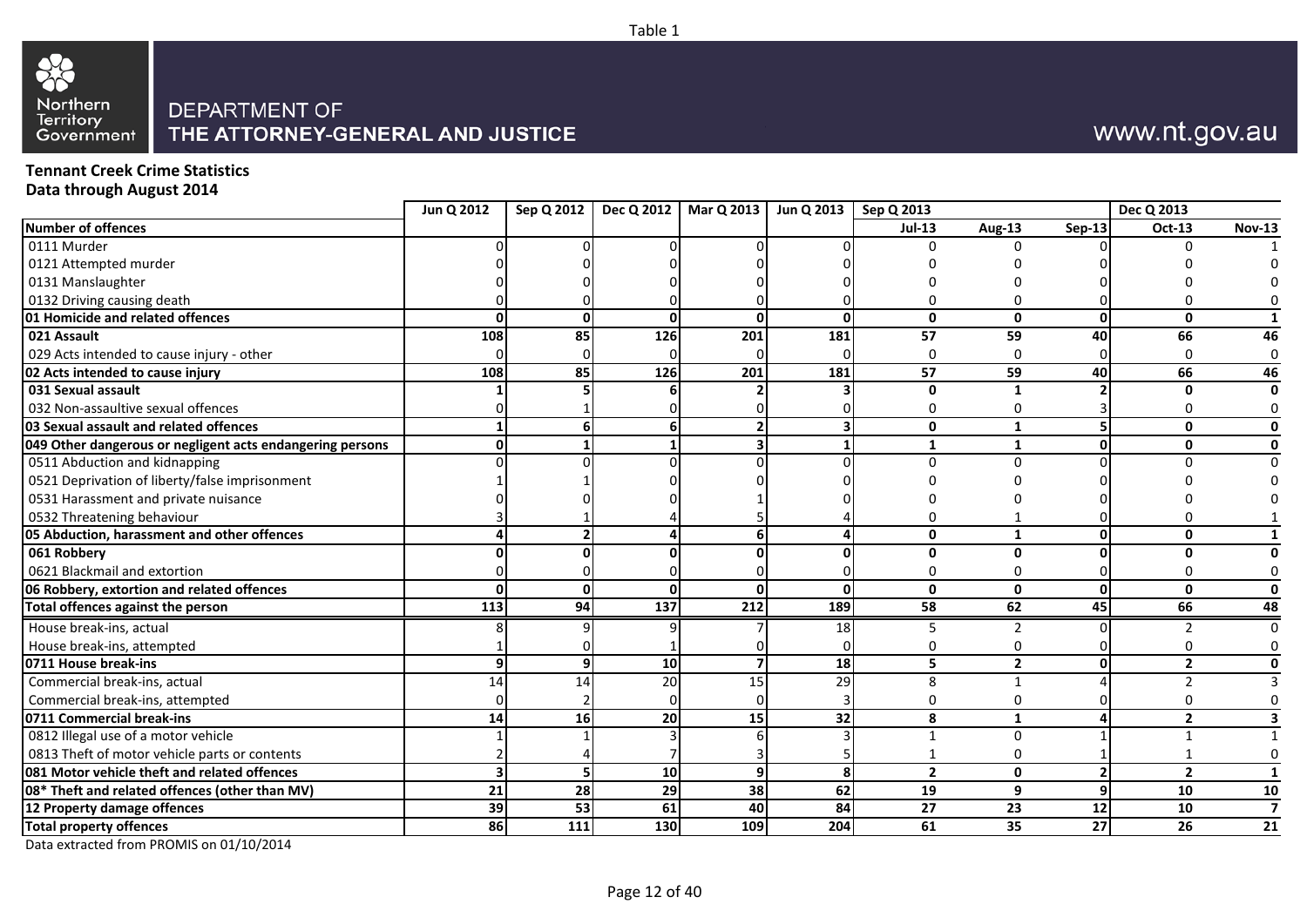

## www.nt.gov.au

**Tennant Creek Crime Statistics Data through August 2014**

|                                                           |                 | Mar Q 2014      |          |                         | Jun Q 2014              |                         |               | Sep Q 2014               |        |
|-----------------------------------------------------------|-----------------|-----------------|----------|-------------------------|-------------------------|-------------------------|---------------|--------------------------|--------|
| Number of offences                                        | <b>Dec-13</b>   | Jan-14          | Feb-14   | Mar-14                  | Apr-14                  | May-14                  | <b>Jun-14</b> | $Jul-14$                 | Aug-14 |
| 0111 Murder                                               |                 | <sup>0</sup>    | U        |                         | U                       |                         |               | n                        |        |
| 0121 Attempted murder                                     |                 |                 |          |                         |                         |                         |               |                          |        |
| 0131 Manslaughter                                         |                 |                 |          |                         |                         |                         |               |                          |        |
| 0132 Driving causing death                                |                 |                 | U        |                         |                         |                         |               |                          |        |
| 01 Homicide and related offences                          |                 | $\mathbf{0}$    | 0        | $\Omega$                | $\mathbf{0}$            | $\mathbf{0}$            | $\Omega$      | $\Omega$                 |        |
| 021 Assault                                               | 56              | $\overline{52}$ | 26       | $\overline{44}$         | 22                      | 33                      | 22            | 30                       | 20     |
| 029 Acts intended to cause injury - other                 |                 | 0               | 0        | 0                       | $\Omega$                | $\Omega$                |               | $\cap$                   |        |
| 02 Acts intended to cause injury                          | 56              | 52              | 26       | 44                      | 22                      | 33                      | 22            | 30                       | 20     |
| 031 Sexual assault                                        | ŋ               | $\mathbf{0}$    | 0        | $\Omega$                | $\mathbf 0$             | $\mathbf{0}$            |               | $\overline{\phantom{a}}$ |        |
| 032 Non-assaultive sexual offences                        |                 | O               | n        | O                       | 0                       | $\Omega$                |               | n                        |        |
| 03 Sexual assault and related offences                    | U               | $\mathbf{0}$    | 0        | 0                       | 0                       | $\mathbf 0$             | $\mathbf{0}$  | $\overline{\phantom{a}}$ |        |
| 049 Other dangerous or negligent acts endangering persons | n١              | $\mathbf{0}$    | 0        | $\mathbf{1}$            | $\mathbf{1}$            | $\mathbf{0}$            | $\Omega$      | $\Omega$                 |        |
| 0511 Abduction and kidnapping                             |                 | U               | 0        | U                       | $\Omega$                | $\Omega$                |               |                          |        |
| 0521 Deprivation of liberty/false imprisonment            |                 |                 |          |                         |                         |                         |               |                          |        |
| 0531 Harassment and private nuisance                      |                 |                 |          |                         |                         |                         |               |                          |        |
| 0532 Threatening behaviour                                |                 |                 | O        |                         | 0                       |                         |               |                          |        |
| 05 Abduction, harassment and other offences               |                 | $\mathbf{0}$    | 0        | $\overline{2}$          | $\mathbf{0}$            | $\mathbf{1}$            |               | $\mathbf{0}$             |        |
| 061 Robbery                                               |                 | $\mathbf{0}$    | 0        | O                       | 0                       | 0                       |               | n                        |        |
| 0621 Blackmail and extortion                              |                 | 0               | $\Omega$ | U                       | $\Omega$                | $\Omega$                |               |                          |        |
| 06 Robbery, extortion and related offences                | Ωl              | $\mathbf{0}$    | 0        | $\mathbf{0}$            | 0                       | $\mathbf{0}$            | $\Omega$      | $\Omega$                 |        |
| Total offences against the person                         | 56              | 52              | 26       | 47                      | 23                      | 34                      | 23            | 32                       | 21     |
| House break-ins, actual                                   |                 |                 | n        |                         | 2                       | $\Omega$                |               | $\Omega$                 |        |
| House break-ins, attempted                                |                 |                 | N        |                         | 0                       | $\Omega$                |               |                          |        |
| 0711 House break-ins                                      |                 | 3               | 0        | $\overline{2}$          | $\overline{2}$          | $\mathbf 0$             |               | $\bf{0}$                 |        |
| Commercial break-ins, actual                              |                 | 9               | 3        | 6                       | 6                       | 11                      |               |                          |        |
| Commercial break-ins, attempted                           |                 |                 |          | ŋ                       |                         | $\Omega$                |               |                          |        |
| 0711 Commercial break-ins                                 |                 | 10              | 4        | 6                       | $\overline{\mathbf{z}}$ | 11                      |               |                          |        |
| 0812 Illegal use of a motor vehicle                       |                 | $\Omega$        | $\Omega$ |                         | 0                       | $\Omega$                |               |                          |        |
| 0813 Theft of motor vehicle parts or contents             |                 | $\Omega$        | $\Omega$ |                         |                         | $\overline{2}$          |               |                          |        |
| 081 Motor vehicle theft and related offences              | U               | $\mathbf{0}$    | 0        | $\overline{\mathbf{2}}$ | $\mathbf{1}$            | $\overline{\mathbf{c}}$ |               | $\boldsymbol{\Lambda}$   |        |
| 08* Theft and related offences (other than MV)            | q               | $\overline{19}$ | 6        | 14                      | 5                       | 15                      |               | 6                        |        |
| 12 Property damage offences                               |                 | 17              | 19       | 11                      | 10                      | 8                       | 12            | 8                        |        |
| <b>Total property offences</b>                            | 19 <sup>1</sup> | 49              | 29       | 35                      | 25                      | 36                      | 27            | 19                       | 21     |

Table 1

Data extracted from PROMIS on 01/10/2014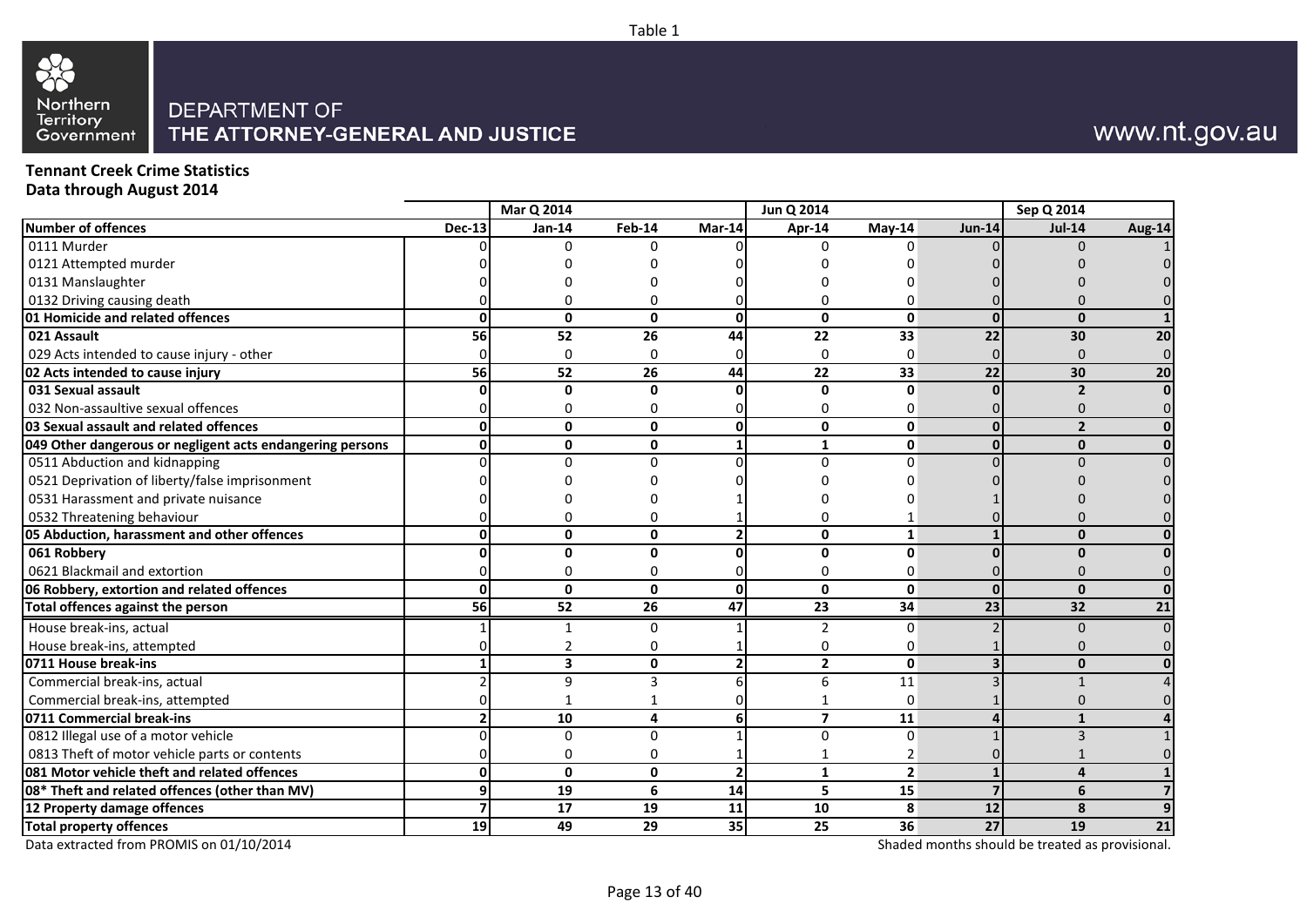

## www.nt.gov.au

### **Nhulunbuy Crime Statistics Data through August 2014**

|                                                           | Jun Q 2012 | Sep Q 2012   | Dec Q 2012     | Mar Q 2013 | Jun Q 2013 | Sep Q 2013    |                         |                 | Dec Q 2013    |                |
|-----------------------------------------------------------|------------|--------------|----------------|------------|------------|---------------|-------------------------|-----------------|---------------|----------------|
| <b>Number of offences</b>                                 |            |              |                |            |            | <b>Jul-13</b> | Aug-13                  | $Sep-13$        | <b>Oct-13</b> | <b>Nov-13</b>  |
| 0111 Murder                                               |            |              |                |            |            |               | U                       |                 |               | $\Omega$       |
| 0121 Attempted murder                                     |            |              |                |            |            |               |                         |                 |               |                |
| 0131 Manslaughter                                         |            |              |                |            |            |               |                         |                 |               |                |
| 0132 Driving causing death                                |            |              |                |            |            |               | n                       |                 |               |                |
| 01 Homicide and related offences                          |            | $\mathbf{0}$ | $\mathbf{0}$   |            | U          | $\mathbf{0}$  | $\mathbf{0}$            | $\Omega$        | $\mathbf{0}$  | $\mathbf{0}$   |
| 021 Assault                                               | 28         | 14           | 21             | 25         | 25         | 8             | 8                       | 10              | q             | 10             |
| 029 Acts intended to cause injury - other                 |            |              | $\Omega$       |            |            | $\mathbf 0$   | $\Omega$                |                 |               | 1              |
| 02 Acts intended to cause injury                          | 29         | 14           | 21             | 25         | 25         | 8             | 8                       | 10 <sup>1</sup> | 9             | 11             |
| 031 Sexual assault                                        |            |              |                |            |            | $\mathbf{0}$  | $\mathbf 0$             |                 | $\Omega$      | 1              |
| 032 Non-assaultive sexual offences                        |            |              |                |            |            | $\mathbf 0$   | $\Omega$                |                 |               | 0              |
| 03 Sexual assault and related offences                    | ი          | 0            |                |            | U          | $\mathbf{0}$  | $\mathbf{0}$            | ΩI              | $\mathbf{0}$  | 1              |
| 049 Other dangerous or negligent acts endangering persons |            |              | $\mathbf{0}$   |            |            | $\mathbf{2}$  | $\mathbf{0}$            | $\Omega$        | $\mathbf{0}$  | $\mathbf{0}$   |
| 0511 Abduction and kidnapping                             |            |              |                |            |            | $\Omega$      | $\Omega$                |                 |               | <sup>n</sup>   |
| 0521 Deprivation of liberty/false imprisonment            |            |              |                |            |            |               |                         |                 |               |                |
| 0531 Harassment and private nuisance                      |            |              |                |            |            |               |                         |                 |               |                |
| 0532 Threatening behaviour                                |            |              |                |            |            |               | $\Omega$                |                 |               |                |
| 05 Abduction, harassment and other offences               |            |              | $\overline{2}$ |            |            | $\mathbf{1}$  | $\mathbf{0}$            |                 | $\mathbf{0}$  | $\overline{2}$ |
| 061 Robbery                                               |            |              | $\Omega$       |            |            | $\Omega$      | $\mathbf{0}$            |                 | $\Omega$      | $\mathbf{0}$   |
| 0621 Blackmail and extortion                              |            |              |                |            |            | 0             | 0                       |                 | $\Omega$      | 0              |
| 06 Robbery, extortion and related offences                | O          | $\mathbf{0}$ | $\mathbf{0}$   |            | U          | $\mathbf{0}$  | $\mathbf 0$             | $\mathbf{0}$    | $\mathbf{0}$  | $\mathbf 0$    |
| Total offences against the person                         | 29         | 16           | 24             | 29         | <b>26</b>  | 11            | 8                       | 11              | 9             | 14             |
| House break-ins, actual                                   |            |              |                |            |            | 5             |                         |                 | $\Omega$      | ς              |
| House break-ins, attempted                                |            |              |                |            |            | $\Omega$      | $\Omega$                |                 | 0             |                |
| 0711 House break-ins                                      |            |              |                |            |            | 5             | $\mathbf{1}$            | ŋ               | $\mathbf{0}$  | 4              |
| Commercial break-ins, actual                              |            |              |                |            |            | 5             | 8                       |                 | $\Omega$      | 1              |
| Commercial break-ins, attempted                           |            |              |                |            |            | 0             |                         |                 | 0             | 0              |
| 0711 Commercial break-ins                                 |            | 6            | 7              | 10         |            | 5             | 9                       |                 | 0             | $\mathbf{1}$   |
| 0812 Illegal use of a motor vehicle                       |            |              |                |            |            | 4             | $\overline{2}$          |                 | $\Omega$      | 1              |
| 0813 Theft of motor vehicle parts or contents             |            |              |                |            |            | 0             | -1                      |                 | $\Omega$      | $\mathbf 0$    |
| 081 Motor vehicle theft and related offences              |            | $6 \mid$     | $\overline{2}$ |            | 5          | 4             | $\overline{\mathbf{3}}$ | $\mathbf{1}$    | $\mathbf{0}$  | 1              |
| 08* Theft and related offences (other than MV)            | 28         | 14           | 23             | 21         | 22         | 15            | $\overline{\mathbf{3}}$ | 6               | 6             | 6              |
| 12 Property damage offences                               | 16         | 13           | 20             | 19         | 12         | 15            | 8                       | $\Omega$        | 3             | 4              |
| <b>Total property offences</b>                            | 55         | 46           | 59             | 56         | 52         | 44            | 24                      | 8               | 9             | 16             |
| Data extracted from PROMIS on 01/10/2014                  |            |              |                |            |            |               |                         |                 |               |                |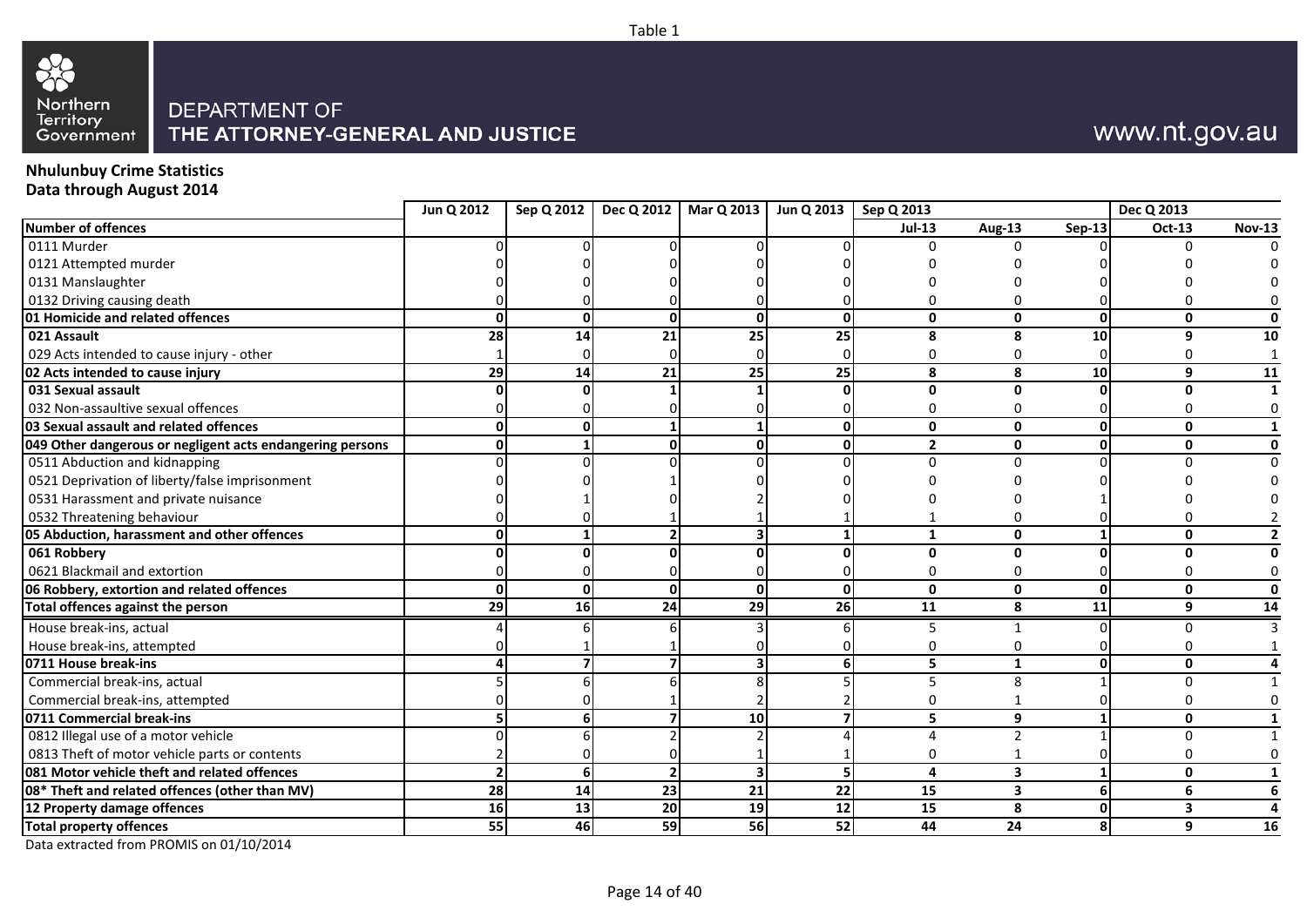

## www.nt.gov.au

#### **Nhulunbuy Crime Statistics Data through August 2014**

|                                                           |               | Mar Q 2014     |                          |                 | Jun Q 2014     |              |               | Sep Q 2014               |        |
|-----------------------------------------------------------|---------------|----------------|--------------------------|-----------------|----------------|--------------|---------------|--------------------------|--------|
| Number of offences                                        | <b>Dec-13</b> | Jan-14         | Feb-14                   | Mar-14          | Apr-14         | $Mav-14$     | <b>Jun-14</b> | <b>Jul-14</b>            | Aug-14 |
| $0111$ Murder                                             |               | <sup>0</sup>   | 0                        |                 | 0              | ∩            |               | n                        |        |
| 0121 Attempted murder                                     |               |                |                          |                 |                |              |               |                          |        |
| 0131 Manslaughter                                         |               |                |                          |                 |                |              |               |                          |        |
| 0132 Driving causing death                                |               |                | n                        |                 | 0              |              |               |                          |        |
| 01 Homicide and related offences                          |               | $\mathbf 0$    | $\mathbf{0}$             | $\mathbf{0}$    | $\mathbf{0}$   | $\mathbf 0$  | $\Omega$      |                          |        |
| 021 Assault                                               | 11            | 10             | 12                       | 5               | 11             | 12           | 16            | 15                       | 14     |
| 029 Acts intended to cause injury - other                 |               | $\Omega$       | 0                        | n               | $\Omega$       | $\Omega$     |               | n                        |        |
| 02 Acts intended to cause injury                          | 11            | 10             | 12                       | 5               | 11             | 12           | 16            | 15                       | 14     |
| 031 Sexual assault                                        |               | $\Omega$       | $\mathbf{0}$             | 0               | $\mathbf{0}$   | n            |               | $\mathbf{1}$             |        |
| 032 Non-assaultive sexual offences                        |               | n              | $\Omega$                 | 0               | 0              | O            |               |                          |        |
| 03 Sexual assault and related offences                    |               | $\mathbf{0}$   | $\mathbf{0}$             | $\mathbf{0}$    | $\mathbf{0}$   | 0            | $\Omega$      |                          |        |
| 049 Other dangerous or negligent acts endangering persons |               | $\mathbf 0$    | $\mathbf{0}$             | 0               | 0              | 0            | $\Omega$      | $\mathbf{0}$             |        |
| 0511 Abduction and kidnapping                             |               | $\Omega$       | U                        | $\Omega$        | $\Omega$       | $\Omega$     |               |                          |        |
| 0521 Deprivation of liberty/false imprisonment            |               |                |                          |                 |                |              |               |                          |        |
| 0531 Harassment and private nuisance                      |               |                |                          |                 |                |              |               |                          |        |
| 0532 Threatening behaviour                                |               |                |                          |                 |                |              |               |                          |        |
| 05 Abduction, harassment and other offences               |               | 1              | $\mathbf{1}$             | $\mathbf{1}$    | $\mathbf{0}$   | $\mathbf{0}$ |               | $\Omega$                 |        |
| 061 Robbery                                               |               | $\Omega$       | <sup>0</sup>             | 0               | 0              | 1            |               | n                        |        |
| 0621 Blackmail and extortion                              |               |                | N                        | n               | 0              | $\Omega$     |               |                          |        |
| 06 Robbery, extortion and related offences                |               | $\mathbf{0}$   | $\mathbf{0}$             | $\mathbf{0}$    | $\mathbf{0}$   | $\mathbf{1}$ | $\Omega$      | $\Omega$                 |        |
| Total offences against the person                         | 13            | 11             | 13                       | 6               | 11             | 13           | 17            | 17                       | 15     |
| House break-ins, actual                                   |               | 2              | 0                        | 6               | 2              | $\Omega$     |               |                          |        |
| House break-ins, attempted                                |               |                | n                        |                 | 0              | O            |               |                          |        |
| 0711 House break-ins                                      |               | $\overline{2}$ | $\mathbf{0}$             | 6               | $\overline{2}$ | 0            |               | $\overline{\phantom{a}}$ |        |
| Commercial break-ins, actual                              |               | 5              | $\overline{2}$           |                 | $\mathbf 0$    | $\Omega$     |               | $\Omega$                 |        |
| Commercial break-ins, attempted                           |               | O              | 0                        |                 | 0              | $\Omega$     |               |                          |        |
| 0711 Commercial break-ins                                 |               | 5              | $\overline{2}$           | 2               | $\mathbf{0}$   | $\mathbf{0}$ |               | $\Omega$                 |        |
| 0812 Illegal use of a motor vehicle                       |               | $\mathbf{1}$   | $\mathbf{1}$             | 1               | 1              | $\mathbf{1}$ |               |                          |        |
| 0813 Theft of motor vehicle parts or contents             |               |                |                          | 0               | $\Omega$       | $\Omega$     |               |                          |        |
| 081 Motor vehicle theft and related offences              |               | $\overline{2}$ | $\overline{2}$           | $\mathbf{1}$    | $\mathbf{1}$   | $\mathbf{1}$ | $\Omega$      | $\mathbf{1}$             |        |
| 08* Theft and related offences (other than MV)            |               | 8              | $\overline{\phantom{a}}$ | $\overline{15}$ | 5              | 8            |               | 5                        |        |
| 12 Property damage offences                               |               | $\overline{a}$ | 1                        | 5               | 3              | $\mathbf{2}$ |               | 6                        |        |
| <b>Total property offences</b>                            | 13            | 21             | 12                       | 29              | 11             | 11           | 21            | 14                       |        |

Table 1

Data extracted from PROMIS on 01/10/2014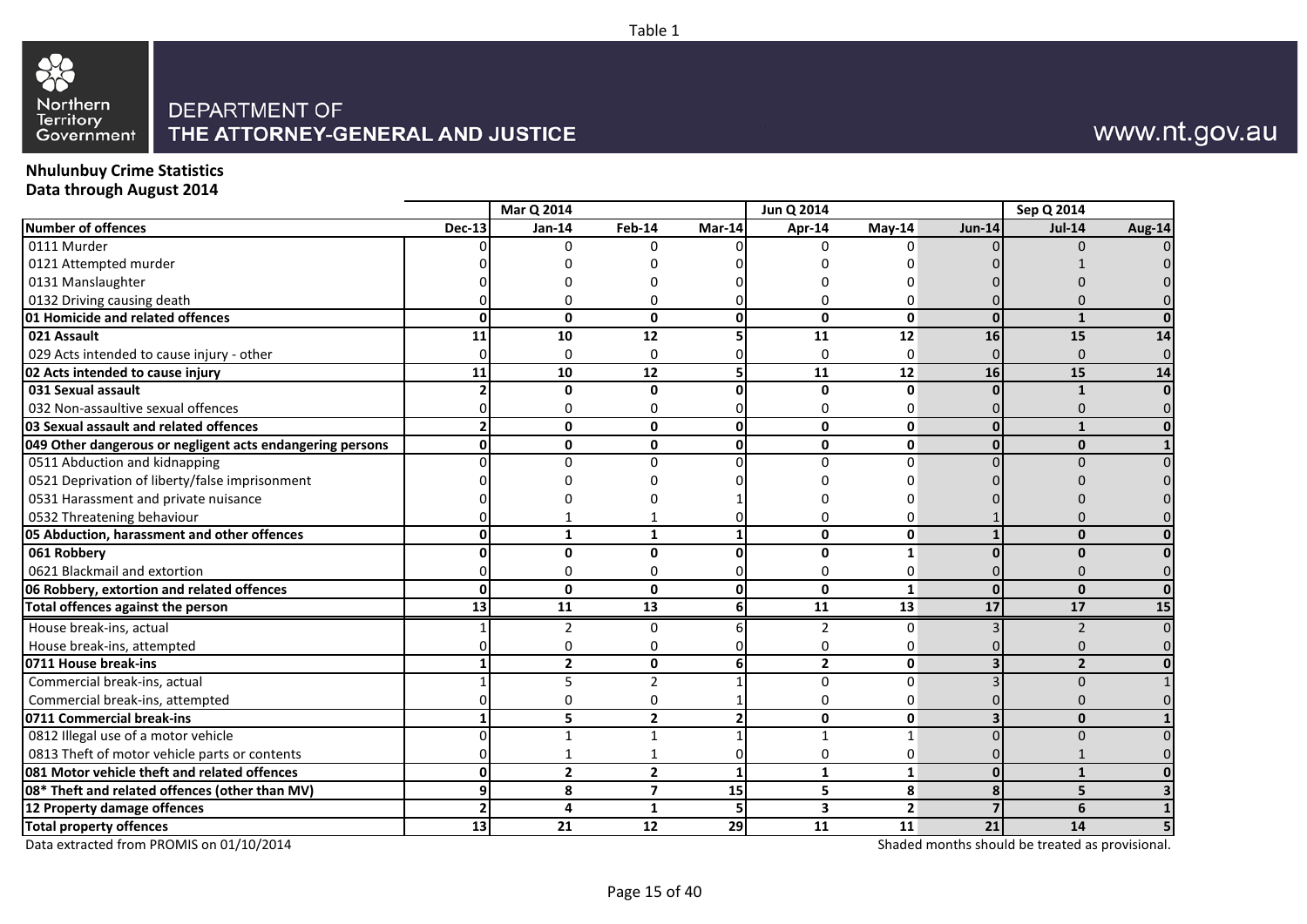

## www.nt.gov.au

### **NT Balance Crime Statistics Data through August 2014**

|                                                           | Jun Q 2012       | Sep Q 2012 |       | Dec Q 2012   Mar Q 2013 | Jun Q 2013 | Sep Q 2013       |              |                  | Dec Q 2013     |                 |
|-----------------------------------------------------------|------------------|------------|-------|-------------------------|------------|------------------|--------------|------------------|----------------|-----------------|
| <b>Number of offences</b>                                 |                  |            |       |                         |            | <b>Jul-13</b>    | Aug-13       | Sep-13           | Oct-13         | <b>Nov-13</b>   |
| 0111 Murder                                               |                  |            |       |                         |            |                  | n            |                  | O              |                 |
| 0121 Attempted murder                                     |                  |            |       |                         |            |                  |              |                  |                |                 |
| 0131 Manslaughter                                         |                  |            |       |                         |            |                  |              |                  |                |                 |
| 0132 Driving causing death                                |                  |            |       |                         |            |                  |              |                  |                |                 |
| 01 Homicide and related offences                          |                  |            |       | $\Omega$                |            | $\overline{2}$   | $\mathbf{1}$ | $\Omega$         | $\mathbf{0}$   |                 |
| 021 Assault                                               | 442              | 424        | 540   | 537                     | 548        | 153              | 179          | 183              | 189            | 206             |
| 029 Acts intended to cause injury - other                 |                  |            |       |                         |            |                  | O            |                  | $\Omega$       |                 |
| 02 Acts intended to cause injury                          | 442              | 430        | 542   | 537                     | 551        | 153              | 179          | 183              | 189            | 206             |
| 031 Sexual assault                                        | 16               | 17         | 24    | 21                      | 22         | 15               | 7            |                  | 12             |                 |
| 032 Non-assaultive sexual offences                        |                  |            |       |                         |            |                  |              |                  | 0              |                 |
| 03 Sexual assault and related offences                    | 19               | 21         | 26    | 23                      | 25         | 17               | 8            |                  | 12             |                 |
| 049 Other dangerous or negligent acts endangering persons |                  |            | 9     | 12                      |            | 3                | $\Delta$     |                  | 3              |                 |
| 0511 Abduction and kidnapping                             |                  |            |       |                         |            | U                | U            |                  |                |                 |
| 0521 Deprivation of liberty/false imprisonment            |                  |            |       |                         |            |                  |              |                  |                |                 |
| 0531 Harassment and private nuisance                      |                  |            |       |                         |            |                  |              |                  |                |                 |
| 0532 Threatening behaviour                                | 18               | 15         | 26    | 27                      | 31         | 12               |              | 20               |                | 10              |
| 05 Abduction, harassment and other offences               | 34               | 23         | 37    | 35                      | 45         | 13               | 9            | 25               | 11             | 12              |
| 061 Robbery                                               |                  |            |       |                         |            | $\mathbf{1}$     | $\mathbf{0}$ | $\Omega$         | $\mathbf{1}$   | $\mathbf{1}$    |
| 0621 Blackmail and extortion                              |                  |            |       |                         |            | 0                | $\Omega$     | $\Omega$         | 0              | 0               |
| 06 Robbery, extortion and related offences                |                  |            |       |                         |            | 1                | O            | $\Omega$         | $\mathbf{1}$   | 1               |
| <b>Total offences against the person</b>                  | 510              | 485        | 619   | 608                     | 635        | 189              | 201          | 214              | 216            | 229             |
| House break-ins, actual                                   | 68               | 47         | 90    | 98                      | 45         | 14               | 21           | 17               | 30             | 25              |
| House break-ins, attempted                                | 15               |            | 11    | 19                      |            | 5                | 5            | $\Omega$         | 3              | $\overline{2}$  |
| 0711 House break-ins                                      | 83               | 53         | 101   | $\frac{117}{117}$       | 53         | 19               | 26           | $\overline{17}$  | 33             | $\overline{27}$ |
| Commercial break-ins, actual                              | 146              | 80         | 155   | 201                     | 131        | 33               | 30           | 30               | 43             | 44              |
| Commercial break-ins, attempted                           | 16               | 11         | 26    | 24                      | 11         | $\overline{2}$   | 3            |                  | $\overline{2}$ | $\overline{2}$  |
| 0711 Commercial break-ins                                 | 162              | 91         | 181   | 225                     | 142        | 35               | 33           | 31               | 45             | 46              |
| 0812 Illegal use of a motor vehicle                       | 47               | 31         | 60    | 48                      | 39         | 24               | 14           | 11               | 18             |                 |
| 0813 Theft of motor vehicle parts or contents             | 54               | 34         | 25    | 23                      | 36         |                  |              |                  | 9              |                 |
| 081 Motor vehicle theft and related offences              | 101              | 65         | 85    | 71                      | 75         | 32               | 21           | 20               | 27             | 15              |
| 08* Theft and related offences (other than MV)            | 278              | 213        | 295   | 298                     | 268        | 72               | 74           | 47               | 71             | 84              |
| 12 Property damage offences                               | 349              | 275        | 379   | 373                     | 286        | 99               | 100          | 96               | 107            | 123             |
| <b>Total property offences</b>                            | $\overline{973}$ | 697        | 1,041 | 1,084                   | 824        | $\overline{257}$ | 254          | $\overline{211}$ | 283            | 295             |

Table 1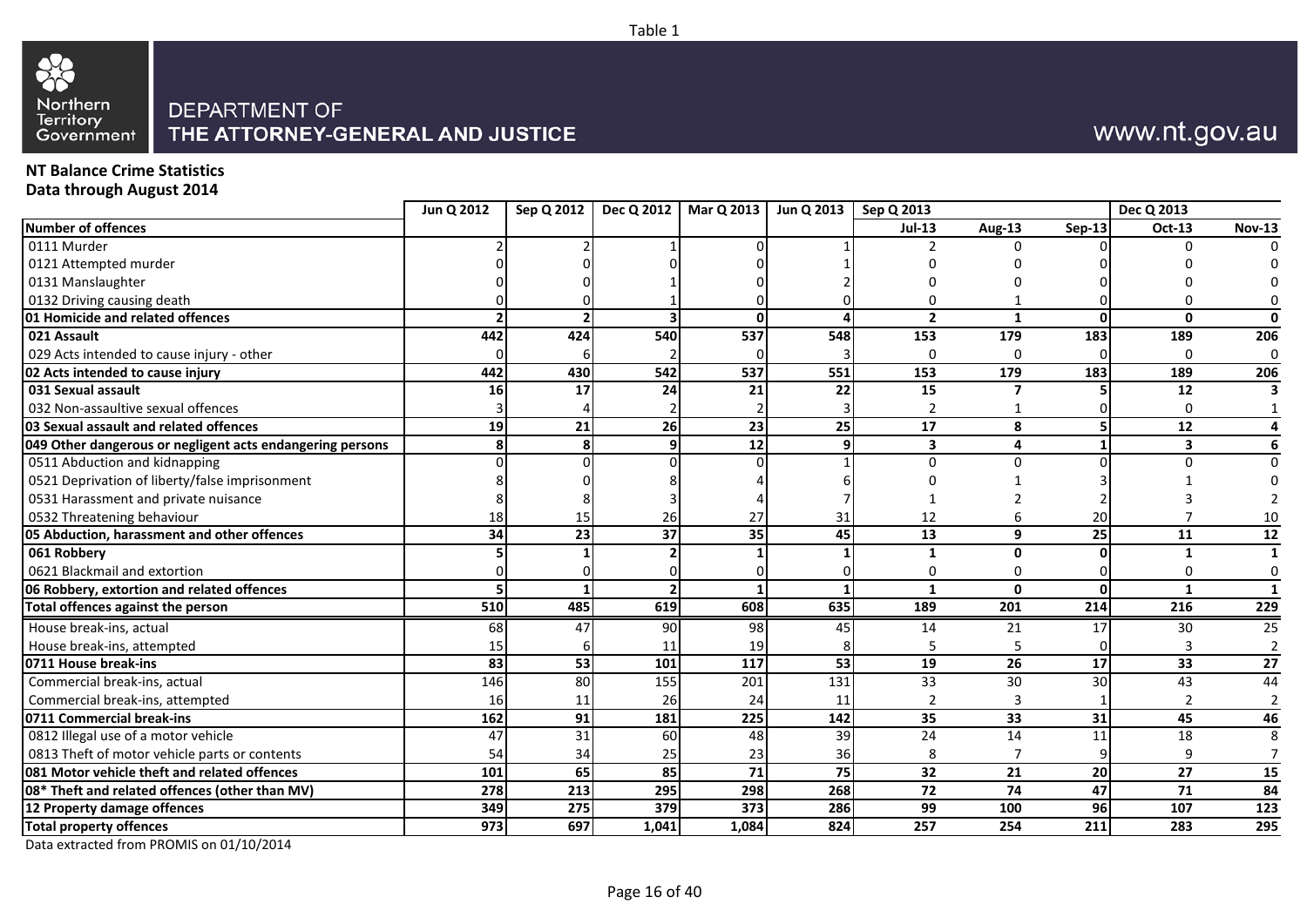

## www.nt.gov.au

### **NT Balance Crime Statistics Data through August 2014**

|                                                           |               | Mar Q 2014      |                         |                 | Jun Q 2014      |                         |               | Sep Q 2014             |                 |
|-----------------------------------------------------------|---------------|-----------------|-------------------------|-----------------|-----------------|-------------------------|---------------|------------------------|-----------------|
| Number of offences                                        | <b>Dec-13</b> | Jan-14          | Feb-14                  | Mar-14          | Apr-14          | $Mav-14$                | <b>Jun-14</b> | <b>Jul-14</b>          | Aug-14          |
| 0111 Murder                                               |               | $\Omega$        | 0                       |                 |                 | <sup>0</sup>            |               | $\Omega$               |                 |
| 0121 Attempted murder                                     |               |                 |                         |                 |                 |                         |               |                        |                 |
| 0131 Manslaughter                                         |               |                 |                         |                 |                 |                         |               |                        |                 |
| 0132 Driving causing death                                |               |                 | U                       |                 | 0               | $\Omega$                |               |                        |                 |
| 01 Homicide and related offences                          |               | $\mathbf{0}$    | $\mathbf{0}$            | $\Omega$        | 1               | $\mathbf{0}$            | $\Omega$      | $\Omega$               |                 |
| 021 Assault                                               | 184           | $\frac{156}{ }$ | 145                     | 159             | 175             | 172                     | 158           | 154                    | 170             |
| 029 Acts intended to cause injury - other                 |               |                 | 0                       |                 | $\Omega$        |                         |               |                        | $\Omega$        |
| 02 Acts intended to cause injury                          | 184           | 157             | 145                     | 159             | 175             | 173                     | 159           | 155                    | 170             |
| 031 Sexual assault                                        |               | 9               | 6                       | 9               | 9               | 10                      |               |                        |                 |
| 032 Non-assaultive sexual offences                        |               | $\overline{2}$  |                         |                 | 1               | 2                       |               |                        |                 |
| 03 Sexual assault and related offences                    |               | 11              | $\overline{\mathbf{z}}$ | 9               | 10              | 12                      |               | 5                      |                 |
| 049 Other dangerous or negligent acts endangering persons |               | 5               | $\overline{2}$          | $\mathbf{1}$    | 3               | $\overline{\mathbf{z}}$ |               | $\boldsymbol{\Lambda}$ |                 |
| 0511 Abduction and kidnapping                             |               | $\Omega$        | <sup>n</sup>            | $\Omega$        | $\Omega$        | $\Omega$                |               |                        |                 |
| 0521 Deprivation of liberty/false imprisonment            |               |                 |                         |                 |                 |                         |               |                        |                 |
| 0531 Harassment and private nuisance                      |               |                 |                         |                 |                 |                         |               |                        |                 |
| 0532 Threatening behaviour                                | 12            | 12              | 6                       |                 |                 | 8                       |               | 11                     | 14              |
| 05 Abduction, harassment and other offences               | 18            | 16              | 9                       | Δ               | 5               | 13                      | 14            | 18                     | 23              |
| 061 Robbery                                               |               | 0               | $\mathbf{0}$            |                 | 0               | 1                       |               | $\bf{0}$               |                 |
| 0621 Blackmail and extortion                              |               | n               | ŋ                       |                 | 0               | 0                       |               | $\Omega$               |                 |
| 06 Robbery, extortion and related offences                |               | $\mathbf{0}$    | $\Omega$                |                 | 0               | 1                       |               | $\mathbf{0}$           |                 |
| <b>Total offences against the person</b>                  | 210           | 189             | 163                     | 174             | 194             | 206                     | 183           | 182                    | 201             |
| House break-ins, actual                                   | 25            | 44              | 8                       | 19              | 17              | 24                      | 31            | 15                     | 11              |
| House break-ins, attempted                                |               | 5               | 6                       |                 | 4               | 3                       |               |                        | $\Omega$        |
| 0711 House break-ins                                      | 28            | 49              | 14                      | 20              | 21              | 27                      | 34            | 18                     | 11              |
| Commercial break-ins, actual                              | 45            | $\overline{75}$ | 43                      | $\overline{58}$ | $\overline{72}$ | 49                      | 49            | 19                     | 34              |
| Commercial break-ins, attempted                           |               |                 | 3                       |                 | 7               | 7                       |               | $\overline{2}$         |                 |
| 0711 Commercial break-ins                                 | 51            | 79              | 46                      | 61              | $\overline{79}$ | 56                      | 53            | 21                     | 41              |
| 0812 Illegal use of a motor vehicle                       | 12            | 11              | 12                      | 15              | 14              | 18                      | 16            | 14                     | 15              |
| 0813 Theft of motor vehicle parts or contents             |               | $\overline{7}$  | 5                       | 8               | 8               | 14                      | 10            | $\overline{7}$         | 12              |
| 081 Motor vehicle theft and related offences              | 18            | 18              | 17                      | 23              | 22              | 32                      | 26            | 21                     | $\overline{27}$ |
| 08* Theft and related offences (other than MV)            | 89            | 98              | 71                      | 96              | 95              | 107                     | 94            | 59                     | 86              |
| 12 Property damage offences                               | 100           | 159             | $\overline{82}$         | 111             | 100             | 112                     | 107           | 63                     | 99              |
| <b>Total property offences</b>                            | 286           | 403             | 230                     | 311             | 317             | 334                     | 314           | 182                    | 264             |

Table 1

Data extracted from PROMIS on 01/10/2014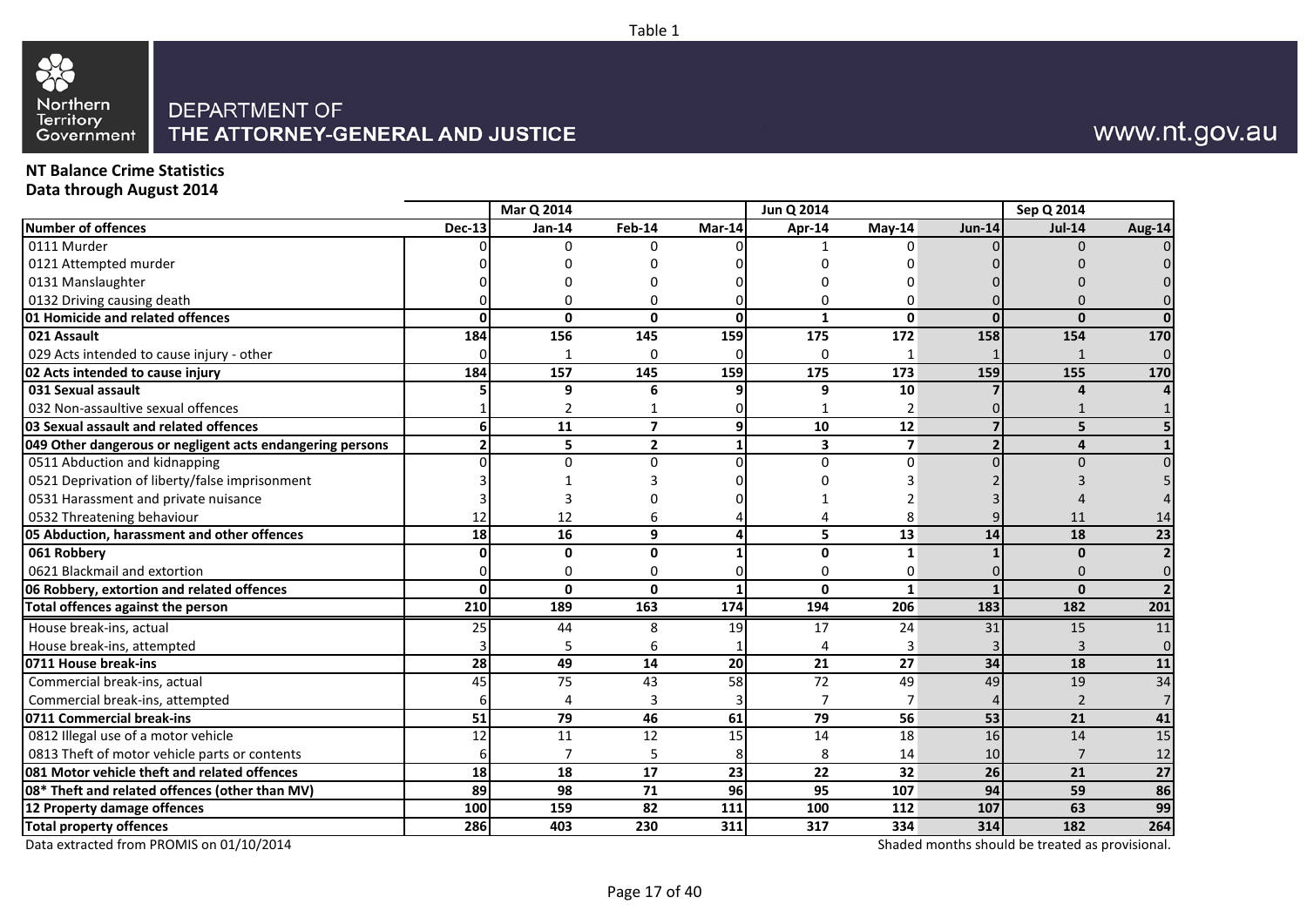## $\alpha$ Northern<br>Territory<br>Government DEPARTMENT OF

# THE ATTORNEY-GENERAL AND JUSTICE

## www.nt.gov.au

#### **Northern Territory Assault Statistics Data through August 2014**

|                                                 |                     | Jun Q 2012 | Sep Q 2012 | Dec Q 2012 | Mar Q 2013 | Jun Q 2013 | Sep Q 2013    |               |          | Dec Q 2013    |               |
|-------------------------------------------------|---------------------|------------|------------|------------|------------|------------|---------------|---------------|----------|---------------|---------------|
| Domestic violence                               | Alcohol involvement |            |            |            |            |            | <b>Jul-13</b> | <b>Aug-13</b> | $Sep-13$ | <b>Oct-13</b> | <b>Nov-13</b> |
| DV involved                                     | Alcohol involved    | 630        | 604        | 645        | 768        | 744        | 280           | 322           | 274      | 258           | 229           |
|                                                 | No alcohol involved | 248        | 214        | 260        | 318        | 284        | 84            | 83            | 105      | 111           | 118           |
|                                                 | Not known           | 103        | 106        | 114        | 139        | 115        | 35            | 39            |          | 47            | 32            |
| <b>DV</b> involved Total                        |                     | 981        | 924        | 1,019      | 1,225      | 1,143      | 399           | 444           | 410      | 416           | 379           |
| DV not involved                                 | Alcohol involved    | 373        | 381        | 427        | 416        | 397        | 130           | 123           | 130      | 130           | 117           |
|                                                 | No alcohol involved | 144        | 155        | 185        | 182        | 168        | 54            | 65            | 56       | 50            | 65            |
|                                                 | Not known           | 173        | 164        | 191        | 182        | 178        | 69            | 66            | 50       | 64            | 52            |
| DV not involved Total                           |                     | 690        | 700        | 803        | 780        | 743        | 253           | 254           | 236      | 244           | 234           |
| <b>Total assaults</b>                           |                     | 1,671      | 1,624      | 1,822      | 2,005      | 1,886      | 652           | 698           | 646      | 660           | 613           |
| Assaults with alcohol involved                  |                     | 1,003      | 985        | 1,072      | 1,184      | 1,141      | 410           | 445           | 404      | 388           | 346           |
| Assaults with no alcohol involved               |                     | 392        | 369        | 445        | 500        | 452        | 138           | 148           | 161      | 161           | 183           |
| Assaults with alcohol involvement unknown       |                     | <b>276</b> | 270        | 305        | 321        | 293        | 104           | 105           | 81       | 111           | 84            |
| % of assaults associated with domestic violence |                     | 58.7%      | 56.9%      | 55.9%      | 61.1%      | 60.6%      | 61.2%         | 63.6%         | 63.5%    | 63.0%         | 61.8%         |
| % of assaults associated with alcohol           |                     | 60.0%      | 60.7%      | 58.8%      | 59.1%      | 60.5%      | 62.9%         | 63.8%         | 62.5%    | 58.8%         | 56.4%         |

Data extracted from PROMIS on 01/10/2014

## **Darwin Assault Statistics**

**Data through August 2014**

|                                        |                                                  | Jun Q 2012 | Sep Q 2012 | Dec Q 2012 | Mar Q 2013 | Jun Q 2013 | Sep Q 2013 |               |            | Dec Q 2013    |               |
|----------------------------------------|--------------------------------------------------|------------|------------|------------|------------|------------|------------|---------------|------------|---------------|---------------|
| Domestic violence                      | <b>Alcohol involvement</b>                       |            |            |            |            |            | $Jul-13$   | <b>Aug-13</b> | $Sep-13$   | <b>Oct-13</b> | <b>Nov-13</b> |
| DV involved                            | Alcohol involved                                 | 106        | 68         | 83         | 118        | 117        | 35         | 53            | 38         | 41            | 28            |
|                                        | No alcohol involved                              | 23         | 33         | 30         | 33         | 28         |            | 11            | 13         | 12            | 21            |
|                                        | Not known                                        | <b>16</b>  | 12         | 19         | 24         | 18         |            |               |            | 14            |               |
| <b>DV</b> involved Total               |                                                  | 145        | 113        | 132        | 175        | 163        | 46         | 71            | 55         | 67            | 52            |
| <b>IDV</b> not involved                | Alcohol involved                                 | 135.       | 139        | 131        | 143        | 157        | 54         | 49            | 47         | 45            | 44            |
|                                        | No alcohol involved                              | 32         | 48         | 54         | 55         | 57         | 18         | 17            | 14         | 15            | 11            |
|                                        | Not known                                        | 74         | 71         | 61         | 61         | 76I        | 17         | 23            | 20         | 18            | 18            |
| <b>DV</b> not involved Total           |                                                  | 241        | 258        | 246        | 259        | 290        | 89         | 89            | 81         | 78            | 73            |
| <b>Total assaults</b>                  |                                                  | 386        | 371        | 378        | 434        | 453        | 135        | 160           | <b>136</b> | 145           | 125           |
| Assaults with alcohol involved         |                                                  | 241        | 207        | 214        | 261        | 274        | 89         | 102           | 85         | 86            | 72            |
| Assaults with no alcohol involved      |                                                  | 55 l       | 81         | 84         | 88         | 85         | 23         | 28            | 27         | 27            | 32            |
|                                        | Assaults with alcohol involvement unknown        | 90         | 83         | 80         | 85         | 94         | 23         | 30            | 24         | 32            | 21            |
|                                        | 1% of assaults associated with domestic violence | 37.6%      | 30.5%      | 34.9%      | 40.3%      | 36.0%      | 34.1%      | 44.4%         | 40.4%      | 46.2%         | 41.6%         |
| 1% of assaults associated with alcohol |                                                  | 62.4%      | 55.8%      | 56.6%      | 60.1%      | 60.5%      | 65.9%      | 63.8%         | 62.5%      | 59.3%         | 57.6%         |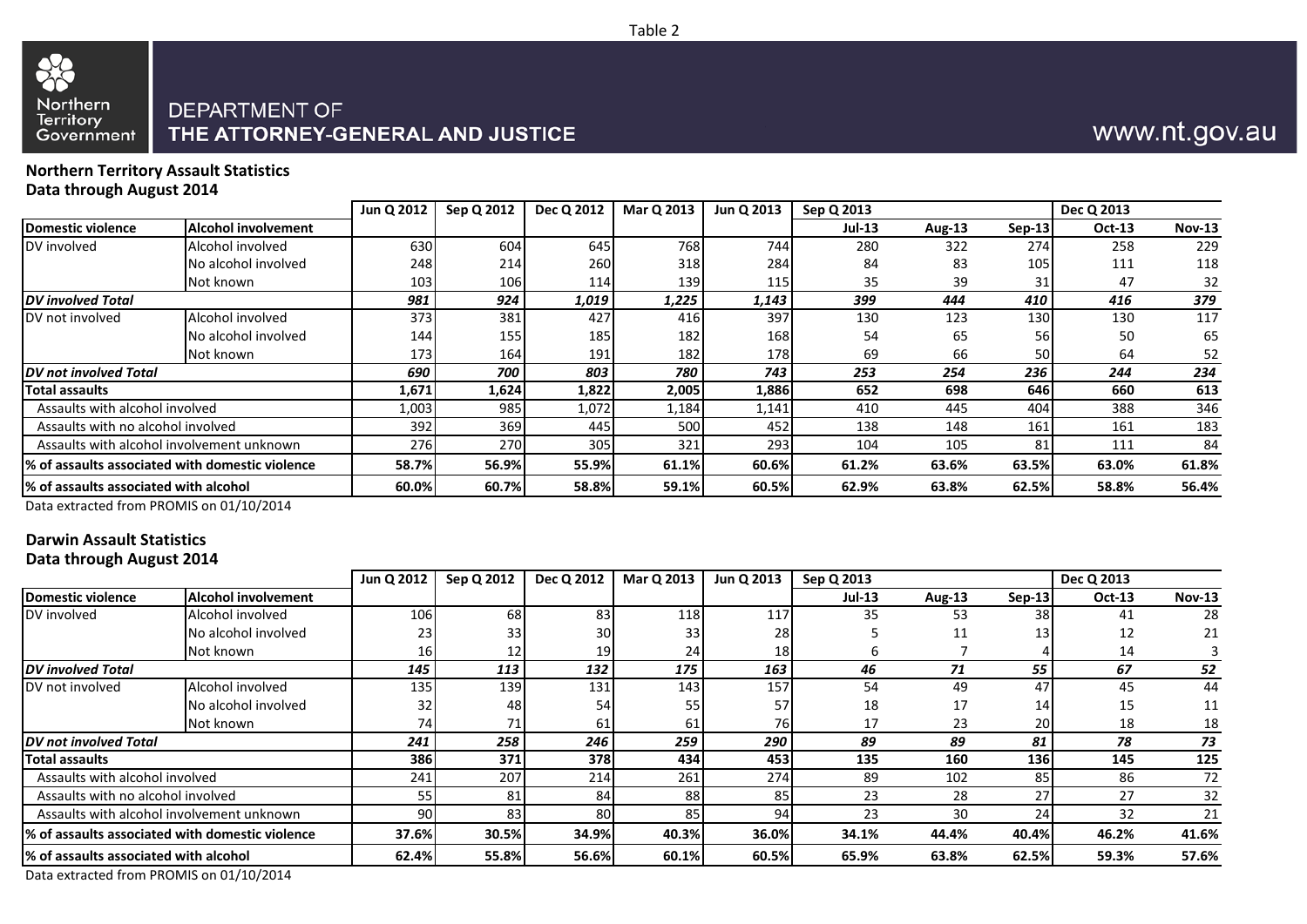## Northern Territory Government

## DEPARTMENT OF THE ATTORNEY-GENERAL AND JUSTICE

## www.nt.gov.au

#### **Northern Territory Assault Statistics Data through August 2014**

|                                       |                                                 |               | Mar Q 2014 |        |                 | Jun Q 2014 |          |               | Sep Q 2014    |        |
|---------------------------------------|-------------------------------------------------|---------------|------------|--------|-----------------|------------|----------|---------------|---------------|--------|
| <b>Domestic violence</b>              | <b>Alcohol involvement</b>                      | <b>Dec-13</b> | $Jan-14$   | Feb-14 | Mar-14          | Apr-14     | $Mav-14$ | <b>Jun-14</b> | <b>Jul-14</b> | Aug-14 |
| DV involved                           | Alcohol involved                                | 283           | 238        | 198    | 197             | 228        | 198      | 173           | 229           | 216    |
|                                       | No alcohol involved                             | 96            | 87         | 73     | 104             | 86         | 112      | 96            | 94            | 103    |
|                                       | Not known                                       | 37            | 39         | 36     | 33 <sub>1</sub> | 32         | 39       | 29            | 34            | 36     |
| <b>DV</b> involved Total              |                                                 | 416           | 364        | 307    | 334             | 346        | 349      | 298           | 357           | 355    |
| DV not involved                       | Alcohol involved                                | 153           | 121        | 101    | 106             | 149        | 116      | 91            | 114           | 103    |
|                                       | No alcohol involved                             | 54            | 52         | 56     | 65              | 54         | 70       | 62            | 53            | 48     |
|                                       | Not known                                       | 55            | 50         | 44     | 69              | 61         | 56       | 41            | 47            | 63     |
| DV not involved Total                 |                                                 | 262           | 223        | 201    | 240             | 264        | 242      | 194           | 214           | 214    |
| Total assaults                        |                                                 | 678           | 587        | 508    | 574             | 610        | 591      | 492           | 571           | 569    |
| Assaults with alcohol involved        |                                                 | 436           | 359        | 299    | 303             | 377        | 314      | 264           | 343           | 319    |
| Assaults with no alcohol involved     |                                                 | 150           | 139        | 129    | 169             | 140        | 182      | 158           | 147           | 151    |
|                                       | Assaults with alcohol involvement unknown       | 92            | 89         | 80     | 102             | 93         | 95       | 70            | 81            | 99     |
|                                       | % of assaults associated with domestic violence | 61.4%         | 62.0%      | 60.4%  | 58.2%           | 56.7%      | 59.1%    | 60.6%         | 62.5%         | 62.4%  |
|                                       |                                                 | 64.3%         | 61.2%      | 58.9%  | 52.8%           | 61.8%      | 53.1%    | 53.7%         | 60.1%         | 56.1%  |
| % of assaults associated with alcohol |                                                 |               |            |        |                 |            |          |               |               |        |

Data extracted from PROMIS on 01/10/2014

Shaded months should be treated as provisional.

### **Darwin Assault Statistics Data through August 2014**

|                                        |                                                  |                 | Mar Q 2014 |        |                 | Jun Q 2014 |          |                 | Sep Q 2014 |        |
|----------------------------------------|--------------------------------------------------|-----------------|------------|--------|-----------------|------------|----------|-----------------|------------|--------|
| Domestic violence                      | Alcohol involvement                              | <b>Dec-13</b>   | $Jan-14$   | Feb-14 | Mar-14          | Apr-14     | $Mav-14$ | $Jun-14$        | $Jul-14$   | Aug-14 |
| DV involved                            | Alcohol involved                                 | 50l             | 40         | 39     | 42              | 50         | 26       | <b>36</b>       | 55         | 37     |
|                                        | No alcohol involved                              | 11              | 14         | 14     | 14              |            | 19       | 11              | 14         | 10     |
|                                        | Not known                                        | 13              | 6          | 9      |                 | n          |          |                 |            | 11     |
| <b>IDV</b> involved Total              |                                                  | 74              | 60         | 62     | 63              | 65         | 52       | 51              | 74         | 58     |
| <b>IDV</b> not involved                | Alcohol involved                                 | 57              | 40         | 44     | 56              | 48         | 64       | 42              | 51         | 58     |
|                                        | No alcohol involved                              | 15 <sup>1</sup> | 19         | 15     | 16              | 19         | 17       | 19              | 19         | 15     |
|                                        | Not known                                        | 22              | 16         | 16     | 39              | 30         | 34       | 17              | 29         | 35     |
| <b>DV</b> not involved Total           |                                                  | 94              | 75         | 75     | 111             | 97         | 115      | 78              | 99         | 108    |
| <b>Total assaults</b>                  |                                                  | 168             | 135        | 137    | 174             | 162        | 167      | 129             | 173        | 166    |
| Assaults with alcohol involved         |                                                  | 107             | 80         | 83     | 98              | 98         | 90       | 78              | 106        | 95     |
| Assaults with no alcohol involved      |                                                  | <b>26</b>       | 33         | 29     | 30 <sup>1</sup> | 28         | 36       | 30 <sup>1</sup> | 33         | 25     |
|                                        | Assaults with alcohol involvement unknown        | 35 <sup>1</sup> | 22         | 25     | 46              | 36         | 41       | 21              | 34         | 46     |
|                                        | 1% of assaults associated with domestic violence | 44.0%           | 44.4%      | 45.3%  | 36.2%           | 40.1%      | 31.1%    | 39.5%           | 42.8%      | 34.9%  |
| 1% of assaults associated with alcohol |                                                  | 63.7%           | 59.3%      | 60.6%  | 56.3%           | 60.5%      | 53.9%    | 60.5%           | 61.3%      | 57.2%  |

Data extracted from PROMIS on 01/10/2014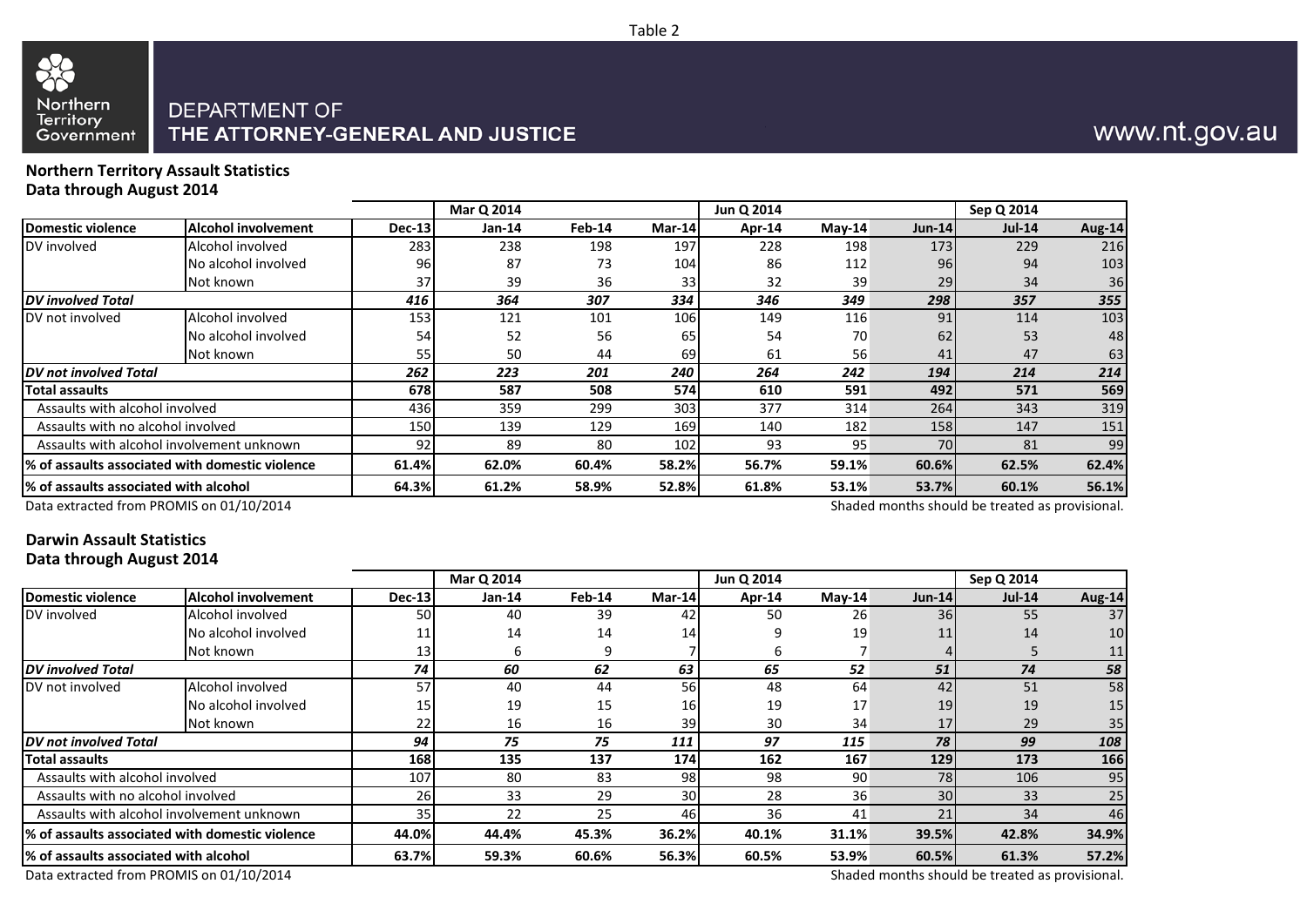

## www.nt.gov.au

#### **Palmerston Assault Statistics Data through August 2014**

|                                                 |                     | Jun Q 2012      | Sep Q 2012      | Dec Q 2012 | Mar Q 2013 | Jun Q 2013      | Sep Q 2013 |        |        | Dec Q 2013    |               |
|-------------------------------------------------|---------------------|-----------------|-----------------|------------|------------|-----------------|------------|--------|--------|---------------|---------------|
| Domestic violence                               | Alcohol involvement |                 |                 |            |            |                 | $Jul-13$   | Aug-13 | Sep-13 | <b>Oct-13</b> | <b>Nov-13</b> |
| DV involved                                     | Alcohol involved    | 42              | 37              | 35         | 40         | 40 <sup>I</sup> |            | 13     |        | 10            | 15            |
|                                                 | No alcohol involved | 21              | 13              | 18         |            | 12 <sub>1</sub> | 10         |        |        |               | 10            |
|                                                 | Not known           |                 |                 |            |            | 10              |            |        |        |               |               |
| <b>DV</b> involved Total                        |                     | 66              | 57              | 62         | 72         | 62              | 28         | 25     | 21     | 20            | 28            |
| DV not involved                                 | Alcohol involved    | 24              | 21              | 25         | 20         | 22              |            |        |        |               | 11            |
|                                                 | No alcohol involved | <b>20</b>       |                 |            | 19         | 19 <sup>l</sup> |            |        |        |               |               |
|                                                 | Not known           | 18 <sub>l</sub> | 18 <sub>l</sub> | 21         |            | 14              |            |        |        |               |               |
| DV not involved Total                           |                     | 62              | 56              | 55         | 61         | 55              | 18         | 12     | 13     | 21            | 24            |
| <b>Total assaults</b>                           |                     | 128             | 113             | 117        | 133        | 117             | 46         | 37     | 34     | 41            | 52            |
| Assaults with alcohol involved                  |                     | <b>66</b>       | 58              | 60I        | 60         | 62              | 14         | 19     | 14     | 18            | 26            |
| Assaults with no alcohol involved               |                     | 41              | 30              | 27         | 46         | 31              | 17         | q      | 14.    | 14            | 15            |
| Assaults with alcohol involvement unknown       |                     | 21              | 25              | 30         |            | 24              | 15         |        |        |               | 11            |
| % of assaults associated with domestic violence |                     | 51.6%           | 50.4%           | 53.0%      | 54.1%      | 53.0%           | 60.9%      | 67.6%  | 61.8%  | 48.8%         | 53.8%         |
| l% of assaults associated with alcohol          |                     | 51.6%           | 51.3%           | 51.3%      | 45.1%      | 53.0%           | 30.4%      | 51.4%  | 41.2%  | 43.9%         | 50.0%         |

Data extracted from PROMIS on 01/10/2014

## **Alice Springs Assault Statistics**

### **Data through August 2014**

|                                       |                                                  | Jun Q 2012 | Sep Q 2012 | Dec Q 2012 | Mar Q 2013     | Jun Q 2013 | Sep Q 2013 |        |          | Dec Q 2013    |               |
|---------------------------------------|--------------------------------------------------|------------|------------|------------|----------------|------------|------------|--------|----------|---------------|---------------|
| Domestic violence                     | <b>Alcohol involvement</b>                       |            |            |            |                |            | $Jul-13$   | Aug-13 | $Sep-13$ | <b>Oct-13</b> | <b>Nov-13</b> |
| DV involved                           | Alcohol involved                                 | 187        | 207        | 201        | 242            | 215        | 97         | 104    | 80       | 72            | 72            |
|                                       | No alcohol involved                              | 21         | 27         | 23I        | 35             | 15         |            |        | 10       | 13            | h             |
|                                       | Not known                                        | 36         | 37         | 30I        | 42             | 27         |            |        | 13       |               |               |
| <b>IDV</b> involved Total             |                                                  | 244        | 271        | 254        | 319            | 257        | 112        | 118    | 103      | 93            | 80            |
| DV not involved                       | Alcohol involved                                 | 97         | 100        | 111        | 120            | 90         | 33         | 26     | 44       | 35            | 36            |
|                                       | No alcohol involved                              | 24         | 29         | 24         |                | 21         | 17         | 16     | 12       |               | 17            |
|                                       | Not known                                        | 48         | 34         | 47         | 49             | 46         | 31         | 20     | 15       | 17            | 11            |
| <b>DV</b> not involved Total          |                                                  | 169        | 163        | 182        | 196            | 157        | 81         | 62     | 71       | 58            | 64            |
| <b>Total assaults</b>                 |                                                  | 413        | 434        | 4361       | 515            | 414        | 193        | 180    | 174      | 151           | 144           |
| Assaults with alcohol involved        |                                                  | 284        | 307        | 312        | 362            | 305        | 130        | 130    | 124      | 107           | 108           |
| Assaults with no alcohol involved     |                                                  | 45         | 56         | 47         | 62             | 36         | 26         | 23     | 22       | 19            | 23            |
|                                       | Assaults with alcohol involvement unknown        | 84         | 71         | 77         | Q <sub>1</sub> | 731        | 37         | 27     | 28       | 25            | 13            |
|                                       | 1% of assaults associated with domestic violence | 59.1%      | 62.4%      | 58.3%      | 61.9%          | 62.1%      | 58.0%      | 65.6%  | 59.2%    | 61.6%         | 55.6%         |
| % of assaults associated with alcohol |                                                  | 68.8%      | 70.7%      | 71.6%      | 70.3%          | 73.7%      | 67.4%      | 72.2%  | 71.3%    | 70.9%         | 75.0%         |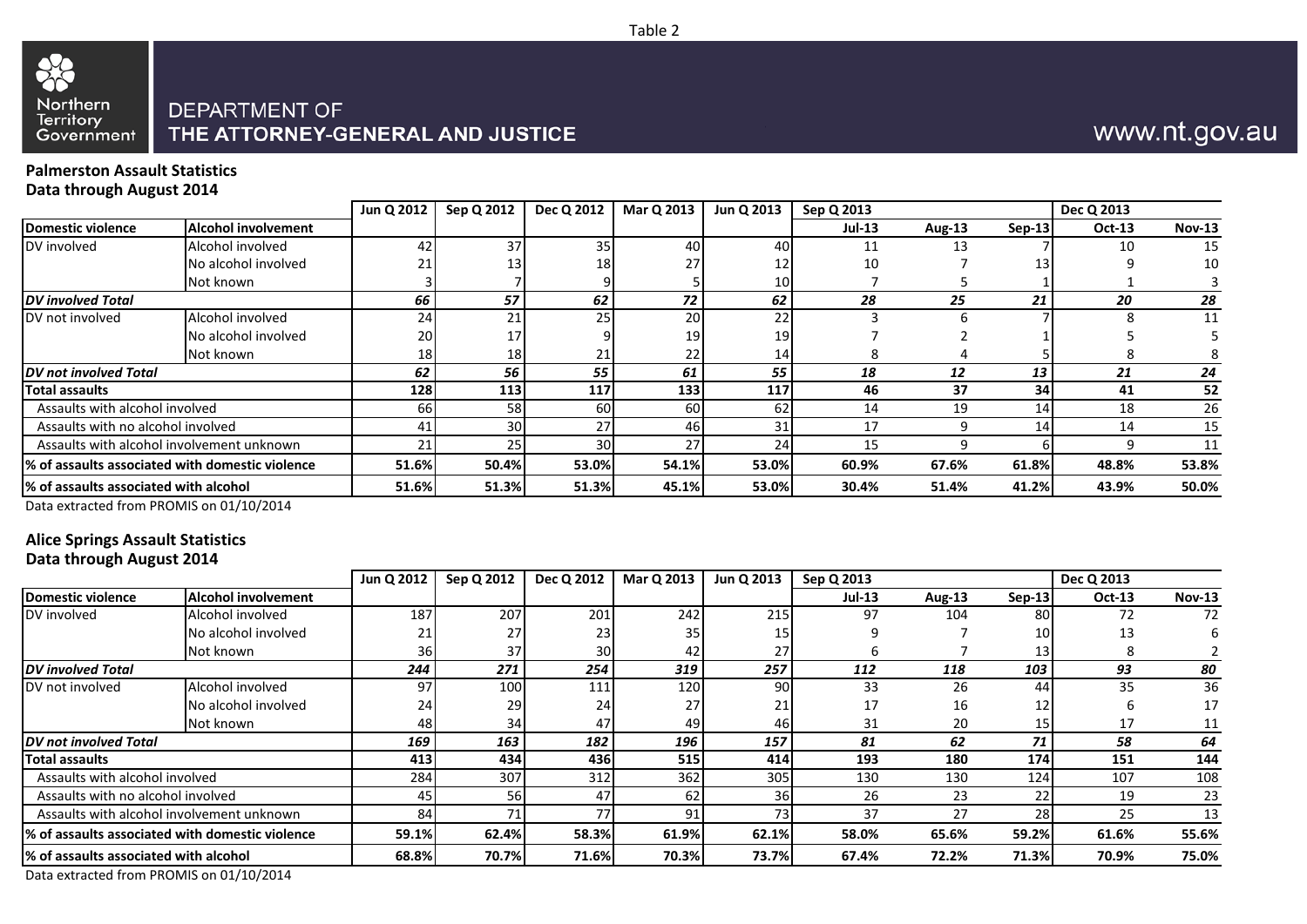## Northern Territory Government

## DEPARTMENT OF THE ATTORNEY-GENERAL AND JUSTICE

## www.nt.gov.au

#### **Palmerston Assault Statistics Data through August 2014**

|                                       |                                                 |                 | Mar Q 2014 |        |          | Jun Q 2014 |          |                                                                 | Sep Q 2014 |               |
|---------------------------------------|-------------------------------------------------|-----------------|------------|--------|----------|------------|----------|-----------------------------------------------------------------|------------|---------------|
| <b>Domestic violence</b>              | <b>Alcohol involvement</b>                      | <b>Dec-13</b>   | $Jan-14$   | Feb-14 | $Mar-14$ | Apr-14     | $May-14$ | $Jun-14$                                                        | $Jul-14$   | <b>Aug-14</b> |
| DV involved                           | Alcohol involved                                |                 | 18         | 15     | 15       | 16         | 14       | 15                                                              |            | 10            |
|                                       | No alcohol involved                             |                 |            |        |          |            | 10       |                                                                 |            |               |
|                                       | Not known                                       |                 |            |        |          |            |          |                                                                 |            |               |
| <b>DV</b> involved Total              |                                                 | 17              | 26         | 23     | 25       | 23         | 28       | 23                                                              | 15         | 17            |
| DV not involved                       | Alcohol involved                                |                 |            |        |          |            |          |                                                                 |            |               |
|                                       | No alcohol involved                             |                 |            |        |          |            |          |                                                                 |            |               |
|                                       | Not known                                       |                 |            |        |          |            |          |                                                                 |            |               |
| DV not involved Total                 |                                                 | 14              | q          | 18     | 19       | 12         | 13       |                                                                 | 13         | 15            |
| Total assaults                        |                                                 | 31              | 35         | 41     | 44       | 35         | 41       | 32                                                              | 28         | 32            |
| Assaults with alcohol involved        |                                                 | 18 <sup>1</sup> | 21         | 22     | 23       | 23         | 17       | 21                                                              | 16         | 19            |
| Assaults with no alcohol involved     |                                                 | 10 <sup>1</sup> |            | 11     |          |            | 13       |                                                                 | 9          | 6             |
|                                       | Assaults with alcohol involvement unknown       |                 |            | 8      | 14       | q          | 11       |                                                                 |            |               |
|                                       | % of assaults associated with domestic violence | 54.8%           | 74.3%      | 56.1%  | 56.8%    | 65.7%      | 68.3%    | 71.9%                                                           | 53.6%      | 53.1%         |
| % of assaults associated with alcohol |                                                 | 58.1%           | 60.0%      | 53.7%  | 52.3%    | 65.7%      | 41.5%    | 65.6%                                                           | 57.1%      | 59.4%         |
|                                       |                                                 |                 |            |        |          |            |          | $\mathbf{1}$ and $\mathbf{1}$ and $\mathbf{1}$ and $\mathbf{1}$ |            |               |

Data extracted from PROMIS on 01/10/2014

Shaded months should be treated as provisional.

### **Alice Springs Assault Statistics Data through August 2014**

|                                        |                                                  |                 | Mar Q 2014 |        |                 | Jun Q 2014 |          |          | Sep Q 2014 |        |
|----------------------------------------|--------------------------------------------------|-----------------|------------|--------|-----------------|------------|----------|----------|------------|--------|
| Domestic violence                      | Alcohol involvement                              | <b>Dec-13</b>   | $Jan-14$   | Feb-14 | Mar-14          | Apr-14     | $May-14$ | $Jun-14$ | $Jul-14$   | Aug-14 |
| DV involved                            | Alcohol involved                                 | 91              | 70         | 53     | 45              | 57         | 59       | 47       | 52         | 55     |
|                                        | No alcohol involved                              |                 |            | q      | 10 <sup>1</sup> | h          | 11       |          | 10         | 15     |
|                                        | Not known                                        |                 | 10         |        |                 |            |          |          | 8          |        |
| <b>DV</b> involved Total               |                                                  | 102             | 87         | 69     | 62              | 69         | 77       | 57       | 70         | 75     |
| <b>IDV</b> not involved                | Alcohol involved                                 | 32              | 34         | 24     | 12              | 45         | 20       | 23       | 23         | 15     |
|                                        | No alcohol involved                              | 17              | 13         | 16     | 16 <sub>l</sub> | 17         | 17       |          | 13         | 14     |
|                                        | Not known                                        | 19              | 14         | 6      |                 | 14         |          |          |            |        |
| <b>DV</b> not involved Total           |                                                  | 68              | 61         | 46     | 35              | 76         | 43       | 40       | 41         | 35     |
| <b>Total assaults</b>                  |                                                  | 170             | 148        | 115    | 97              | 145        | 120      | 97       | 111        | 110    |
| Assaults with alcohol involved         |                                                  | 123             | 104        | 77     | 57              | 102        | 79       | 70       | 75         | 70     |
| Assaults with no alcohol involved      |                                                  | 22              | 20         | 25     | 26              | 23         | 28       | 14       | 23         | 29     |
|                                        | Assaults with alcohol involvement unknown        | 25 <sub>1</sub> | 24         | 13     | 14              | 20         | 13       | 13       | 13         | 11     |
|                                        | 1% of assaults associated with domestic violence | 60.0%           | 58.8%      | 60.0%  | 63.9%           | 47.6%      | 64.2%    | 58.8%    | 63.1%      | 68.2%  |
| 1% of assaults associated with alcohol |                                                  | 72.4%           | 70.3%      | 67.0%  | 58.8%           | 70.3%      | 65.8%    | 72.2%    | 67.6%      | 63.6%  |

Data extracted from PROMIS on 01/10/2014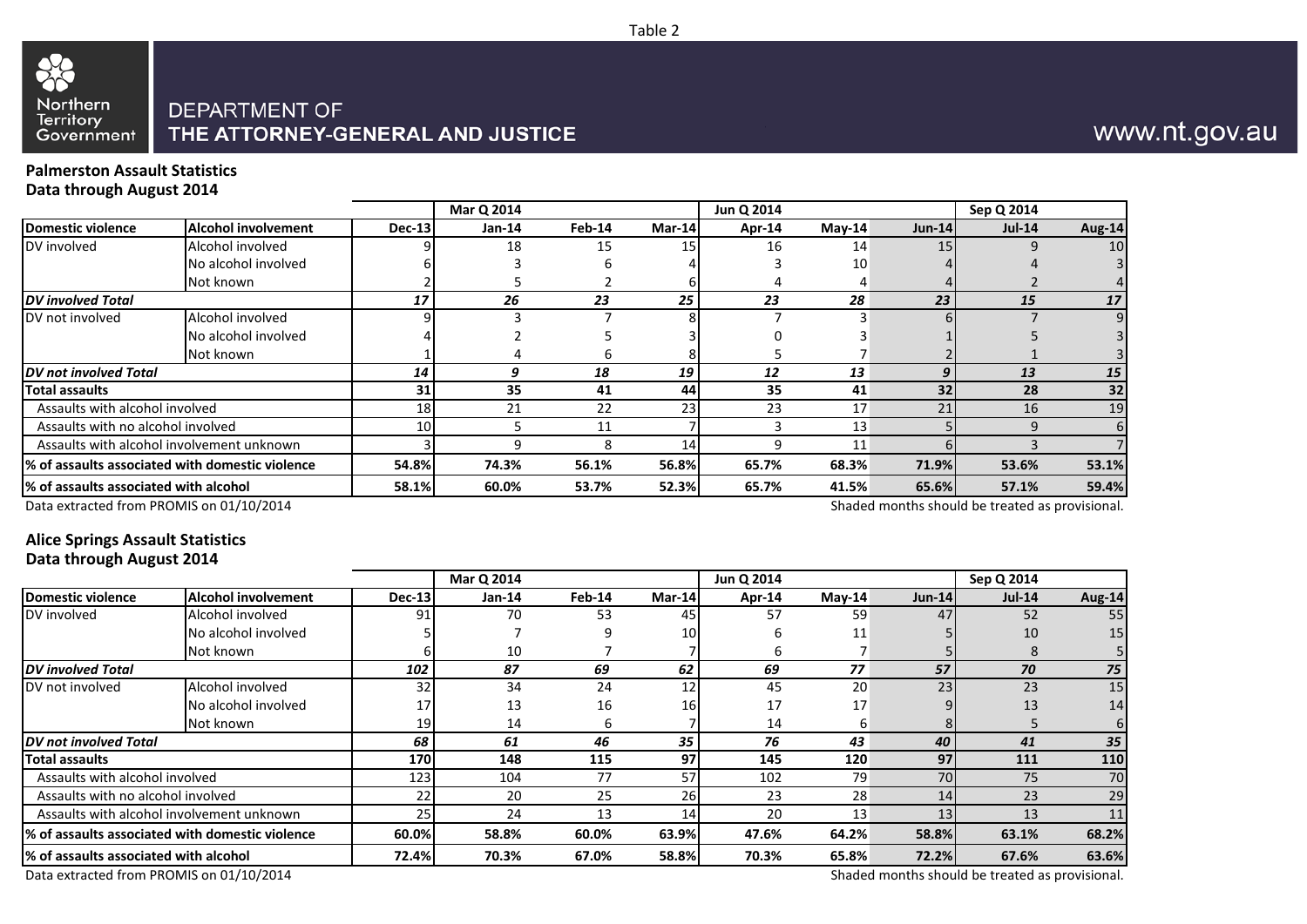

## www.nt.gov.au

#### **Katherine Assault Statistics Data through August 2014**

|                                                 |                            | Jun Q 2012      | Sep Q 2012 | Dec Q 2012 | Mar Q 2013 | Jun Q 2013 | Sep Q 2013 |        |          | Dec Q 2013    |               |
|-------------------------------------------------|----------------------------|-----------------|------------|------------|------------|------------|------------|--------|----------|---------------|---------------|
| Domestic violence                               | <b>Alcohol involvement</b> |                 |            |            |            |            | $Jul-13$   | Aug-13 | $Sen-13$ | <b>Oct-13</b> | <b>Nov-13</b> |
| DV involved                                     | Alcohol involved           | 91              | 84         | 105        | 82         | 82         | 38         | 46     |          | 32            | 18            |
|                                                 | No alcohol involved        |                 | 14         | 18         |            |            |            |        |          |               |               |
|                                                 | Not known                  |                 |            | 11         |            |            |            |        |          |               |               |
| <b>DV</b> involved Total                        |                            | 100             | 106        | 134        | 100        | 93         | 47         | 53     | 56       | 43            | 23            |
| DV not involved                                 | Alcohol involved           | 44              | 50         | 51         | 43         | 46         |            | 15     |          |               |               |
|                                                 | No alcohol involved        | 12              |            |            |            |            |            |        |          |               |               |
|                                                 | Not known                  | 10 <sup>1</sup> | 16         |            |            |            |            |        |          |               |               |
| DV not involved Total                           |                            | 66              | 77         | 70         | 60         | 55         | 13         | 22     | 13       | 16            |               |
| <b>Total assaults</b>                           |                            | <b>166</b>      | 183        | 204        | 160        | 148        | 60         | 75     | 69       | 59            | 30            |
| Assaults with alcohol involved                  |                            | 135             | 134        | 156        | 125        | 128        | 47         | 61     | 57       | 41            | 21            |
| Assaults with no alcohol involved               |                            | 13 <sub>l</sub> | 25         | <b>26</b>  |            |            |            |        |          |               |               |
| Assaults with alcohol involvement unknown       |                            | 18 <sup>1</sup> | 24         | 22         |            |            | 10         |        |          | 14            |               |
| % of assaults associated with domestic violence |                            | 60.2%           | 57.9%      | 65.7%      | 62.5%      | 62.8%      | 78.3%      | 70.7%  | 81.2%    | 72.9%         | 76.7%         |
| 1% of assaults associated with alcohol          |                            | 81.3%           | 73.2%      | 76.5%      | 78.1%      | 86.5%      | 78.3%      | 81.3%  | 82.6%    | 69.5%         | 70.0%         |

Data extracted from PROMIS on 01/10/2014

#### **Tennant Creek Assault Statistics Data through August 2014**

|                                                  |                                           | Jun Q 2012 | Sep Q 2012 | Dec Q 2012      | Mar Q 2013 | Jun Q 2013 | Sep Q 2013    |               |          | Dec Q 2013 |               |
|--------------------------------------------------|-------------------------------------------|------------|------------|-----------------|------------|------------|---------------|---------------|----------|------------|---------------|
| Domestic violence                                | <b>Alcohol involvement</b>                |            |            |                 |            |            | <b>Jul-13</b> | <b>Aug-13</b> | $Sep-13$ | Oct-13     | <b>Nov-13</b> |
| DV involved                                      | Alcohol involved                          | 63I        | 58         | 70 <sup>I</sup> | 127        | 115        | 40            | 44            | 30       | 39         | 29            |
|                                                  | No alcohol involved                       |            |            |                 | 201        | 16         |               |               |          |            |               |
|                                                  | Not known                                 |            |            |                 |            | 10         |               |               |          |            |               |
| <b>DV</b> involved Total                         |                                           | 76         | 64         | 82              | 151        | 141        | 45            | 48            | 35       | 49         | 38            |
| DV not involved                                  | Alcohol involved                          | 25I        | 15         | 30 <sup>1</sup> | 37         | 28         |               | h             |          | 10         | b             |
|                                                  | No alcohol involved                       |            |            |                 |            |            |               |               |          |            |               |
|                                                  | Not known                                 |            |            |                 |            |            |               |               |          |            |               |
| DV not involved Total                            |                                           | 32         | 21         | 44              | 50         | 40         | 12            | 11            |          | 17         |               |
| <b>Total assaults</b>                            |                                           | 108        | 85         | 126             | 201        | 181        | 57            | 59            | 40       | 66         | 46            |
| Assaults with alcohol involved                   |                                           | 88         | 73         | 100             | 164        | 143        | 47            | 50            | 34       | 49         | 35            |
| Assaults with no alcohol involved                |                                           |            |            | 14              | 26         | 24         |               |               |          | 11         |               |
|                                                  | Assaults with alcohol involvement unknown |            |            | 12              |            | 14         |               |               |          |            |               |
| 1% of assaults associated with domestic violence |                                           | 70.4%      | 75.3%      | 65.1%           | 75.1%      | 77.9%      | 78.9%         | 81.4%         | 87.5%    | 74.2%      | 82.6%         |
| % of assaults associated with alcohol            |                                           | 81.5%      | 85.9%      | 79.4%           | 81.6%      | 79.0%      | 82.5%         | 84.7%         | 85.0%    | 74.2%      | 76.1%         |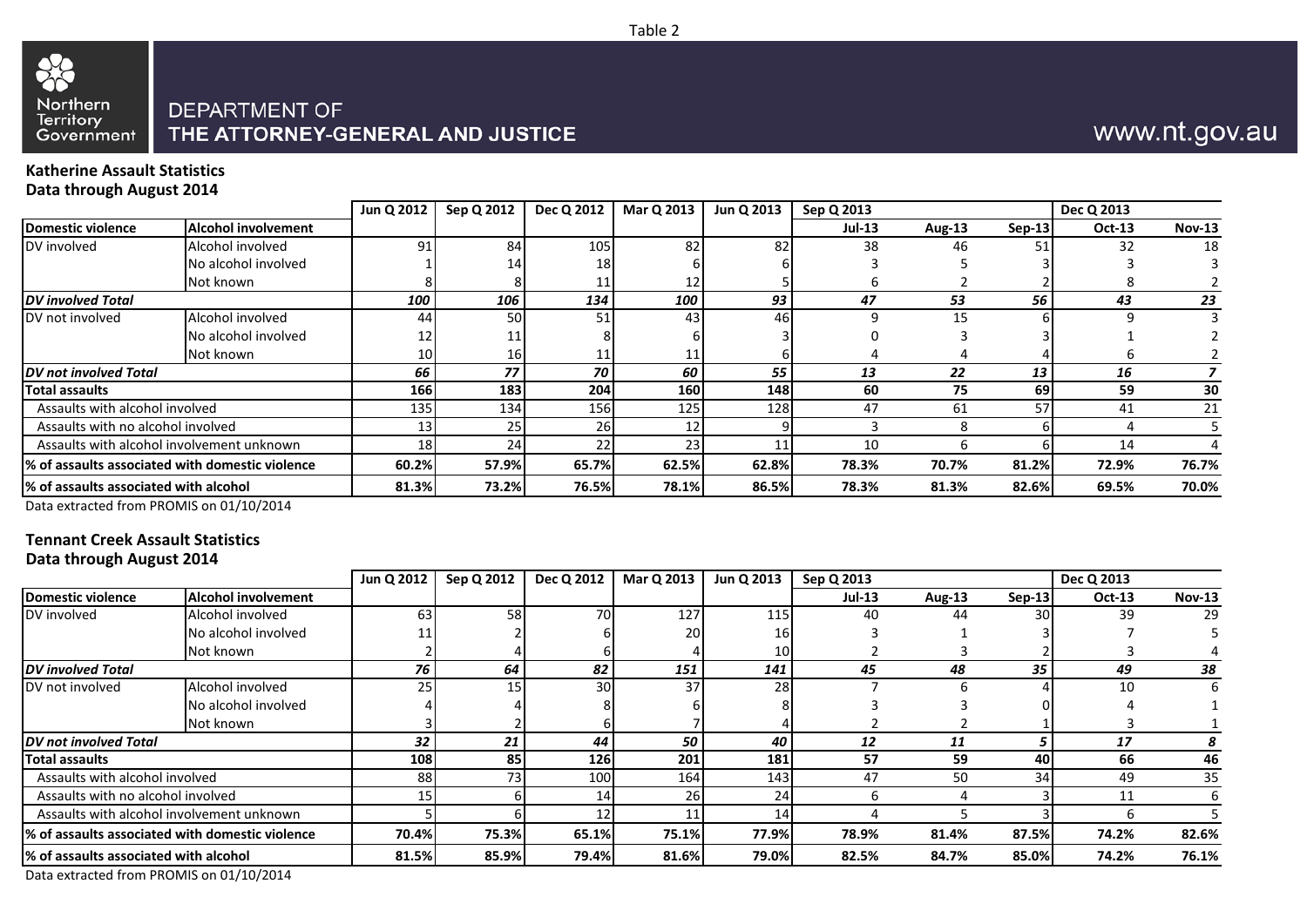# Northern Territory<br>Government

## DEPARTMENT OF THE ATTORNEY-GENERAL AND JUSTICE

## www.nt.gov.au

#### **Katherine Assault Statistics Data through August 2014**

|                                       |                                                 |               | Mar Q 2014 |        |        | Jun Q 2014 |          |                          | Sep Q 2014    |        |
|---------------------------------------|-------------------------------------------------|---------------|------------|--------|--------|------------|----------|--------------------------|---------------|--------|
| <b>Domestic violence</b>              | <b>Alcohol involvement</b>                      | <b>Dec-13</b> | $Jan-14$   | Feb-14 | Mar-14 | Apr-14     | $Mav-14$ | $Jun-14$                 | <b>Jul-14</b> | Aug-14 |
| DV involved                           | Alcohol involved                                | 32            | 25         | 19     | 26     | 36         | 21       | 19 <sup>l</sup>          | 37            | 32     |
|                                       | No alcohol involved                             |               |            |        |        |            |          |                          |               |        |
|                                       | Not known                                       |               |            |        |        |            |          |                          |               |        |
| <b>DV</b> involved Total              |                                                 | 36            | 31         | 22     | 29     | 44         | 28       | 24                       | 44            | 45     |
| DV not involved                       | Alcohol involved                                | 16            | 16         |        |        | 14         | 14       |                          | 12            |        |
|                                       | No alcohol involved                             |               |            |        |        |            |          |                          |               |        |
|                                       | Not known                                       |               |            |        |        |            |          |                          |               |        |
| DV not involved Total                 |                                                 | 22            | 20         | 10     | 22     | 16         | 18       | 14                       | 16            |        |
| Total assaults                        |                                                 | 58            | 51         | 32     | 51     | 60         | 46       | 38                       | 60            | 57     |
| Assaults with alcohol involved        |                                                 | 48            | 41         | 26     | 37     | 50         | 35       | 25                       | 49            | 37     |
| Assaults with no alcohol involved     |                                                 |               |            |        |        |            |          |                          | <sub>b</sub>  | 10     |
|                                       | Assaults with alcohol involvement unknown       |               |            | 6      |        |            |          |                          |               | 10     |
|                                       | % of assaults associated with domestic violence | 62.1%         | 60.8%      | 68.8%  | 56.9%  | 73.3%      | 60.9%    | 63.2%                    | 73.3%         | 78.9%  |
| % of assaults associated with alcohol |                                                 | 82.8%         | 80.4%      | 81.3%  | 72.5%  | 83.3%      | 76.1%    | 65.8%                    | 81.7%         | 64.9%  |
|                                       |                                                 |               |            |        |        |            |          | $-1$ $-1$ $-1$ $-1$ $-1$ |               |        |

Data extracted from PROMIS on 01/10/2014

Shaded months should be treated as provisional.

### **Tennant Creek Assault Statistics Data through August 2014**

|                                       |                                                 |               | Mar Q 2014 |               |        | Jun Q 2014 |          |           | Sep Q 2014 |        |
|---------------------------------------|-------------------------------------------------|---------------|------------|---------------|--------|------------|----------|-----------|------------|--------|
| Domestic violence                     | Alcohol involvement                             | <b>Dec-13</b> | $Jan-14$   | <b>Feb-14</b> | Mar-14 | Apr-14     | $May-14$ | $Jun-14$  | $Jul-14$   | Aug-14 |
| DV involved                           | Alcohol involved                                | 28            | 33         | 16            | 27     | 11         | 18       | <b>16</b> | 19         | 16     |
|                                       | No alcohol involved                             |               |            |               |        |            |          |           |            |        |
|                                       | Not known                                       |               |            |               |        |            |          |           |            |        |
| <b>DV</b> involved Total              |                                                 | 34            | 38         | 20            | 33     | 12         | 23       | 19        | 23         |        |
| DV not involved                       | Alcohol involved                                | <b>20</b>     | 14         |               |        |            |          |           |            |        |
|                                       | No alcohol involved                             |               |            |               |        |            |          |           |            |        |
|                                       | Not known                                       |               |            |               |        |            |          |           |            |        |
| DV not involved Total                 |                                                 | 22            | 14         |               | 11     | 10         | 10       |           |            |        |
| <b>Total assaults</b>                 |                                                 | 56            | 52         | 26            | 44     | 22         | 33       | 22        | 30         | 20     |
| Assaults with alcohol involved        |                                                 | 48            | 47         | 20            | 33     | 19         | 25       | 16        | 23         | 19     |
| Assaults with no alcohol involved     |                                                 |               |            |               |        |            | h        |           |            |        |
|                                       | Assaults with alcohol involvement unknown       |               |            |               |        |            |          |           |            |        |
|                                       | % of assaults associated with domestic violence | 60.7%         | 73.1%      | 76.9%         | 75.0%  | 54.5%      | 69.7%    | 86.4%     | 76.7%      | 85.0%  |
| % of assaults associated with alcohol |                                                 | 85.7%         | 90.4%      | 76.9%         | 75.0%  | 86.4%      | 75.8%    | 72.7%     | 76.7%      | 95.0%  |

Data extracted from PROMIS on 01/10/2014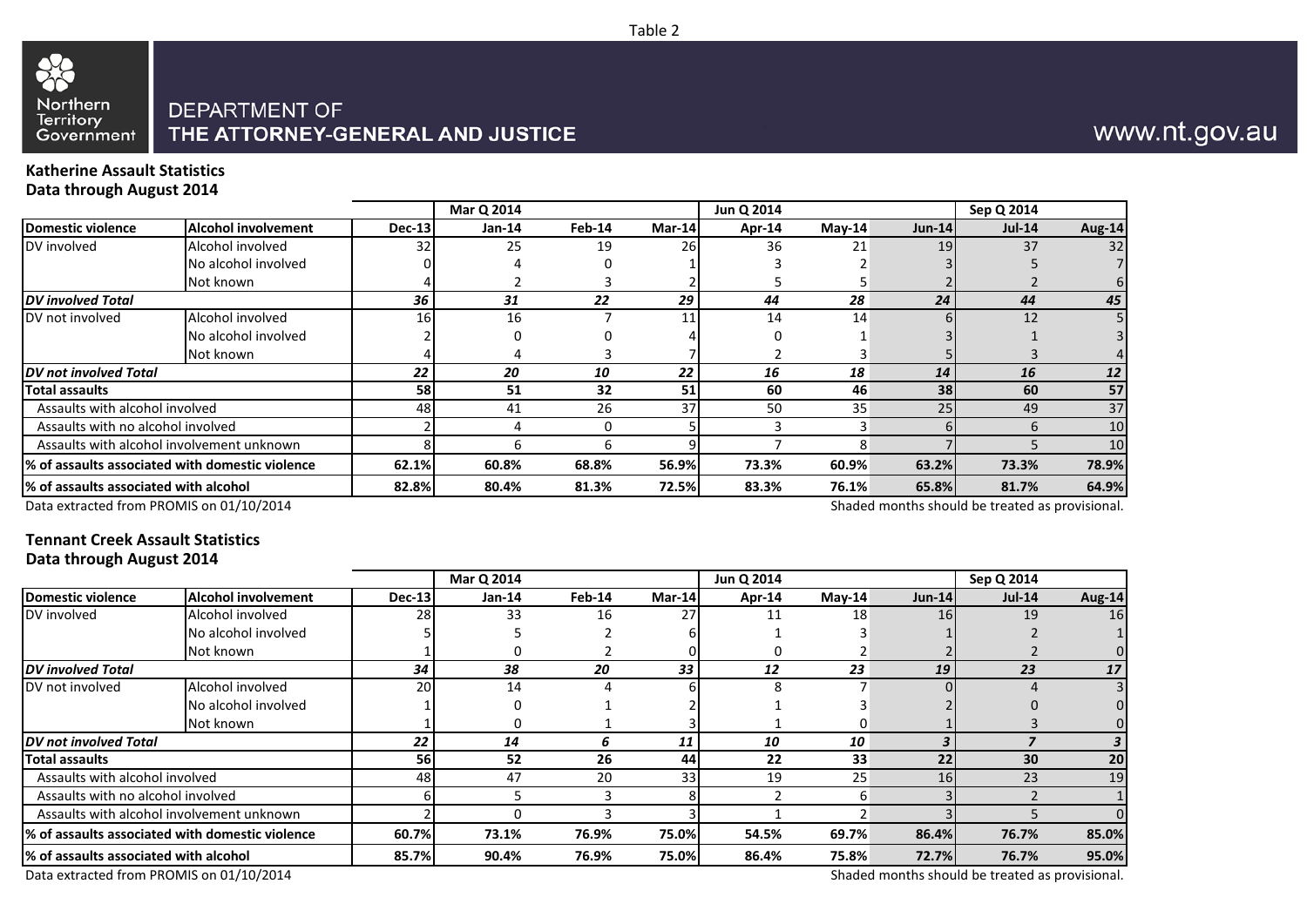

## www.nt.gov.au

#### **Nhulunbuy Assault Statistics Data through August 2014**

|                                                 |                            | Jun Q 2012      | Sep Q 2012 | Dec Q 2012 | Mar Q 2013 | Jun Q 2013      | Sep Q 2013    |               |           | Dec Q 2013    |               |
|-------------------------------------------------|----------------------------|-----------------|------------|------------|------------|-----------------|---------------|---------------|-----------|---------------|---------------|
| Domestic violence                               | <b>Alcohol involvement</b> |                 |            |            |            |                 | <b>Jul-13</b> | <b>Aug-13</b> | $Sep-13$  | <b>Oct-13</b> | <b>Nov-13</b> |
| DV involved                                     | Alcohol involved           | 10 <sub>1</sub> |            |            |            |                 |               |               |           |               |               |
|                                                 | No alcohol involved        |                 |            |            |            |                 |               |               |           |               |               |
|                                                 | Not known                  |                 |            |            |            |                 |               |               |           |               |               |
| <b>DV</b> involved Total                        |                            | 15              |            | g          | 14         | 17              |               |               |           |               | 6             |
| DV not involved                                 | Alcohol involved           |                 |            |            | 10         |                 |               |               |           |               |               |
|                                                 | No alcohol involved        |                 |            |            |            |                 |               |               |           |               |               |
|                                                 | Not known                  |                 |            |            |            |                 |               |               |           |               |               |
| DV not involved Total                           |                            | 13              |            | 12         | 11         |                 |               |               |           |               |               |
| <b>Total assaults</b>                           |                            | 28              | 14         | 21         | 25         | 25              |               |               | <b>10</b> |               | 10            |
| Assaults with alcohol involved                  |                            | 18              |            | 13         | 16         | 19 <sup>l</sup> |               |               |           |               |               |
| Assaults with no alcohol involved               |                            |                 |            |            |            |                 |               |               |           |               |               |
| Assaults with alcohol involvement unknown       |                            |                 |            |            |            |                 |               |               |           |               |               |
| % of assaults associated with domestic violence |                            | 53.6%           | 57.1%      | 42.9%      | 56.0%      | 68.0%           | 75.0%         | 75.0%         | 90.0%     | 77.8%         | 60.0%         |
| % of assaults associated with alcohol           |                            | 64.3%           | 78.6%      | 61.9%      | 64.0%      | 76.0%           | 87.5%         | 50.0%         | 60.0%     | 55.6%         | 50.0%         |

Data extracted from PROMIS on 01/10/2014

## **NT Balance Assault Statistics**

|  | Data through August 2014 |  |  |
|--|--------------------------|--|--|
|--|--------------------------|--|--|

|                                                  |                                           | Jun Q 2012 | Sep Q 2012 | Dec Q 2012 | Mar Q 2013 | Jun Q 2013   | Sep Q 2013    |        |          | Dec Q 2013 |               |
|--------------------------------------------------|-------------------------------------------|------------|------------|------------|------------|--------------|---------------|--------|----------|------------|---------------|
| Domestic violence                                | <b>Alcohol involvement</b>                |            |            |            |            |              | <b>Jul-13</b> | Aug-13 | $Sep-13$ | Oct-13     | <b>Nov-13</b> |
| DV involved                                      | Alcohol involved                          | 131        | 144        | 146        | 153        | 164          | 54            | 59     | 62       | -61        | 66            |
|                                                  | No alcohol involved                       | 167        | 123        | 161        | 190        | 201          | 53            | 50     | 60       | 63         | 69            |
|                                                  | Not known                                 | 37         | 38         | 39         |            | 45           |               | 14     |          | 13         | 17            |
| <b>DV</b> involved Total                         |                                           | 335        | 305        | 346        | 394        | 410          | 115           | 123    | 131      | 137        | 152           |
| DV not involved                                  | Alcohol involved                          | 40         | 51         | 71         | 43         | 46           | 22            | 20     | 22       | 21         | 13            |
|                                                  | No alcohol involved                       |            | 46         | 80         | 68         | 60           |               | 24     | 26       | 19         | 29            |
|                                                  | Not known                                 | 16I        | 22         | 43         | 32         | 32           |               | 12     |          | 12         | 12            |
| <b>IDV not involved Total</b>                    |                                           | 107        | 119        | 194        | 143        | 138          | 38            | 56     | 52       | 52         | 54            |
| Total assaults                                   |                                           | 442        | 424        | 540        | 537        | 548          | 153           | 179    | 183      | 189        | 206           |
| Assaults with alcohol involved                   |                                           | 171        | 195        | 217        | 196        | 210          | 76            | 79     | 84       | 82         | 79            |
| Assaults with no alcohol involved                |                                           | 218        | 169        | 241        | 258        | 261          | 62            | 74     | 86       | 82         | 98            |
|                                                  | Assaults with alcohol involvement unknown | 53         | 60         | 82         | 83         | 77           | 15            | 26     | 13       | 25         | 29            |
| 1% of assaults associated with domestic violence |                                           | 75.8%      | 71.9%      | 64.1%      | 73.4%      | <b>74.8%</b> | 75.2%         | 68.7%  | 71.6%    | 72.5%      | 73.8%         |
| 1% of assaults associated with alcohol           |                                           | 38.7%      | 46.0%      | 40.2%      | 36.5%      | 38.3%        | 49.7%         | 44.1%  | 45.9%    | 43.4%      | 38.3%         |

Data extracted from PROMIS on 01/10/2014

Table 2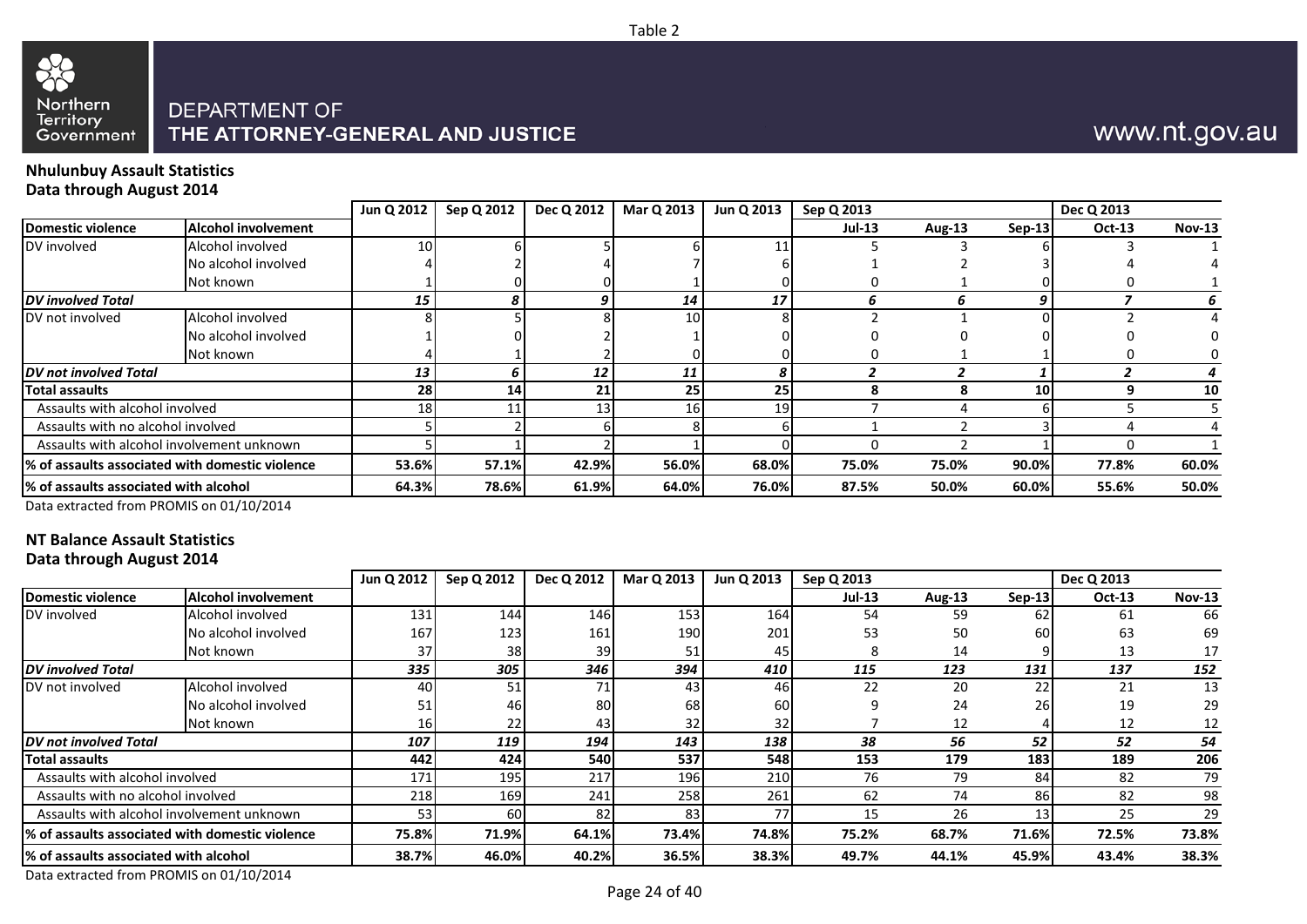

## www.nt.gov.au

#### **Nhulunbuy Assault Statistics Data through August 2014**

|                                       |                                                 |        | Mar Q 2014 |          |               | Jun Q 2014 |          |          | Sep Q 2014    |               |
|---------------------------------------|-------------------------------------------------|--------|------------|----------|---------------|------------|----------|----------|---------------|---------------|
| Domestic violence                     | <b>Alcohol involvement</b>                      | Dec-13 | $Jan-14$   | Feb-14   | <b>Mar-14</b> | Apr-14     | $May-14$ | $Jun-14$ | <b>Jul-14</b> | <b>Aug-14</b> |
| DV involved                           | Alcohol involved                                |        |            |          |               |            |          |          |               |               |
|                                       | No alcohol involved                             |        |            |          |               |            |          |          |               |               |
|                                       | Not known                                       |        |            |          |               |            |          |          |               |               |
| <b>DV</b> involved Total              |                                                 |        |            |          |               |            | 10       |          |               |               |
| DV not involved                       | Alcohol involved                                |        |            |          |               |            |          |          |               |               |
|                                       | No alcohol involved                             |        |            |          |               |            |          |          |               |               |
|                                       | Not known                                       |        |            |          |               |            |          |          |               |               |
| <b>DV</b> not involved Total          |                                                 |        |            |          |               |            | 2        |          |               |               |
| <b>Total assaults</b>                 |                                                 | 11     | 10         | 12       |               | 11         | 12       | 16       | 15            | 14            |
| Assaults with alcohol involved        |                                                 |        |            | 10       |               |            |          |          | 12            |               |
| Assaults with no alcohol involved     |                                                 |        |            | $\Omega$ |               |            |          |          |               |               |
|                                       | Assaults with alcohol involvement unknown       |        |            |          |               |            |          |          |               |               |
|                                       | % of assaults associated with domestic violence | 54.5%  | 70.0%      | 25.0%    | 80.0%         | 72.7%      | 83.3%    | 50.0%    | 53.3%         | 42.9%         |
| % of assaults associated with alcohol |                                                 | 81.8%  | 90.0%      | 83.3%    | 40.0%         | 72.7%      | 58.3%    | 50.0%    | 80.0%         | 50.0%         |
|                                       |                                                 |        |            |          |               |            |          |          |               |               |

Table 2

Data extracted from PROMIS on 01/10/2014

Shaded months should be treated as provisional.

### **NT Balance Assault Statistics Data through August 2014**

|                                        |                                                  |        | Mar Q 2014 |        |                 | Jun Q 2014 |           |            | Sep Q 2014 |        |
|----------------------------------------|--------------------------------------------------|--------|------------|--------|-----------------|------------|-----------|------------|------------|--------|
| <b>IDomestic violence</b>              | <b>Alcohol involvement</b>                       | Dec-13 | $Jan-14$   | Feb-14 | Mar-14          | Apr-14     | $M$ ay-14 | $Jun-14$   | $Jul-14$   | Aug-14 |
| DV involved                            | Alcohol involved                                 | 68     | 46         | 53     | 41              | 53         | 53        | 34         | 51         | 63     |
|                                        | No alcohol involved                              | 68     | 53         | 42     | 66              | 61         | 64        | 70I        | 58         | 64     |
|                                        | Not known                                        |        | 16         | 13     | 11              | 11         | 14        | 12         | 14         | 10     |
| <b>DV</b> involved Total               |                                                  | 147    | 115        | 108    | 118             | 125        | 131       | <b>116</b> | 123        | 137    |
| DV not involved                        | Alcohol involved                                 | 15     | 11         | 8      | 12              | 24         | 8         | 12         | 11         |        |
|                                        | No alcohol involved                              | 14     | 18         | 19     | 24              | 17         | 27        | 23         | 14         | 12     |
|                                        | Not known                                        |        | 12         | 10     |                 | q          |           |            | 6          | 12     |
| <b>DV</b> not involved Total           |                                                  | 37     | 41         | 37     | 41              | 50         | 41        | 42         | 31         | 33     |
| Total assaults                         |                                                  | 184    | 156        | 145    | 159             | 175        | 172       | 158        | 154        | 170    |
| Assaults with alcohol involved         |                                                  | 83     | 57         | 61     | 53              | 77         | 61        | 46         | 62         | 72     |
| Assaults with no alcohol involved      |                                                  | 82     | 71         | 61     | 90 <sub>l</sub> | 78         | 91        | 93         | 72         | 76     |
|                                        | Assaults with alcohol involvement unknown        | 19     | 28         | 23     | 161             | 20         | 20        | 19         | 20         | 22     |
|                                        | l% of assaults associated with domestic violence | 79.9%  | 73.7%      | 74.5%  | 74.2%           | 71.4%      | 76.2%     | 73.4%      | 79.9%      | 80.6%  |
| l% of assaults associated with alcohol |                                                  | 45.1%  | 36.5%      | 42.1%  | 33.3%           | 44.0%      | 35.5%     | 29.1%      | 40.3%      | 42.4%  |

Data extracted from PROMIS on 01/10/2014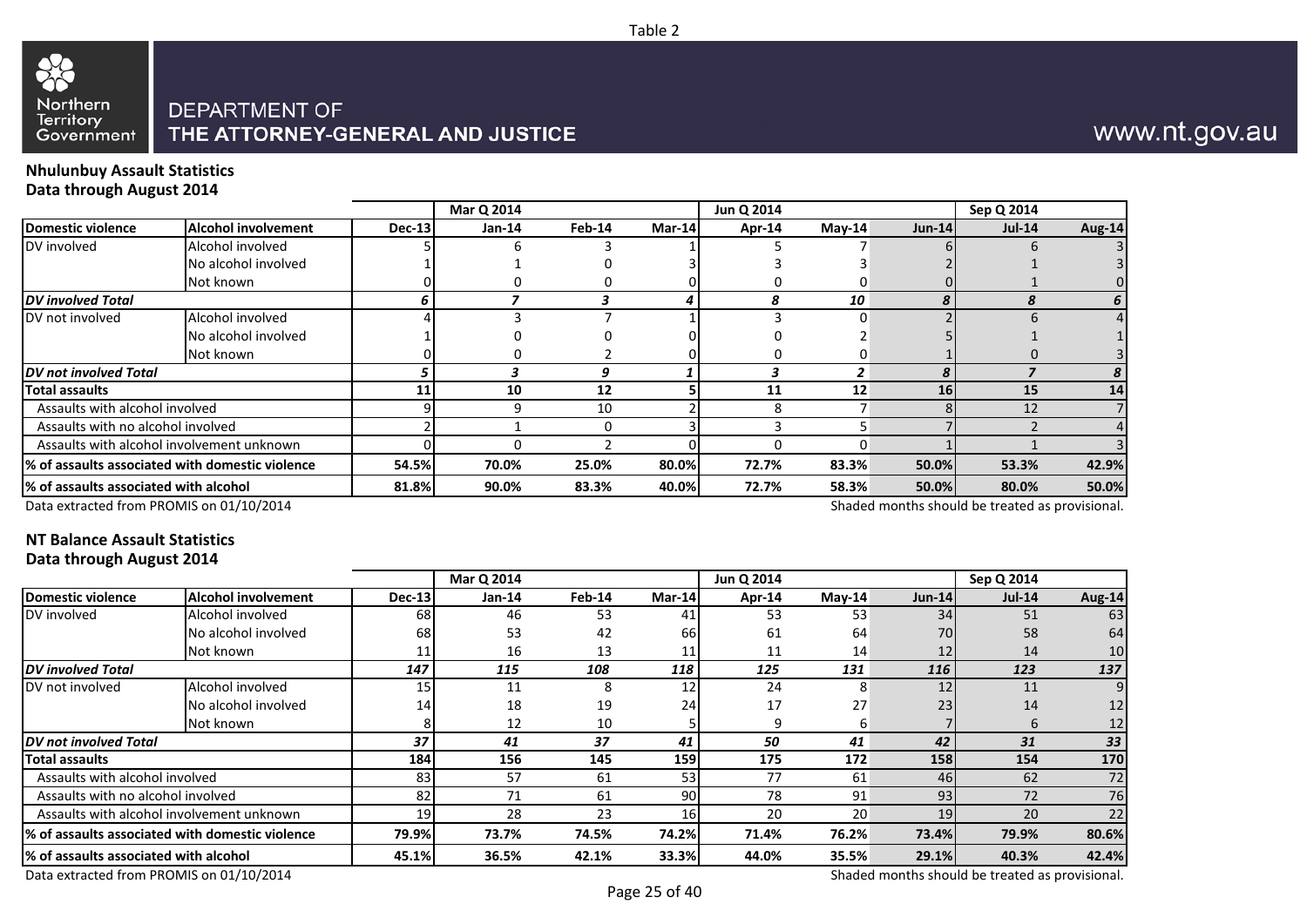

#### **Northern Territory Yearly Crime Statistics** Data for the 12 months ending in August, 2009 to 2014 **Data for the 12 months ending in August, 2009 to 2014 Contract Contract Contract Contract Contract Contract Contract Contract Contract Contract Contract Contract Con**

|                                                           |                 |              |                 |                   |                |                |         | $V^{\text{rel}}$ | sayaaa kabi | . ,     |         |         |
|-----------------------------------------------------------|-----------------|--------------|-----------------|-------------------|----------------|----------------|---------|------------------|-------------|---------|---------|---------|
| <b>Number of offences</b>                                 | 2009            | 2010         | 2011            | 2012              | 2013           | 2014           | 2009    | 2010             | 2011        | 2012    | 2013    | 2014    |
| 0111 Murder                                               | 11              | 8            | 11              | 19                | 13             | 12             | 4.9     | 3.5              | 4.8         | 8.1     | 5.4     | 4.9     |
| 0121 Attempted murder                                     | 6               |              | 3               |                   | 2              |                | 2.7     | 3.1              | 1.3         | 0.9     | 0.8     | 0.4     |
| 0131 Manslaughter                                         | 3               | 4            | $\mathbf 1$     | $\mathcal{P}$     | 5              |                | 1.3     | 1.7              | 0.4         | 0.9     | 2.1     | 0.8     |
| 0132 Driving causing death                                | 1               | $\mathbf{1}$ | $\mathbf{1}$    | 0                 | $\overline{2}$ | 1              | 0.4     | 0.4              | 0.4         | 0.0     | 0.8     | 0.4     |
| 01 Homicide and related offences                          | 21              | 20           | 16              | 23                | 22             | 16             | 9.4     | 8.7              | 6.9         | 9.8     | 9.2     | 6.6     |
| 021 Assault                                               | 5,907           | 6,628        | 6,433           | 7,030             | 7,602          | 7,099          | 2,638.0 | 2,899.4          | 2,794.2     | 3,007.0 | 3,164.0 | 2,913.4 |
| 029 Acts intended to cause injury - other                 | 11              | 19           | 30              | 27                | 29             | 33             | 4.9     | 8.3              | 13.0        | 11.5    | 12.1    | 13.5    |
| 02 Acts intended to cause injury                          | 5,918           | 6,647        | 6,463           | 7,057             | 7,631          | 7,132          | 2,642.9 | 2,907.7          | 2,807.3     | 3,018.5 | 3,176.0 | 2,926.9 |
| 031 Sexual assault                                        | 392             | 354          | 360             | 316               | 367            | 334            | 175.1   | 154.9            | 156.4       | 135.2   | 152.7   | 137.1   |
| 032 Non-assaultive sexual offences                        | 29              | 20           | 35              | 44                | 48             | 48             | 13.0    | 8.7              | 15.2        | 18.8    | 20.0    | 19.7    |
| 03 Sexual assault and related offences                    | 421             | 374          | 395             | 360               | 415            | 382            | 188.0   | 163.6            | 171.6       | 154.0   | 172.7   | 156.8   |
| 049 Other dangerous or negligent acts endangering persons | 70              | 91           | 104             | 100               | 155            | 106            | 31.3    | 39.8             | 45.2        | 42.8    | 64.5    | 43.5    |
| 0511 Abduction and kidnapping                             | 3               | $\mathbf 0$  | 3               | $\overline{2}$    | $\mathbf{1}$   | $\Omega$       | 1.3     | 0.0              | 1.3         | 0.9     | 0.4     | 0.0     |
| 0521 Deprivation of liberty/false imprisonment            | 57              | 36           | 49              | 51                | 56             | 45             | 25.5    | 15.7             | 21.3        | 21.8    | 23.3    | 18.5    |
| 0531 Harassment and private nuisance                      | 63              | 92           | 64              | 53                | 51             | 51             | 28.1    | 40.2             | 27.8        | 22.7    | 21.2    | 20.9    |
| 0532 Threatening behaviour                                | 285             | 366          | 305             | 325               | 320            | 348            | 127.3   | 160.1            | 132.5       | 139.0   | 133.2   | 142.8   |
| 05 Abduction, harassment and other offences               | 408             | 494          | 421             | 431               | 428            | 444            | 182.2   | 216.1            | 182.9       | 184.4   | 178.1   | 182.2   |
| 061 Robbery                                               | 125             | 84           | 98              | 104               | 83             | 84             | 55.8    | 36.7             | 42.6        | 44.5    | 34.5    | 34.5    |
| 0621 Blackmail and extortion                              | 3               | 2            | $\mathbf 0$     | $\mathbf{1}$      | $\mathbf{1}$   | $\overline{2}$ | 1.3     | 0.9              | 0.0         | 0.4     | 0.4     | 0.8     |
| 06 Robbery, extortion and related offences                | $\frac{128}{ }$ | 86           | $\overline{98}$ | $\frac{105}{105}$ | 84             | 86             | 57.2    | 37.6             | 42.6        | 44.9    | 35.0    | 35.3    |
| Total offences against the person                         | 6,966           | 7,712        | 7,497           | 8,076             | 8,735          | 8,166          | 3,110.9 | 3,373.6          | 3,256.4     | 3,454.4 | 3,635.5 | 3,351.3 |
| House break-ins, actual                                   | 1,278           | 1,675        | 1,645           | 1,909             | 1,601          | 1,488          | 570.7   | 732.7            | 714.5       | 816.6   | 666.3   | 610.7   |
| House break-ins, attempted                                | 212             | 360          | 254             | 283               | 204            | 134            | 94.7    | 157.5            | 110.3       | 121.0   | 84.9    | 55.0    |
| 0711 House break-ins                                      | 1,490           | 2,035        | 1,899           | 2,192             | 1,805          | 1,622          | 665.4   | 890.2            | 824.8       | 937.6   | 751.2   | 665.7   |
| Commercial break-ins, actual                              | 1,863           | 1,673        | 1,646           | 1,637             | 1,684          | 1,441          | 832.0   | 731.8            | 715.0       | 700.2   | 700.9   | 591.4   |
| Commercial break-ins, attempted                           | 284             | 338          | 270             | 256               | 199            | 138            | 126.8   | 147.9            | 117.3       | 109.5   | 82.8    | 56.6    |
| 0711 Commercial break-ins                                 | 2,147           | 2,011        | 1,916           | 1,893             | 1,883          | 1,579          | 958.8   | 879.7            | 832.2       | 809.7   | 783.7   | 648.0   |
| 0812 Illegal use of a motor vehicle                       | 954             | 980          | 902             | 967               | 955            | 1,030          | 426.0   | 428.7            | 391.8       | 413.6   | 397.5   | 422.7   |
| 0813 Theft of motor vehicle parts or contents             | 1,420           | 1,694        | 1,316           | 1,465             | 1,085          | 1,057          | 634.1   | 741.0            | 571.6       | 626.6   | 451.6   | 433.8   |
| 081 Motor vehicle theft and related offences              | 2,374           | 2,674        | 2,218           | 2,432             | 2,040          | 2,087          | 1,060.2 | 1,169.7          | 963.4       | 1,040.3 | 849.1   | 856.5   |
| 08* Theft and related offences (other than MV)            | 7,147           | 7,680        | 6,976           | 7,266             | 6,991          | 6,580          | 3,191.7 | 3,359.6          | 3,030.1     | 3,107.9 | 2,909.7 | 2,700.4 |
| 12 Property damage offences                               | 8,008           | 8,769        | 7,194           | 7,566             | 6,718          | 6,273          | 3,576.2 | 3,836.0          | 3,124.8     | 3,236.3 | 2,796.1 | 2,574.4 |
| <b>Total property offences</b>                            | 21,166          | 23,169       | 20,203          | 21,349            | 19,437         | 18,141         | 9,452.4 | 10,135.2         | 8,775.4     | 9,131.8 | 8,089.8 | 7,445.0 |
|                                                           |                 |              |                 |                   |                |                |         |                  |             |         |         |         |

Data extracted from PROMIS on 01/10/2014

## www.nt.gov.au

| 2009    | 2010     | 2011    | 2012    | 2013    | 2014                 |
|---------|----------|---------|---------|---------|----------------------|
| 4.9     | 3.5      | 4.8     | 8.1     | 5.4     | 4.9                  |
| 2.7     | 3.1      | 1.3     | 0.9     | 0.8     | 0.4                  |
| 1.3     | 1.7      | 0.4     | 0.9     | 2.1     | 0.8                  |
| 0.4     | 0.4      | 0.4     | 0.0     | 0.8     | 0.4                  |
| 9.4     | 8.7      | 6.9     | 9.8     | 9.2     | 6.6                  |
| 2,638.0 | 2,899.4  | 2,794.2 | 3,007.0 | 3,164.0 | 2,913.4              |
| 4.9     | 8.3      | 13.0    | 11.5    | 12.1    | 13.5                 |
| 2,642.9 | 2,907.7  | 2,807.3 | 3,018.5 | 3,176.0 | 2,926.9              |
| 175.1   | 154.9    | 156.4   | 135.2   | 152.7   | 137.1                |
| 13.0    | 8.7      | 15.2    | 18.8    | 20.0    | 19.7                 |
| 188.0   | 163.6    | 171.6   | 154.0   | 172.7   | 156.8                |
| 31.3    | 39.8     | 45.2    | 42.8    | 64.5    | 43.5                 |
| 1.3     | 0.0      | 1.3     | 0.9     | 0.4     | 0.0                  |
| 25.5    | 15.7     | 21.3    | 21.8    | 23.3    | 18.5                 |
| 28.1    | 40.2     | 27.8    | 22.7    | 21.2    | 20.9                 |
| 127.3   | 160.1    | 132.5   | 139.0   | 133.2   | 142.8                |
| 182.2   | 216.1    | 182.9   | 184.4   | 178.1   | 182.2                |
| 55.8    | 36.7     | 42.6    | 44.5    | 34.5    | 34.5                 |
| 1.3     | 0.9      | 0.0     | 0.4     | 0.4     | 0.8                  |
| 57.2    | 37.6     | 42.6    | 44.9    | 35.0    | 35.3                 |
| 3,110.9 | 3,373.6  | 3,256.4 | 3,454.4 | 3,635.5 | 3,351.3              |
| 570.7   | 732.7    | 714.5   | 816.6   | 666.3   | 610.7                |
| 94.7    | 157.5    | 110.3   | 121.0   | 84.9    | 55.0                 |
| 665.4   | 890.2    | 824.8   | 937.6   | 751.2   | 665.7                |
| 832.0   | 731.8    | 715.0   | 700.2   | 700.9   | 591.4                |
| 126.8   | 147.9    | 117.3   | 109.5   | 82.8    | 56.6                 |
| 958.8   | 879.7    | 832.2   | 809.7   | 783.7   | 648.0                |
| 426.0   | 428.7    | 391.8   | 413.6   | 397.5   | 422.7                |
| 634.1   | 741.0    | 571.6   | 626.6   | 451.6   | 433.8                |
| 1,060.2 | 1,169.7  | 963.4   | 1,040.3 | 849.1   | 856.5                |
| 3,191.7 | 3,359.6  | 3,030.1 | 3,107.9 | 2,909.7 | $2,700.\overline{4}$ |
| 3,576.2 | 3,836.0  | 3,124.8 | 3,236.3 | 2,796.1 | 2,574.4              |
| 9,452.4 | 10,135.2 | 8,775.4 | 9,131.8 | 8,089.8 | 7,445.0              |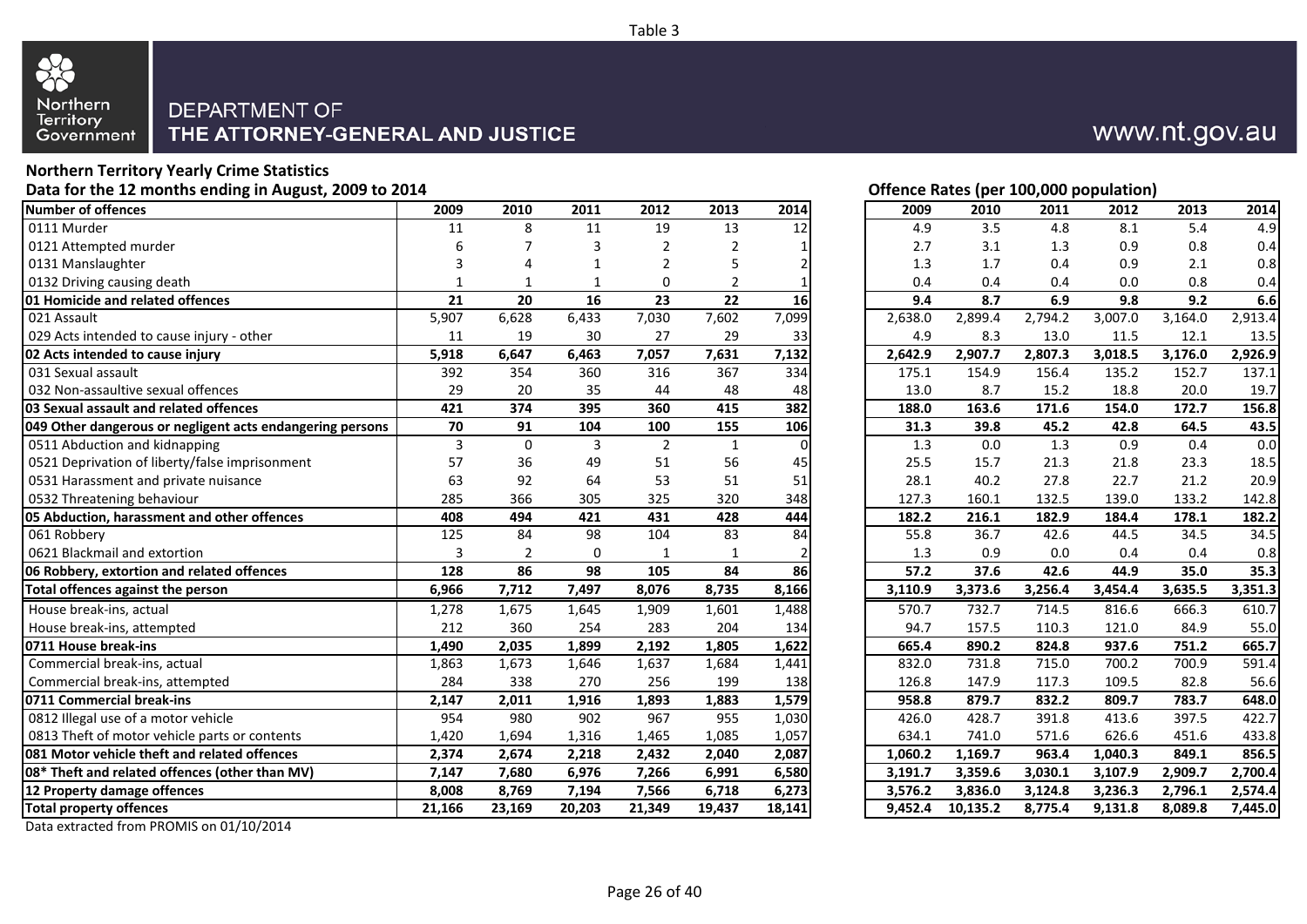

## **Darwin Yearly Crime Statistics**

Data for the 12 months ending in August, 2009 to 2014 **Data for the U.S. Community Construction** Deputation Detection of the 12 months ending in August, 2009 to 2014 **Number of offences 2009 2010 2011 2012 2013 2014 2009 2010 2011 2012 2013 2014** 0111 Murder 4 1 1 6 2 4 5.2 1.3 1.3 7.4 2.4 4.7 0121 Attempted murder 1 4 0 0 1 0 1.3 5.1 0.0 0.0 1.2 0.0 0131 Manslaughter 1 2 0 1 0 2 1.3 2.5 0.0 1.2 0.0 2.4 0132 Driving causing death 0 1 0 0 0 1 0.0 1.3 0.0 0.0 0.0 1.2 **01 Homicide and related offences 6 8 1 7 3 7 7.8 10.1 1.3 8.7 3.6 8.3** 021 Assault 1,474 1,617 1,494 1,588 1,690 1,817 1,911.2 2,050.2 1,879.9 1,963.5 2,037.6 2,155.1 029 Acts intended to cause injury - other 5 4 7 11 9 9 6.5 5.1 8.8 13.6 10.9 10.7 **02 Acts intended to cause injury 1,479 1,621 1,501 1,599 1,699 1,826 1,917.6 2,055.2 1,888.7 1,977.1 2,048.4 2,165.8** 031 Sexual assault 157.9 137.6 (108 106 108 106 131 116 127.1 134.4 135.9 131.1 157.9 137.6 032 Non-assaultive sexual offences 13 13 13 12 12 22 17 **03 Sexual assault and related offences 111 112 119 118 153 133 143.9 142.0 149.7 145.9 184.5 157.7 049 Other dangerous or negligent acts endangering persons 20 24 21 13 36 21 25.9 30.4 26.4 16.1 43.4 24.9** 0511 Abduction and kidnapping and the control of the control of the control of the control of the control of the control of the control of the control of the control of the control of the control of the control of the cont 0521 Deprivation of liberty/false imprisonment 12 12 12 10 17 11 6 0531 Harassment and private nuisance 14 14 122 14 10 20 8 0532 Threatening behaviour 112 112 112 112 112 112 **05 Abduction, harassment and other offences 121 167 133 140 114 126 156.9 211.7 167.4 173.1 137.4 149.4** 061 Robbery 75 43 45 55 53 48 97.2 54.5 56.6 68.0 63.9 56.9 0621 Blackmail and extortion 1 1 0 1 0 1 1.3 1.3 0.0 1.2 0.0 1.2 **06 Robbery, extortion and related offences 76 44 45 56 53 49 98.5 55.8 56.6 69.2 63.9 58.1 Total offences against the person 1,813 1,976 1,820 1,933 2,058 2,162 2,350.7 2,505.3 2,290.1 2,390.0 2,481.3 2,564.3** House break-ins, actual 575 786 562 704 491 595 745.5 996.6 707.2 870.5 592.0 705.7 House break-ins, attempted 136 136 152 92 108 47 27 **0711 House break-ins 711 938 654 812 538 622 921.9 1,189.3 822.9 1,004.0 648.6 737.7** Commercial break-ins, actual 582 495 429 423 525 364 Commercial break-ins, attempted 140 90 66 71 51 22 **0711 Commercial break-ins 722 585 495 494 576 386 936.1 741.7 622.9 610.8 694.5 457.8** 0812 Illegal use of a motor vehicle 427 439 291 369 338 432 0813 Theft of motor vehicle parts or contents and the section of the section of the section of the section of the section of the section of the section of the section of the section of the section of the section of the sec **081 Motor vehicle theft and related offences 1,248 1,351 1,066 1,180 896 953 1,618.1 1,712.9 1,341.4 1,459.0 1,080.3 1,130.3 08\* Theft and related offences (other than MV) 3,408 3,709 3,117 3,252 3,115 2,936 4,418.7 4,702.6 3,922.1 4,020.9 3,755.6 3,482.3 12 Property damage offences 3,475 3,683 2,894 2,740 2,315 2,276 4,505.6 4,669.6 3,641.5 3,387.9 2,791.1 2,699.5 Total property offences 9,564 10,266 8,226 8,478 7,440 7,173 12,400.5 13,016.0 10,350.8 10,482.6 8,970.1 8,507.8**

Data extracted from PROMIS on 01/10/2014

## www.nt.gov.au

| 2009     | 2010     | 2011     | 2012                 | 2013    | 2014    |
|----------|----------|----------|----------------------|---------|---------|
| 5.2      | 1.3      | 1.3      | 7.4                  | 2.4     | 4.7     |
| 1.3      | 5.1      | 0.0      | 0.0                  | 1.2     | 0.0     |
| 1.3      | 2.5      | 0.0      | 1.2                  | 0.0     | 2.4     |
| 0.0      | 1.3      | 0.0      | 0.0                  | 0.0     | 1.2     |
| 7.8      | 10.1     | 1.3      | 8.7                  | 3.6     | 8.3     |
| 1,911.2  | 2,050.2  | 1,879.9  | 1,963.5              | 2,037.6 | 2,155.1 |
| 6.5      | 5.1      | 8.8      | 13.6                 | 10.9    | 10.7    |
| 1,917.6  | 2,055.2  | 1,888.7  | 1,977.1              | 2,048.4 | 2,165.8 |
| 127.1    | 134.4    | 135.9    | 131.1                | 157.9   | 137.6   |
| 16.9     | 7.6      | 13.8     | 14.8                 | 26.5    | 20.2    |
| 143.9    | 142.0    | 149.7    | 145.9                | 184.5   | 157.7   |
| 25.9     | 30.4     | 26.4     | 16.1                 | 43.4    | 24.9    |
| 0.0      | 0.0      | 0.0      | 1.2                  | 0.0     | 0.0     |
| 15.6     | 8.9      | 12.6     | 21.0                 | 13.3    | 7.1     |
| 18.2     | 27.9     | 17.6     | 12.4                 | 24.1    | 9.5     |
| 123.2    | 175.0    | 137.2    | 138.5                | 100.1   | 132.8   |
| 156.9    | 211.7    | 167.4    | 173.1                | 137.4   | 149.4   |
| 97.2     | 54.5     | 56.6     | 68.0                 | 63.9    | 56.9    |
| 1.3      | 1.3      | 0.0      | 1.2                  | 0.0     | 1.2     |
| 98.5     | 55.8     | 56.6     | 69.2                 | 63.9    | 58.1    |
| 2,350.7  | 2,505.3  | 2,290.1  | 2,390.0              | 2,481.3 | 2,564.3 |
| 745.5    | 996.6    | 707.2    | 870.5                | 592.0   | 705.7   |
| 176.3    | 192.7    | 115.8    | 133.5                | 56.7    | 32.0    |
| 921.9    | 1,189.3  | 822.9    | 1,004.0              | 648.6   | 737.7   |
| 754.6    | 627.6    | 539.8    | 523.0                | 633.0   | 431.7   |
| 181.5    | 114.1    | 83.0     | 87.8                 | 61.5    | 26.1    |
| 936.1    | 741.7    | 622.9    | 610.8                | 694.5   | 457.8   |
| 553.6    | 556.6    | 366.2    | 456.2                | 407.5   | 512.4   |
| 1,064.5  | 1,156.3  | 975.2    | 1,002.8              | 672.8   | 618.0   |
| 1,618.1  | 1,712.9  | 1,341.4  | $\overline{1,}459.0$ | 1,080.3 | 1,130.3 |
| 4,418.7  | 4,702.6  | 3,922.1  | 4,020.9              | 3,755.6 | 3,482.3 |
| 4,505.6  | 4,669.6  | 3,641.5  | 3,387.9              | 2,791.1 | 2,699.5 |
| 12,400.5 | 13,016.0 | 10,350.8 | 10,482.6             | 8,970.1 | 8,507.8 |

#### Table 3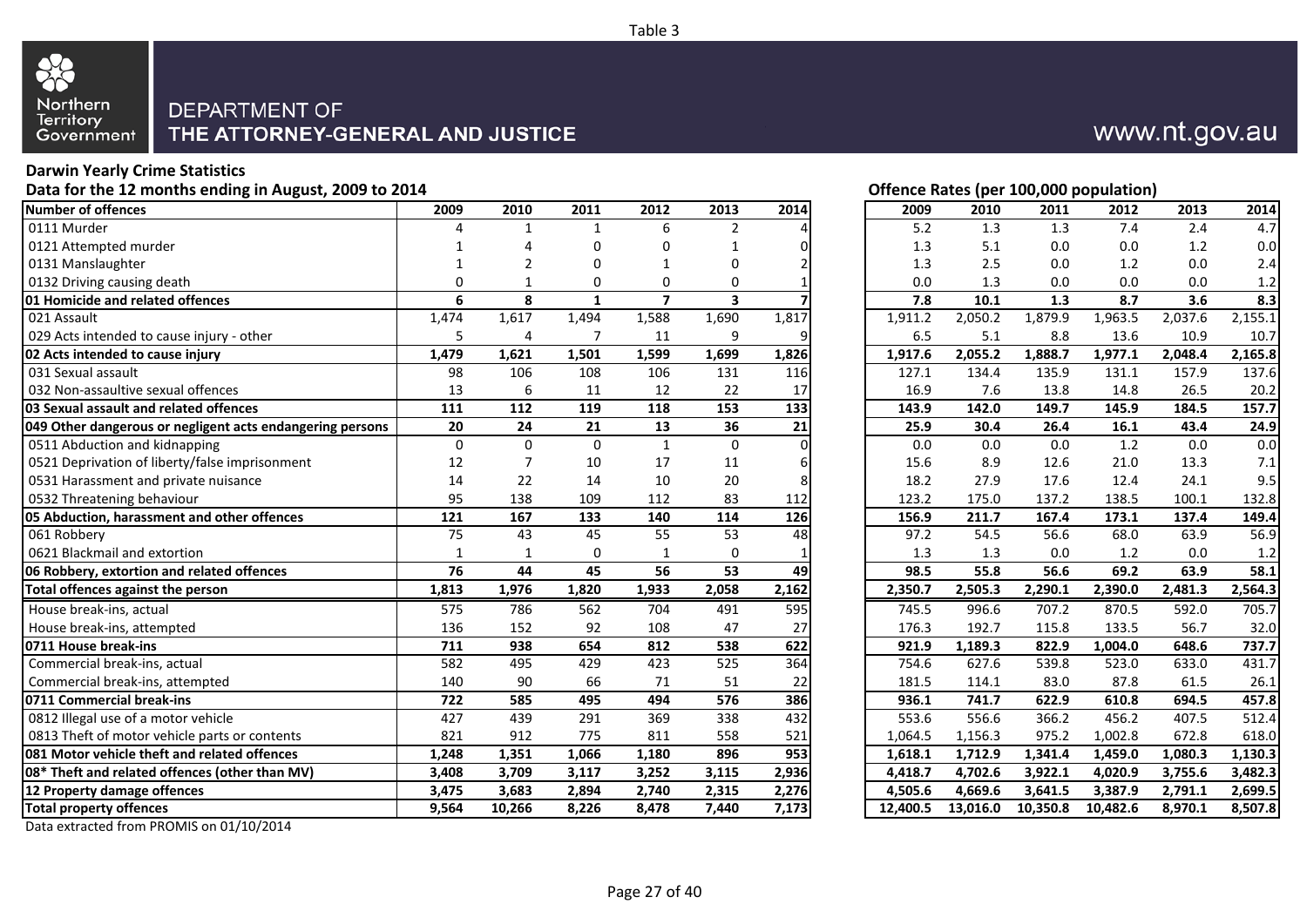

#### **Palmerston Yearly Crime Statistics** Data for the 12 months ending in August, 2009 to 2014 **Data in the U.S. Concrete August** 2009 to 2014 **Development Concrete August** 2009 to 2014

|                                                           |                |                |              |                |                  |                 | $V^{\text{rel}}$<br>--,--- p-p.<br>. , |                      |          |         |         |         |         |
|-----------------------------------------------------------|----------------|----------------|--------------|----------------|------------------|-----------------|----------------------------------------|----------------------|----------|---------|---------|---------|---------|
| Number of offences                                        | 2009           | 2010           | 2011         | 2012           | 2013             | 2014            |                                        | 2009                 | 2010     | 2011    | 2012    | 2013    | 2014    |
| 0111 Murder                                               |                | $\mathbf 0$    | $\mathbf 0$  | $\overline{2}$ | 1                |                 |                                        | 3.6                  | 0.0      | 0.0     | 6.8     | 3.2     | 0.0     |
| 0121 Attempted murder                                     |                |                | 0            | 0              | 0                |                 |                                        | 3.6                  | 3.5      | 0.0     | 0.0     | 0.0     | 0.0     |
| 0131 Manslaughter                                         | $\Omega$       | $\Omega$       | $\Omega$     | 0              | 0                |                 |                                        | 0.0                  | 0.0      | 0.0     | 0.0     | 0.0     | 0.0     |
| 0132 Driving causing death                                | 0              | $\mathbf 0$    | 0            | 0              | 0                | 0               |                                        | 0.0                  | 0.0      | 0.0     | 0.0     | 0.0     | 0.0     |
| 01 Homicide and related offences                          | $\overline{2}$ | $\mathbf{1}$   | $\mathbf{0}$ | $\overline{2}$ | $\mathbf{1}$     | $\mathbf 0$     |                                        | 7.1                  | 3.5      | 0.0     | 6.8     | 3.2     | 0.0     |
| 021 Assault                                               | 404            | 431            | 464          | 475            | 481              | 446             |                                        | $1,442.\overline{8}$ | 1,494.0  | 1,593.9 | 1,604.4 | 1,547.7 | 1,377.3 |
| 029 Acts intended to cause injury - other                 | $\Omega$       | $\mathbf{1}$   | 3            | 3              | $\overline{2}$   | 8               |                                        | 0.0                  | 3.5      | 10.3    | 10.1    | 6.4     | 24.7    |
| 02 Acts intended to cause injury                          | 404            | 432            | 467          | 478            | 483              | 454             |                                        | 1,442.8              | 1,497.5  | ,604.2  | 1,614.5 | 1,554.1 | 1,402.0 |
| 031 Sexual assault                                        | 27             | 26             | 26           | 22             | 30               | 43              |                                        | 96.4                 | 90.1     | 89.3    | 74.3    | 96.5    | 132.8   |
| 032 Non-assaultive sexual offences                        | 6              | 1              | 5            | 8              | 6                | 9               |                                        | 21.4                 | 3.5      | 17.2    | 27.0    | 19.3    | 27.8    |
| 03 Sexual assault and related offences                    | 33             | 27             | 31           | 30             | 36               | $\overline{52}$ |                                        | 117.9                | 93.6     | 106.5   | 101.3   | 115.8   | 160.6   |
| 049 Other dangerous or negligent acts endangering persons | 3              | 8              | 10           | 8              | 9                |                 |                                        | 10.7                 | 27.7     | 34.4    | 27.0    | 29.0    | 21.6    |
| 0511 Abduction and kidnapping                             | $\mathbf{1}$   | $\mathbf 0$    | $\mathbf 0$  | $\mathbf{1}$   | 0                |                 |                                        | 3.6                  | 0.0      | 0.0     | 3.4     | 0.0     | 0.0     |
| 0521 Deprivation of liberty/false imprisonment            | $\overline{2}$ | $\mathbf 0$    | 5            | 3              | 6                |                 |                                        | 7.1                  | 0.0      | 17.2    | 10.1    | 19.3    | 21.6    |
| 0531 Harassment and private nuisance                      | $\overline{2}$ | $\overline{7}$ | 4            | 2              | 3                |                 |                                        | 7.1                  | 24.3     | 13.7    | 6.8     | 9.7     | 6.2     |
| 0532 Threatening behaviour                                | 29             | 29             | 32           | 27             | 31               | 25              |                                        | 103.6                | 100.5    | 109.9   | 91.2    | 99.7    | 77.2    |
| 05 Abduction, harassment and other offences               | 34             | 36             | 41           | 33             | 40               | $\overline{34}$ |                                        | 121.4                | 124.8    | 140.8   | 111.5   | 128.7   | 105.0   |
| 061 Robberv                                               | 17             | $\overline{4}$ | 16           | 12             | $\overline{7}$   | 10              |                                        | 60.7                 | 13.9     | 55.0    | 40.5    | 22.5    | 30.9    |
| 0621 Blackmail and extortion                              | $\Omega$       | $\mathbf 0$    | $\mathbf 0$  | $\mathbf 0$    | 1                | 1               |                                        | 0.0                  | 0.0      | 0.0     | 0.0     | 3.2     | 3.1     |
| 06 Robbery, extortion and related offences                | 17             | $\overline{4}$ | 16           | 12             | 8                | 11              |                                        | 60.7                 | 13.9     | 55.0    | 40.5    | 25.7    | 34.0    |
| Total offences against the person                         | 493            | 508            | 565          | 563            | $\overline{577}$ | 558             |                                        | 1,760.7              | 1,761.0  | 1,940.8 | 1,901.6 | 1,856.6 | 1,723.1 |
| House break-ins, actual                                   | 158            | 184            | 152          | 252            | 170              | 175             |                                        | 564.3                | 637.8    | 522.1   | 851.2   | 547.0   | 540.4   |
| House break-ins, attempted                                | 34             | 67             | 35           | 56             | 29               | 15              |                                        | 121.4                | 232.3    | 120.2   | 189.2   | 93.3    | 46.3    |
| 0711 House break-ins                                      | 192            | 251            | 187          | 308            | 199              | 190             |                                        | 685.7                | 870.1    | 642.4   | 1,040.3 | 640.3   | 586.7   |
| Commercial break-ins, actual                              | 123            | 134            | 124          | 97             | 92               | 90              |                                        | 439.3                | 464.5    | 426.0   | 327.6   | 296.0   | 277.9   |
| Commercial break-ins, attempted                           | 25             | 31             | 37           | 37             | 16               | 5               |                                        | 89.3                 | 107.5    | 127.1   | 125.0   | 51.5    | 15.4    |
| 0711 Commercial break-ins                                 | 148            | 165            | 161          | 134            | 108              | 95              |                                        | 528.6                | 572.0    | 553.1   | 452.6   | 347.5   | 293.4   |
| 0812 Illegal use of a motor vehicle                       | 150            | 154            | 140          | 151            | 141              | 218             |                                        | 535.7                | 533.8    | 480.9   | 510.0   | 453.7   | 673.2   |
| 0813 Theft of motor vehicle parts or contents             | 194            | 309            | 175          | 201            | 186              | 230             |                                        | 692.8                | 1,071.1  | 601.1   | 678.9   | 598.5   | 710.2   |
| 081 Motor vehicle theft and related offences              | 344            | 463            | 315          | 352            | 327              | 448             |                                        | 1,228.5              | 1,605.0  | 1.082.1 | 1,188.9 | 1,052.2 | 1,383.4 |
| 08* Theft and related offences (other than MV)            | 924            | 1,050          | 864          | 933            | 785              | 938             |                                        | 3,299.9              | 3,639.8  | 2,968.0 | 3,151.4 | 2,525.8 | 2,896.6 |
| 12 Property damage offences                               | 907            | 1,228          | 733          | 771            | 664              | 679             |                                        | 3,239.2              | 4,256.8  | 2,517.9 | 2,604.2 | 2,136.5 | 2,096.8 |
| <b>Total property offences</b>                            | 2,515          | 3,157          | 2,260        | 2,498          | 2,083            | 2,350           |                                        | 8,981.8              | 10,943.6 | 7,763.4 | 8,437.5 | 6,702.3 | 7,256.9 |
|                                                           |                |                |              |                |                  |                 |                                        |                      |          |         |         |         |         |



| 2009    | 2010     | 2011    | 2012    | 2013    | 2014    |
|---------|----------|---------|---------|---------|---------|
| 3.6     | 0.0      | 0.0     | 6.8     | 3.2     | 0.0     |
| 3.6     | 3.5      | 0.0     | 0.0     | 0.0     | 0.0     |
| 0.0     | 0.0      | 0.0     | 0.0     | 0.0     | 0.0     |
| 0.0     | 0.0      | 0.0     | 0.0     | 0.0     | 0.0     |
| 7.1     | 3.5      | 0.0     | 6.8     | 3.2     | 0.0     |
| 1,442.8 | 1,494.0  | 1,593.9 | 1,604.4 | 1,547.7 | 1,377.3 |
| 0.0     | 3.5      | 10.3    | 10.1    | 6.4     | 24.7    |
| 1,442.8 | 1,497.5  | 1,604.2 | 1,614.5 | 1,554.1 | 1,402.0 |
| 96.4    | 90.1     | 89.3    | 74.3    | 96.5    | 132.8   |
| 21.4    | 3.5      | 17.2    | 27.0    | 19.3    | 27.8    |
| 117.9   | 93.6     | 106.5   | 101.3   | 115.8   | 160.6   |
| 10.7    | 27.7     | 34.4    | 27.0    | 29.0    | 21.6    |
| 3.6     | 0.0      | 0.0     | 3.4     | 0.0     | 0.0     |
| 7.1     | 0.0      | 17.2    | 10.1    | 19.3    | 21.6    |
| 7.1     | 24.3     | 13.7    | 6.8     | 9.7     | 6.2     |
| 103.6   | 100.5    | 109.9   | 91.2    | 99.7    | 77.2    |
| 121.4   | 124.8    | 140.8   | 111.5   | 128.7   | 105.0   |
| 60.7    | 13.9     | 55.0    | 40.5    | 22.5    | 30.9    |
| 0.0     | 0.0      | 0.0     | 0.0     | 3.2     | 3.1     |
| 60.7    | 13.9     | 55.0    | 40.5    | 25.7    | 34.0    |
| 1,760.7 | 1,761.0  | 1,940.8 | 1,901.6 | 1,856.6 | 1,723.1 |
| 564.3   | 637.8    | 522.1   | 851.2   | 547.0   | 540.4   |
| 121.4   | 232.3    | 120.2   | 189.2   | 93.3    | 46.3    |
| 685.7   | 870.1    | 642.4   | 1,040.3 | 640.3   | 586.7   |
| 439.3   | 464.5    | 426.0   | 327.6   | 296.0   | 277.9   |
| 89.3    | 107.5    | 127.1   | 125.0   | 51.5    | 15.4    |
| 528.6   | 572.0    | 553.1   | 452.6   | 347.5   | 293.4   |
| 535.7   | 533.8    | 480.9   | 510.0   | 453.7   | 673.2   |
| 692.8   | 1,071.1  | 601.1   | 678.9   | 598.5   | 710.2   |
| 1,228.5 | 1,605.0  | 1,082.1 | 1,188.9 | 1,052.2 | 1,383.4 |
| 3,299.9 | 3,639.8  | 2,968.0 | 3,151.4 | 2,525.8 | 2,896.6 |
| 3,239.2 | 4,256.8  | 2,517.9 | 2,604.2 | 2,136.5 | 2,096.8 |
| 8,981.8 | 10,943.6 | 7,763.4 | 8,437.5 | 6,702.3 | 7,256.9 |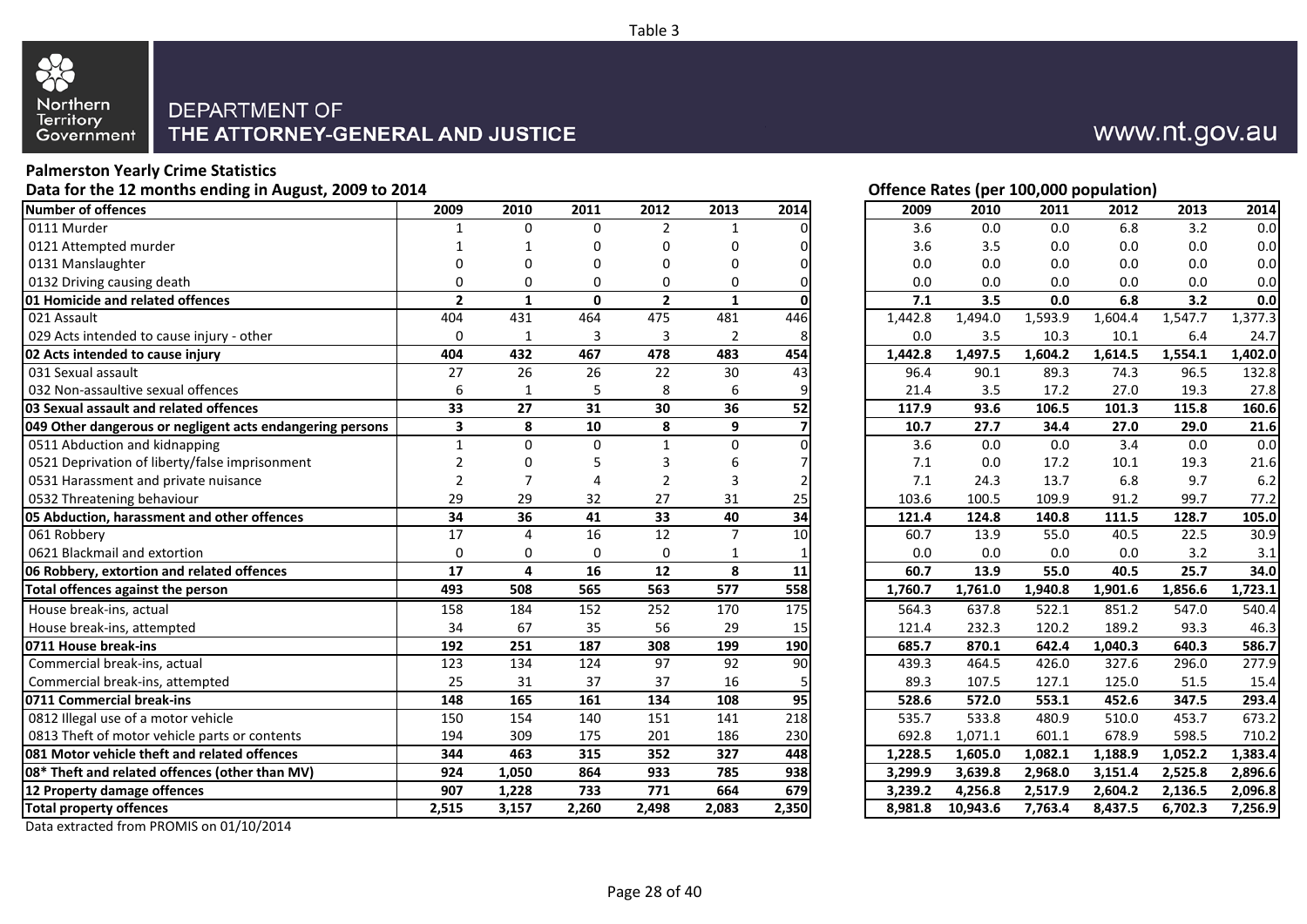

#### **Alice Springs Yearly Crime Statistics** Data for the 12 months ending in August, 2009 to 2014 **Data for the 12 months ending in August, 2009 to 2014 Contract Contract Contract Contract Contract Contract Contract Contract Contract Contract Contract Contract Con**

| $P^{\text{max}}$ for the 12 months change in August, 2009 to 2014 | onence nates (per 100,000 population) |                 |                 |                 |                  |                 |          |          |          |          |          |          |
|-------------------------------------------------------------------|---------------------------------------|-----------------|-----------------|-----------------|------------------|-----------------|----------|----------|----------|----------|----------|----------|
| Number of offences                                                | 2009                                  | 2010            | 2011            | 2012            | 2013             | 2014            | 2009     | 2010     | 2011     | 2012     | 2013     | 2014     |
| 0111 Murder                                                       | 3                                     | $\Omega$        | 6               | 6               | 5                |                 | 10.7     | 0.0      | 21.1     | 20.8     | 17.2     | 6.9      |
| 0121 Attempted murder                                             |                                       |                 |                 |                 | 0                |                 | 7.2      | 3.5      | 3.5      | 3.5      | 0.0      | 0.0      |
| 0131 Manslaughter                                                 |                                       | $\Omega$        | $\Omega$        |                 | 1                |                 | 3.6      | 0.0      | 0.0      | 3.5      | 3.4      | 0.0      |
| 0132 Driving causing death                                        | 0                                     | 0               | 0               | 0               | 0                | $\Omega$        | 0.0      | 0.0      | 0.0      | 0.0      | 0.0      | 0.0      |
| 01 Homicide and related offences                                  | 6                                     | $\mathbf{1}$    | $\overline{7}$  | 8               | 6                |                 | 21.5     | 3.5      | 24.6     | 27.8     | 20.6     | 6.9      |
| 021 Assault                                                       | 1,351                                 | 1,690           | 1,707           | 1,782           | 1,860            | 1,582           | 4,829.8  | 5,953.2  | 5,999.6  | 6,188.4  | 6,388.9  | 5,442.6  |
| 029 Acts intended to cause injury - other                         | $\overline{2}$                        | 5               | 8               | 6               | 6                | 10              | 7.2      | 17.6     | 28.1     | 20.8     | 20.6     | 34.4     |
| 02 Acts intended to cause injury                                  | 1,353                                 | 1,695           | 1,715           | 1,788           | 1,866            | 1,592           | 4,837.0  | 5,970.8  | 6,027.7  | 6,209.2  | 6,409.5  | 5,477.0  |
| 031 Sexual assault                                                | 94                                    | 59              | 84              | 84              | 71               | 58              | 336.1    | 207.8    | 295.2    | 291.7    | 243.9    | 199.5    |
| 032 Non-assaultive sexual offences                                | 4                                     | 6               | 6               | 6               | 8                |                 | 14.3     | 21.1     | 21.1     | 20.8     | 27.5     | 24.1     |
| 03 Sexual assault and related offences                            | 98                                    | 65              | 90              | 90              | 79               | 65              | 350.4    | 229.0    | 316.3    | 312.5    | 271.4    | 223.6    |
| 049 Other dangerous or negligent acts endangering persons         | 24                                    | $\overline{17}$ | 30              | 27              | 46               | $\overline{29}$ | 85.8     | 59.9     | 105.4    | 93.8     | 158.0    | 99.8     |
| 0511 Abduction and kidnapping                                     | $\mathbf 1$                           | $\mathbf 0$     | $\mathbf 0$     | $\mathbf 0$     | $\mathbf 0$      | $\Omega$        | 3.6      | 0.0      | 0.0      | 0.0      | 0.0      | 0.0      |
| 0521 Deprivation of liberty/false imprisonment                    | 9                                     | 9               | 13              | 12              | 16               |                 | 32.2     | 31.7     | 45.7     | 41.7     | 55.0     | 17.2     |
| 0531 Harassment and private nuisance                              | 11                                    | 13              | 3               | $\overline{4}$  | 5                | 8               | 39.3     | 45.8     | 10.5     | 13.9     | 17.2     | 27.5     |
| 0532 Threatening behaviour                                        | 70                                    | 70              | 68              | 69              | 63               | 66              | 250.3    | 246.6    | 239.0    | 239.6    | 216.4    | 227.1    |
| 05 Abduction, harassment and other offences                       | $\overline{91}$                       | $\overline{92}$ | 84              | 85              | $\overline{84}$  | $\overline{79}$ | 325.3    | 324.1    | 295.2    | 295.2    | 288.5    | 271.8    |
| 061 Robbery                                                       | 18                                    | 31              | 24              | 25              | 15               | 11              | 64.4     | 109.2    | 84.4     | 86.8     | 51.5     | 37.8     |
| 0621 Blackmail and extortion                                      | $\overline{2}$                        | 0               | $\mathbf 0$     | $\mathbf 0$     | $\mathbf 0$      | $\Omega$        | 7.2      | 0.0      | 0.0      | 0.0      | 0.0      | 0.0      |
| 06 Robbery, extortion and related offences                        | 20                                    | $\overline{31}$ | $\overline{24}$ | $\overline{25}$ | 15               | $\overline{11}$ | 71.5     | 109.2    | 84.4     | 86.8     | 51.5     | 37.8     |
| Total offences against the person                                 | 1,592                                 | 1,901           | 1,950           | 2,023           | 2,096            | 1,778           | 5,691.4  | 6,696.5  | 6,853.6  | 7,025.3  | 7,199.5  | 6,116.9  |
| House break-ins, actual                                           | 187                                   | 322             | 541             | 552             | 516              | 366             | 668.5    | 1,134.3  | 1,901.4  | 1,916.9  | 1,772.4  | 1,259.2  |
| House break-ins, attempted                                        | 15                                    | 67              | 73              | 63              | 64               | 48              | 53.6     | 236.0    | 256.6    | 218.8    | 219.8    | 165.1    |
| 0711 House break-ins                                              | 202                                   | 389             | 614             | 615             | 580              | 414             | 722.2    | 1,370.3  | 2,158.0  | 2,135.7  | 1,992.2  | 1,424.3  |
| Commercial break-ins, actual                                      | 474                                   | 374             | 411             | 392             | 301              | 251             | 1,694.6  | 1,317.5  | 1,444.5  | 1,361.3  | 1,033.9  | 863.5    |
| Commercial break-ins, attempted                                   | 40                                    | 67              | 70              | 60              | 32               | 45              | 143.0    | 236.0    | 246.0    | 208.4    | 109.9    | 154.8    |
| 0711 Commercial break-ins                                         | 514                                   | 441             | 481             | 452             | 333              | 296             | 1,837.6  | 1,553.5  | 1,690.6  | 1,569.7  | 1,143.8  | 1,018.3  |
| 0812 Illegal use of a motor vehicle                               | 182                                   | $\frac{183}{ }$ | 264             | 234             | $\overline{203}$ | 155             | 650.7    | 644.6    | 927.9    | 812.6    | 697.3    | 533.3    |
| 0813 Theft of motor vehicle parts or contents                     | 205                                   | 269             | 214             | 252             | 180              | 135             | 732.9    | 947.6    | 752.1    | 875.1    | 618.3    | 464.4    |
| 081 Motor vehicle theft and related offences                      | 387                                   | 452             | 478             | 486             | 383              | 290             | 1,383.5  | 1,592.2  | 1,680.0  | 1,687.7  | 1,315.6  | 997.7    |
| 08* Theft and related offences (other than MV)                    | 1,146                                 | 1,224           | 1,357           | 1,439           | 1,404            | 1,164           | 4,097.0  | 4,311.7  | 4,769.4  | 4,997.2  | 4,822.6  | 4,004.5  |
| 12 Property damage offences                                       | 1,859                                 | 2,009           | 1,824           | 2,149           | 1,753            | 1,512           | 6,645.9  | 7,076.9  | 6,410.8  | 7,462.8  | 6,021.4  | 5,201.8  |
| <b>Total property offences</b>                                    | 4,108                                 | 4,515           | 4,754           | 5,141           | 4,453            | 3,676           | 14,686.1 | 15,904.6 | 16,708.8 | 17,853.2 | 15,295.6 | 12,646.6 |
|                                                                   |                                       |                 |                 |                 |                  |                 |          |          |          |          |          |          |

Data extracted from PROMIS on 01/10/2014



| 2009     | 2010         | 2011     | 2012     | 2013                 | 2014     |
|----------|--------------|----------|----------|----------------------|----------|
| 10.7     | 0.0          | 21.1     | 20.8     | 17.2                 | 6.9      |
| 7.2      | 3.5          | 3.5      | 3.5      | 0.0                  | 0.0      |
| 3.6      | 0.0          | 0.0      | 3.5      | 3.4                  | 0.0      |
| 0.0      | 0.0          | 0.0      | 0.0      | 0.0                  | 0.0      |
| 21.5     | 3.5          | 24.6     | 27.8     | 20.6                 | 6.9      |
| 4,829.8  | 5,953.2      | 5,999.6  | 6,188.4  | 6,388.9              | 5,442.6  |
| 7.2      | 17.6         | 28.1     | 20.8     | 20.6                 | 34.4     |
| 4,837.0  | 5,970.8      | 6,027.7  | 6,209.2  | 6,409.5              | 5,477.0  |
| 336.1    | 207.8        | 295.2    | 291.7    | 243.9                | 199.5    |
| 14.3     | 21.1         | 21.1     | 20.8     | 27.5                 | 24.1     |
| 350.4    | 229.0        | 316.3    | 312.5    | 271.4                | 223.6    |
| 85.8     | 59.9         | 105.4    | 93.8     | 158.0                | 99.8     |
| 3.6      | 0.0          | 0.0      | 0.0      | 0.0                  | 0.0      |
| 32.2     | 31.7         | 45.7     | 41.7     | 55.0                 | 17.2     |
| 39.3     | 45.8         | 10.5     | 13.9     | 17.2                 | 27.5     |
| 250.3    | 246.6        | 239.0    | 239.6    | 216.4                | 227.1    |
| 325.3    | 324.1        | 295.2    | 295.2    | 288.5                | 271.8    |
| 64.4     | 109.2        | 84.4     | 86.8     | 51.5                 | 37.8     |
| 7.2      | 0.0          | 0.0      | 0.0      | 0.0                  | 0.0      |
| 71.5     | 109.2        | 84.4     | 86.8     | 51.5                 | 37.8     |
| 5,691.4  | 6,696.5      | 6,853.6  | 7,025.3  | 7,199.5              | 6,116.9  |
| 668.5    | 1,134.3      | 1,901.4  | 1,916.9  | 1,772.4              | 1,259.2  |
| 53.6     | 236.0        | 256.6    | 218.8    | 219.8                | 165.1    |
| 722.2    | 1,370.3      | 2,158.0  | 2,135.7  | $\overline{1,}992.2$ | 1,424.3  |
| 1,694.6  | 1,317.5      | 1,444.5  | 1,361.3  | 1,033.9              | 863.5    |
| 143.0    | 236.0        | 246.0    | 208.4    | 109.9                | 154.8    |
| 1,837.6  | 1,553.5      | 1,690.6  | 1,569.7  | 1,143.8              | 1,018.3  |
| 650.7    | 644.6        | 927.9    | 812.6    | 697.3                | 533.3    |
| 732.9    | 947.6        | 752.1    | 875.1    | 618.3                | 464.4    |
| 1,383.5  | 1,592.2      | 1,680.0  | 1,687.7  | 1,315.6              | 997.7    |
| 4,097.0  | 4,311.7      | 4,769.4  | 4,997.2  | 4,822.6              | 4,004.5  |
| 6,645.9  | 7,076.9      | 6,410.8  | 7,462.8  | 6,021.4              | 5,201.8  |
| 14 686 1 | 15. QO 4. 6. | 16 708 R | 17 853 2 | 15 295 F             | 12 646 6 |

Table 3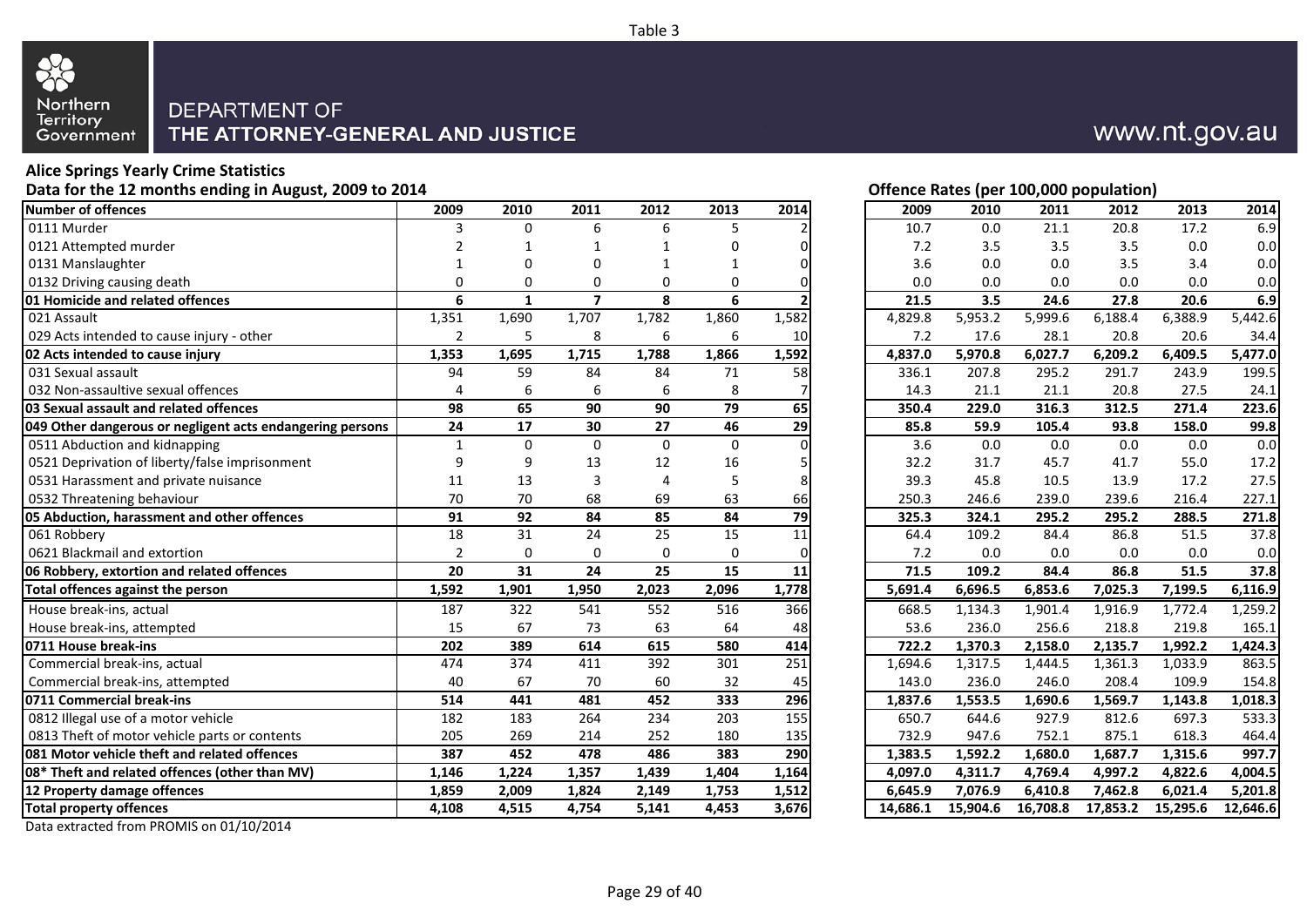

#### **Katherine Yearly Crime Statistics** Data for the 12 months ending in August, 2009 to 2014 **Data for the 12 months ending in August, 2009 to 2014 Contract Contract Contract Contract Contract Contract Contract Contract Contract Contract Contract Contract Con**

| <b>Pata for the 12 months change in August, 2005 to 2014</b> |                         |                 |                         |                |                 |                         | Onenee nates (per 100,000 population) |                      |          |         |         |         |
|--------------------------------------------------------------|-------------------------|-----------------|-------------------------|----------------|-----------------|-------------------------|---------------------------------------|----------------------|----------|---------|---------|---------|
| Number of offences                                           | 2009                    | 2010            | 2011                    | 2012           | 2013            | 2014                    | 2009                                  | 2010                 | 2011     | 2012    | 2013    | 2014    |
| 0111 Murder                                                  |                         | 3               | 0                       | $\overline{2}$ | 0               |                         | 9.7                                   | 28.4                 | 0.0      | 18.8    | 0.0     | 27.1    |
| 0121 Attempted murder                                        |                         |                 | O                       | 0              | $\Omega$        |                         | 9.7                                   | 0.0                  | 0.0      | 0.0     | 0.0     | 0.0     |
| 0131 Manslaughter                                            |                         | $\mathcal{P}$   | 0                       | 0              | 1               |                         | 9.7                                   | 18.9                 | 0.0      | 0.0     | 9.1     | 0.0     |
| 0132 Driving causing death                                   | $\mathbf{0}$            | $\mathbf 0$     | 0                       | $\mathbf 0$    | $\mathbf 0$     | $\Omega$                | 0.0                                   | 0.0                  | 0.0      | 0.0     | 0.0     | 0.0     |
| <b>01 Homicide and related offences</b>                      | $\overline{\mathbf{3}}$ | 5               | $\mathbf 0$             | $\overline{2}$ | $\mathbf{1}$    | $\overline{\mathbf{3}}$ | 29.0                                  | 47.3                 | 0.0      | 18.8    | 9.1     | 27.1    |
| 021 Assault                                                  | 644                     | 690             | 620                     | 680            | 714             | 611                     | 6,221.6                               | $6,527.\overline{3}$ | 5,857.9  | 6,397.6 | 6,490.9 | 5,510.0 |
| 029 Acts intended to cause injury - other                    | $\Omega$                | $\mathbf{1}$    | 4                       | 1              | 3               |                         | 0.0                                   | 9.5                  | 37.8     | 9.4     | 27.3    | 9.0     |
| 02 Acts intended to cause injury                             | 644                     | 691             | 624                     | 681            | 717             | 612                     | 6,221.6                               | 6,536.8              | 5,895.7  | 6,407.0 | 6,518.2 | 5,519.0 |
| 031 Sexual assault                                           | 25                      | 22              | 25                      | 19             | 24              | 26                      | 241.5                                 | 208.1                | 236.2    | 178.8   | 218.2   | 234.5   |
| 032 Non-assaultive sexual offences                           | $\mathbf{1}$            | 1               | 3                       | 2              | 0               |                         | 9.7                                   | 9.5                  | 28.3     | 18.8    | 0.0     | 18.0    |
| 03 Sexual assault and related offences                       | 26                      | 23              | 28                      | 21             | 24              | 28                      | 251.2                                 | 217.6                | 264.6    | 197.6   | 218.2   | 252.5   |
| 049 Other dangerous or negligent acts endangering persons    | 5                       | 6               | $\overline{\mathbf{z}}$ | 13             | 15              | 9                       | 48.3                                  | 56.8                 | 66.1     | 122.3   | 136.4   | 81.2    |
| 0511 Abduction and kidnapping                                | $\Omega$                | $\Omega$        | 0                       | $\mathbf 0$    | $\pmb{0}$       | $\Omega$                | 0.0                                   | 0.0                  | 0.0      | 0.0     | 0.0     | 0.0     |
| 0521 Deprivation of liberty/false imprisonment               | 7                       |                 | 5                       | 0              | 3               |                         | 67.6                                  | 37.8                 | 47.2     | 0.0     | 27.3    | 27.1    |
| 0531 Harassment and private nuisance                         | 6                       | $\mathbf{1}$    | $\overline{2}$          |                | $\mathbf{1}$    |                         | 58.0                                  | 9.5                  | 18.9     | 37.6    | 9.1     | 18.0    |
| 0532 Threatening behaviour                                   | 18                      | 16              | 20                      | 16             | 17              | 20                      | 173.9                                 | 151.4                | 189.0    | 150.5   | 154.5   | 180.4   |
| 05 Abduction, harassment and other offences                  | 31                      | 21              | 27                      | 20             | 21              | $\overline{25}$         | 299.5                                 | 198.7                | 255.1    | 188.2   | 190.9   | 225.4   |
| 061 Robbery                                                  | $\mathbf{q}$            | 4               | 6                       | $\Delta$       | $\overline{2}$  |                         | 86.9                                  | 37.8                 | 56.7     | 37.6    | 18.2    | 63.1    |
| 0621 Blackmail and extortion                                 | $\mathbf 0$             | 0               | 0                       | 0              | 0               |                         | 0.0                                   | 0.0                  | 0.0      | 0.0     | 0.0     | 0.0     |
| 06 Robbery, extortion and related offences                   | 9                       | $\overline{4}$  | 6                       | $\overline{a}$ | $\mathbf{2}$    |                         | 86.9                                  | 37.8                 | 56.7     | 37.6    | 18.2    | 63.1    |
| Total offences against the person                            | 718                     | 750             | 692                     | 741            | 780             | 684                     | 6,936.5                               | 7,094.9              | 6,538.2  | 6,971.5 | 7,090.9 | 6,168.3 |
| House break-ins, actual                                      | 58                      | 120             | 104                     | 73             | 66              | 58                      | 560.3                                 | 1,135.2              | 982.6    | 686.8   | 600.0   | 523.0   |
| House break-ins, attempted                                   | 12                      | 18              | 12                      | 14             | 12              | 6                       | 115.9                                 | 170.3                | 113.4    | 131.7   | 109.1   | 54.1    |
| 0711 House break-ins                                         | $\overline{70}$         | $\frac{138}{ }$ | $\frac{116}{116}$       | 87             | 78              | 64                      | 676.3                                 | $1,305.\overline{5}$ | 1,096.0  | 818.5   | 709.1   | 577.1   |
| Commercial break-ins, actual                                 | 143                     | 114             | 121                     | 81             | 79              | 106                     | 1,381.5                               | 1,078.4              | 1,143.2  | 762.1   | 718.2   | 955.9   |
| Commercial break-ins, attempted                              | 15                      | 28              | 14                      | 16             | 19              | 13                      | 144.9                                 | 264.9                | 132.3    | 150.5   | 172.7   | 117.2   |
| 0711 Commercial break-ins                                    | 158                     | $\frac{142}{ }$ | 135                     | 97             | $\overline{98}$ | 119                     | 1,526.4                               | 1,343.3              | 1,275.5  | 912.6   | 890.9   | 1,073.1 |
| 0812 Illegal use of a motor vehicle                          | $\overline{39}$         | 38              | $\overline{23}$         | 34             | $\overline{43}$ | 45                      | 376.8                                 | 359.5                | 217.3    | 319.9   | 390.9   | 405.8   |
| 0813 Theft of motor vehicle parts or contents                | 40                      | 45              | 40                      | 37             | 32              | 59                      | 386.4                                 | 425.7                | 377.9    | 348.1   | 290.9   | 532.1   |
| 081 Motor vehicle theft and related offences                 | 79                      | 83              | 63                      | 71             | 75              | 104                     | 763.2                                 | 785.2                | 595.2    | 668.0   | 681.8   | 937.9   |
| 08* Theft and related offences (other than MV)               | 389                     | 429             | 429                     | 371            | 367             | 342                     | 3,758.1                               | 4,058.3              | 4,053.3  | 3,490.5 | 3,336.4 | 3,084.1 |
| 12 Property damage offences                                  | 497                     | 423             | 362                     | 332            | 334             | 379                     | 4,801.5                               | 4,001.5              | 3,420.3  | 3,123.5 | 3,036.4 | 3,417.8 |
| <b>Total property offences</b>                               | 1,193                   | 1,215           | 1,105                   | 958            | 952             | 1,008                   | 11,525.5                              | 11,493.7             | 10,440.3 | 9,013.1 | 8,654.5 | 9,090.1 |
|                                                              |                         |                 |                         |                |                 |                         |                                       |                      |          |         |         |         |



| 2009     | 2010     | 2011     | 2012    | 2013    | 2014    |
|----------|----------|----------|---------|---------|---------|
| 9.7      | 28.4     | 0.0      | 18.8    | 0.0     | 27.1    |
| 9.7      | 0.0      | 0.0      | 0.0     | 0.0     | 0.0     |
| 9.7      | 18.9     | 0.0      | 0.0     | 9.1     | 0.0     |
| 0.0      | 0.0      | 0.0      | 0.0     | 0.0     | 0.0     |
| 29.0     | 47.3     | 0.0      | 18.8    | 9.1     | 27.1    |
| 6,221.6  | 6,527.3  | 5,857.9  | 6,397.6 | 6,490.9 | 5,510.0 |
| 0.0      | 9.5      | 37.8     | 9.4     | 27.3    | 9.0     |
| 6,221.6  | 6,536.8  | 5,895.7  | 6,407.0 | 6,518.2 | 5,519.0 |
| 241.5    | 208.1    | 236.2    | 178.8   | 218.2   | 234.5   |
| 9.7      | 9.5      | 28.3     | 18.8    | 0.0     | 18.0    |
| 251.2    | 217.6    | 264.6    | 197.6   | 218.2   | 252.5   |
| 48.3     | 56.8     | 66.1     | 122.3   | 136.4   | 81.2    |
| 0.0      | 0.0      | 0.0      | 0.0     | 0.0     | 0.0     |
| 67.6     | 37.8     | 47.2     | 0.0     | 27.3    | 27.1    |
| 58.0     | 9.5      | 18.9     | 37.6    | 9.1     | 18.0    |
| 173.9    | 151.4    | 189.0    | 150.5   | 154.5   | 180.4   |
| 299.5    | 198.7    | 255.1    | 188.2   | 190.9   | 225.4   |
| 86.9     | 37.8     | 56.7     | 37.6    | 18.2    | 63.1    |
| 0.0      | 0.0      | 0.0      | 0.0     | 0.0     | 0.0     |
| 86.9     | 37.8     | 56.7     | 37.6    | 18.2    | 63.1    |
| 6,936.5  | 7,094.9  | 6,538.2  | 6,971.5 | 7,090.9 | 6,168.3 |
| 560.3    | 1,135.2  | 982.6    | 686.8   | 600.0   | 523.0   |
| 115.9    | 170.3    | 113.4    | 131.7   | 109.1   | 54.1    |
| 676.3    | 1,305.5  | 1,096.0  | 818.5   | 709.1   | 577.1   |
| 1,381.5  | 1,078.4  | 1,143.2  | 762.1   | 718.2   | 955.9   |
| 144.9    | 264.9    | 132.3    | 150.5   | 172.7   | 117.2   |
| 1,526.4  | 1,343.3  | 1,275.5  | 912.6   | 890.9   | 1,073.1 |
| 376.8    | 359.5    | 217.3    | 319.9   | 390.9   | 405.8   |
| 386.4    | 425.7    | 377.9    | 348.1   | 290.9   | 532.1   |
| 763.2    | 785.2    | 595.2    | 668.0   | 681.8   | 937.9   |
| 3,758.1  | 4,058.3  | 4,053.3  | 3,490.5 | 3,336.4 | 3,084.1 |
| 4,801.5  | 4,001.5  | 3,420.3  | 3,123.5 | 3,036.4 | 3,417.8 |
| 11.525.5 | 11.493.7 | 10.440.3 | 9.013.1 | 8.654.5 | 9.090.1 |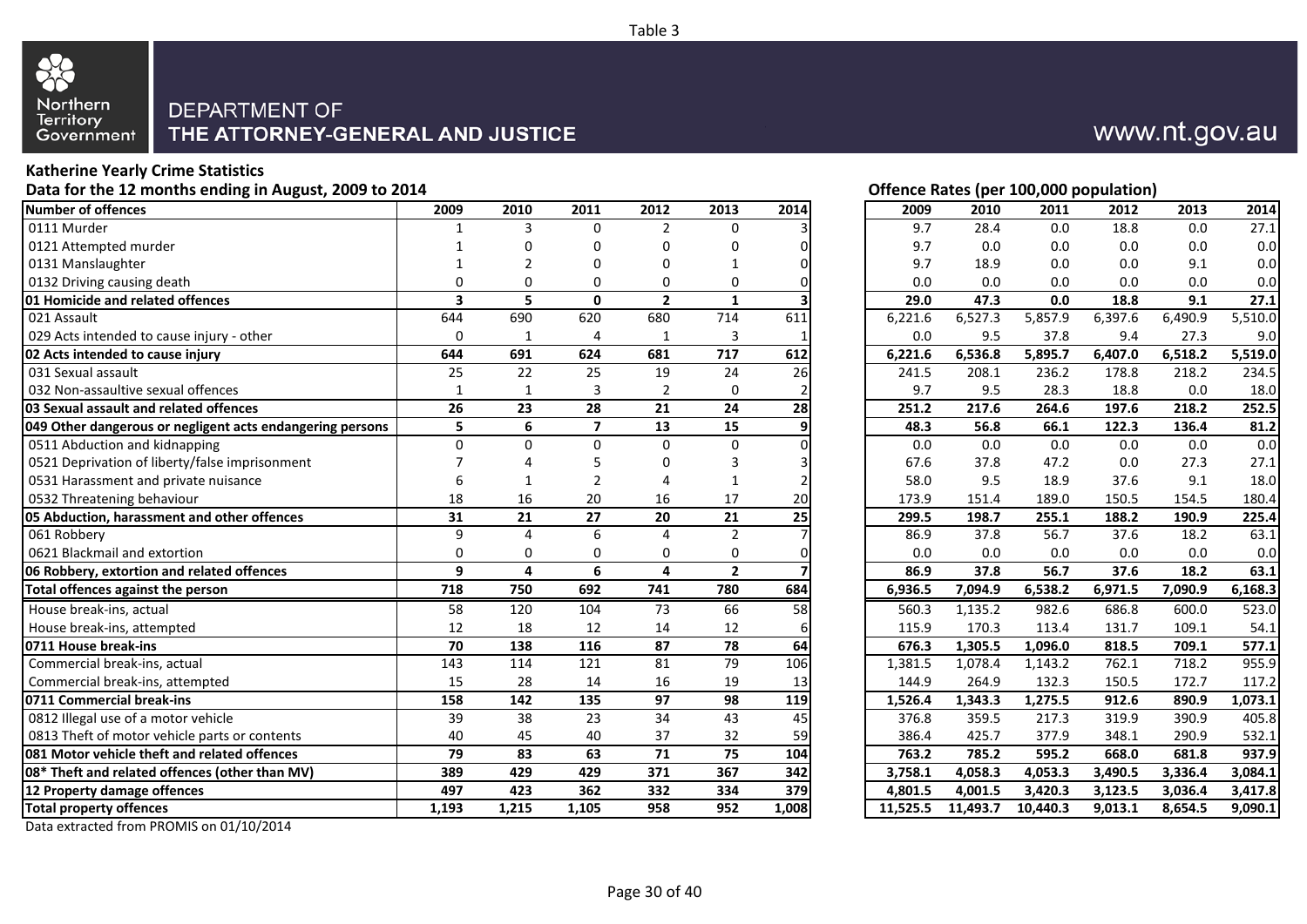

## **Tennant Creek Yearly Crime Statistics**

|                                                           |                 |                         |                  |                  |                 |                   | $\mathbf{r}$<br>--,---<br>. |          |          |          |          |          |          |
|-----------------------------------------------------------|-----------------|-------------------------|------------------|------------------|-----------------|-------------------|-----------------------------|----------|----------|----------|----------|----------|----------|
| Number of offences                                        | 2009            | 2010                    | 2011             | 2012             | 2013            | 2014              |                             | 2009     | 2010     | 2011     | 2012     | 2013     | 2014     |
| $0111$ Murder                                             | $\Omega$        | $\mathbf 0$             | 0                | $\mathbf 0$      | 0               |                   |                             | 0.0      | 0.0      | 0.0      | 0.0      | 0.0      | 54.6     |
| 0121 Attempted murder                                     | 0               | $\Omega$                | 0                |                  |                 |                   |                             | 0.0      | 0.0      | 0.0      | 0.0      | 0.0      | 0.0      |
| 0131 Manslaughter                                         | U               | O                       | U                |                  | U               |                   |                             | 0.0      | 0.0      | 0.0      | 0.0      | 0.0      | 0.0      |
| 0132 Driving causing death                                | 0               | 0                       | 0                | 0                | 0               |                   |                             | 0.0      | 0.0      | 0.0      | 0.0      | 0.0      | 0.0      |
| 01 Homicide and related offences                          | $\mathbf{0}$    | $\mathbf{0}$            | $\mathbf 0$      | $\mathbf 0$      | $\mathbf{0}$    |                   |                             | 0.0      | 0.0      | 0.0      | 0.0      | 0.0      | 54.6     |
| 021 Assault                                               | 427             | 506                     | 447              | 471              | 667             | 457               |                             | 12,041.7 | 14,193.5 | 12,612.9 | 13,263.9 | 18,254.0 | 12,476.1 |
| 029 Acts intended to cause injury - other                 | $\overline{2}$  | $\overline{3}$          | 1                | $\boldsymbol{0}$ | 0               | $\Omega$          |                             | 56.4     | 84.2     | 28.2     | 0.0      | 0.0      | 0.0      |
| 02 Acts intended to cause injury                          | 429             | 509                     | 448              | 471              | 667             | 457               |                             | 12,098.1 | 14,277.7 | 12,641.1 | 13,263.9 | 18,254.0 | 12,476.1 |
| 031 Sexual assault                                        | 20              | 10                      | 20               | $\overline{7}$   | 14              |                   |                             | 564.0    | 280.5    | 564.3    | 197.1    | 383.1    | 109.2    |
| 032 Non-assaultive sexual offences                        | $\mathbf 0$     | $\mathbf 0$             | 3                | $\overline{2}$   | $\mathbf{1}$    |                   |                             | 0.0      | 0.0      | 84.7     | 56.3     | 27.4     | 81.9     |
| 03 Sexual assault and related offences                    | 20              | 10                      | 23               | $\mathbf{9}$     | 15              |                   |                             | 564.0    | 280.5    | 649.0    | 253.4    | 410.5    | 191.1    |
| 049 Other dangerous or negligent acts endangering persons | 0               | $\overline{7}$          | $\overline{7}$   | $\overline{2}$   | 8               |                   |                             | 0.0      | 196.4    | 197.5    | 56.3     | 218.9    | 54.6     |
| 0511 Abduction and kidnapping                             | $\mathbf{1}$    | $\mathbf 0$             | $\overline{2}$   | $\mathbf 0$      | 0               |                   |                             | 28.2     | 0.0      | 56.4     | 0.0      | 0.0      | 0.0      |
| 0521 Deprivation of liberty/false imprisonment            | 8               |                         |                  |                  | 0               |                   |                             | 225.6    | 112.2    | 112.9    | 56.3     | 0.0      | 0.0      |
| 0531 Harassment and private nuisance                      | 3               | 4                       | 1                |                  | 1               |                   |                             | 84.6     | 112.2    | 28.2     | 28.2     | 27.4     | 54.6     |
| 0532 Threatening behaviour                                | 9               | 17                      | 10               | 10               | 14              |                   |                             | 253.8    | 476.9    | 282.2    | 281.6    | 383.1    | 81.9     |
| 05 Abduction, harassment and other offences               | 21              | 25                      | 17               | 13               | 15              |                   |                             | 592.2    | 701.3    | 479.7    | 366.1    | 410.5    | 136.5    |
| 061 Robbery                                               | $\mathbf{1}$    | $\overline{2}$          | $\mathbf{1}$     | $\mathbf{1}$     | 0               |                   |                             | 28.2     | 56.1     | 28.2     | 28.2     | 0.0      | 0.0      |
| 0621 Blackmail and extortion                              | $\Omega$        | $\mathbf{1}$            | 0                | $\mathbf 0$      | 0               |                   |                             | 0.0      | 28.1     | 0.0      | 0.0      | 0.0      | 0.0      |
| 06 Robbery, extortion and related offences                | $\mathbf{1}$    | $\overline{\mathbf{3}}$ | $\mathbf{1}$     | $\mathbf{1}$     | $\mathbf{0}$    | $\Omega$          |                             | 28.2     | 84.2     | 28.2     | 28.2     | 0.0      | 0.0      |
| Total offences against the person                         | 471             | 554                     | 496              | 496              | 705             | 473               |                             | 13,282.6 | 15,540.0 | 13,995.5 | 13,967.9 | 19,293.9 | 12,912.9 |
| House break-ins, actual                                   | 55              | 50                      | 49               | 38               | 45              |                   |                             | 1,551.0  | 1,402.5  | 1,382.6  | 1,070.1  | 1,231.5  | 245.7    |
| House break-ins, attempted                                | $\Omega$        | 9                       | 4                | 3                | $\mathbf{1}$    |                   |                             | 0.0      | 252.5    | 112.9    | 84.5     | 27.4     | 109.2    |
| 0711 House break-ins                                      | 55              | 59                      | 53               | 41               | 46              | 13                |                             | 1,551.0  | 1,655.0  | 1,495.5  | 1,154.6  | 1,258.9  | 354.9    |
| Commercial break-ins, actual                              | $\overline{70}$ | 90                      | 79               | 79               | 77              | 54                |                             | 1,974.1  | 2,524.5  | 2,229.1  | 2,224.7  | 2,107.3  | 1,474.2  |
| Commercial break-ins, attempted                           | 14              | 27                      | 15               | 6                | 3               |                   |                             | 394.8    | 757.4    | 423.3    | 169.0    | 82.1     | 109.2    |
| 0711 Commercial break-ins                                 | 84              | 117                     | $\overline{94}$  | 85               | $\overline{80}$ | $\overline{58}$   |                             | 2,368.9  | 3,281.9  | 2,652.4  | 2,393.7  | 2,189.4  | 1,583.4  |
| 0812 Illegal use of a motor vehicle                       | 15              | $\overline{12}$         | $\overline{18}$  | $\overline{11}$  | $\overline{13}$ | 9                 |                             | 423.0    | 336.6    | 507.9    | 309.8    | 355.8    | 245.7    |
| 0813 Theft of motor vehicle parts or contents             | 16              | 22                      | 15               | 28               | 16              |                   |                             | 451.2    | 617.1    | 423.3    | 788.5    | 437.9    | 191.1    |
| 081 Motor vehicle theft and related offences              | 31              | 34                      | $\overline{33}$  | 39               | $\overline{29}$ | $\overline{16}$   |                             | 874.2    | 953.7    | 931.2    | 1,098.3  | 793.7    | 436.8    |
| 08* Theft and related offences (other than MV)            | 178             | 155                     | $\frac{142}{x}$  | 125              | 169             | $\frac{117}{117}$ |                             | 5,019.7  | 4,347.8  | 4,006.8  | 3,520.1  | 4,625.1  | 3,194.1  |
| 12 Property damage offences                               | 239             | 301                     | 250              | 218              | 249             | 130               |                             | 6,740.0  | 8,443.2  | 7,054.2  | 6,139.1  | 6,814.4  | 3,549.0  |
| <b>Total property offences</b>                            | 587             | 666                     | $\overline{572}$ | 508              | 573             | 334               |                             | 16,553.9 | 18,681.6 | 16,140.0 | 14,305.8 | 15,681.4 | 9,118.2  |
|                                                           |                 |                         |                  |                  |                 |                   |                             |          |          |          |          |          |          |

Data extracted from PROMIS on 01/10/2014

## www.nt.gov.au

## Data for the 12 months ending in August, 2009 to 2014 **Data for the 12 months ending in August, 2009 to 2014 Contract Contract Contract Contract Contract Contract Contract Contract Contract Contract Contract Contract Con**

| 2009     | 2010     | 2011     | 2012     | 2013     | 2014     |
|----------|----------|----------|----------|----------|----------|
| 0.0      | 0.0      | 0.0      | 0.0      | 0.0      | 54.6     |
| 0.0      | 0.0      | 0.0      | 0.0      | 0.0      | 0.0      |
| 0.0      | 0.0      | 0.0      | 0.0      | 0.0      | 0.0      |
| 0.0      | 0.0      | 0.0      | 0.0      | 0.0      | 0.0      |
| 0.0      | 0.0      | 0.0      | 0.0      | 0.0      | 54.6     |
| 12,041.7 | 14,193.5 | 12,612.9 | 13,263.9 | 18,254.0 | 12,476.1 |
| 56.4     | 84.2     | 28.2     | 0.0      | 0.0      | 0.0      |
| 12,098.1 | 14,277.7 | 12,641.1 | 13,263.9 | 18,254.0 | 12,476.1 |
| 564.0    | 280.5    | 564.3    | 197.1    | 383.1    | 109.2    |
| 0.0      | 0.0      | 84.7     | 56.3     | 27.4     | 81.9     |
| 564.0    | 280.5    | 649.0    | 253.4    | 410.5    | 191.1    |
| 0.0      | 196.4    | 197.5    | 56.3     | 218.9    | 54.6     |
| 28.2     | 0.0      | 56.4     | 0.0      | 0.0      | 0.0      |
| 225.6    | 112.2    | 112.9    | 56.3     | 0.0      | 0.0      |
| 84.6     | 112.2    | 28.2     | 28.2     | 27.4     | 54.6     |
| 253.8    | 476.9    | 282.2    | 281.6    | 383.1    | 81.9     |
| 592.2    | 701.3    | 479.7    | 366.1    | 410.5    | 136.5    |
| 28.2     | 56.1     | 28.2     | 28.2     | 0.0      | 0.0      |
| 0.0      | 28.1     | 0.0      | 0.0      | 0.0      | 0.0      |
| 28.2     | 84.2     | 28.2     | 28.2     | 0.0      | 0.0      |
| 13,282.6 | 15,540.0 | 13,995.5 | 13,967.9 | 19,293.9 | 12,912.9 |
| 1,551.0  | 1,402.5  | 1,382.6  | 1,070.1  | 1,231.5  | 245.7    |
| 0.0      | 252.5    | 112.9    | 84.5     | 27.4     | 109.2    |
| 1,551.0  | 1,655.0  | 1,495.5  | 1,154.6  | 1,258.9  | 354.9    |
| 1,974.1  | 2,524.5  | 2,229.1  | 2,224.7  | 2,107.3  | 1,474.2  |
| 394.8    | 757.4    | 423.3    | 169.0    | 82.1     | 109.2    |
| 2,368.9  | 3,281.9  | 2,652.4  | 2,393.7  | 2,189.4  | 1,583.4  |
| 423.0    | 336.6    | 507.9    | 309.8    | 355.8    | 245.7    |
| 451.2    | 617.1    | 423.3    | 788.5    | 437.9    | 191.1    |
| 874.2    | 953.7    | 931.2    | 1,098.3  | 793.7    | 436.8    |
| 5,019.7  | 4,347.8  | 4,006.8  | 3,520.1  | 4,625.1  | 3,194.1  |
| 6,740.0  | 8,443.2  | 7,054.2  | 6,139.1  | 6,814.4  | 3,549.0  |
| 16,553.9 | 18,681.6 | 16,140.0 | 14,305.8 | 15,681.4 | 9,118.2  |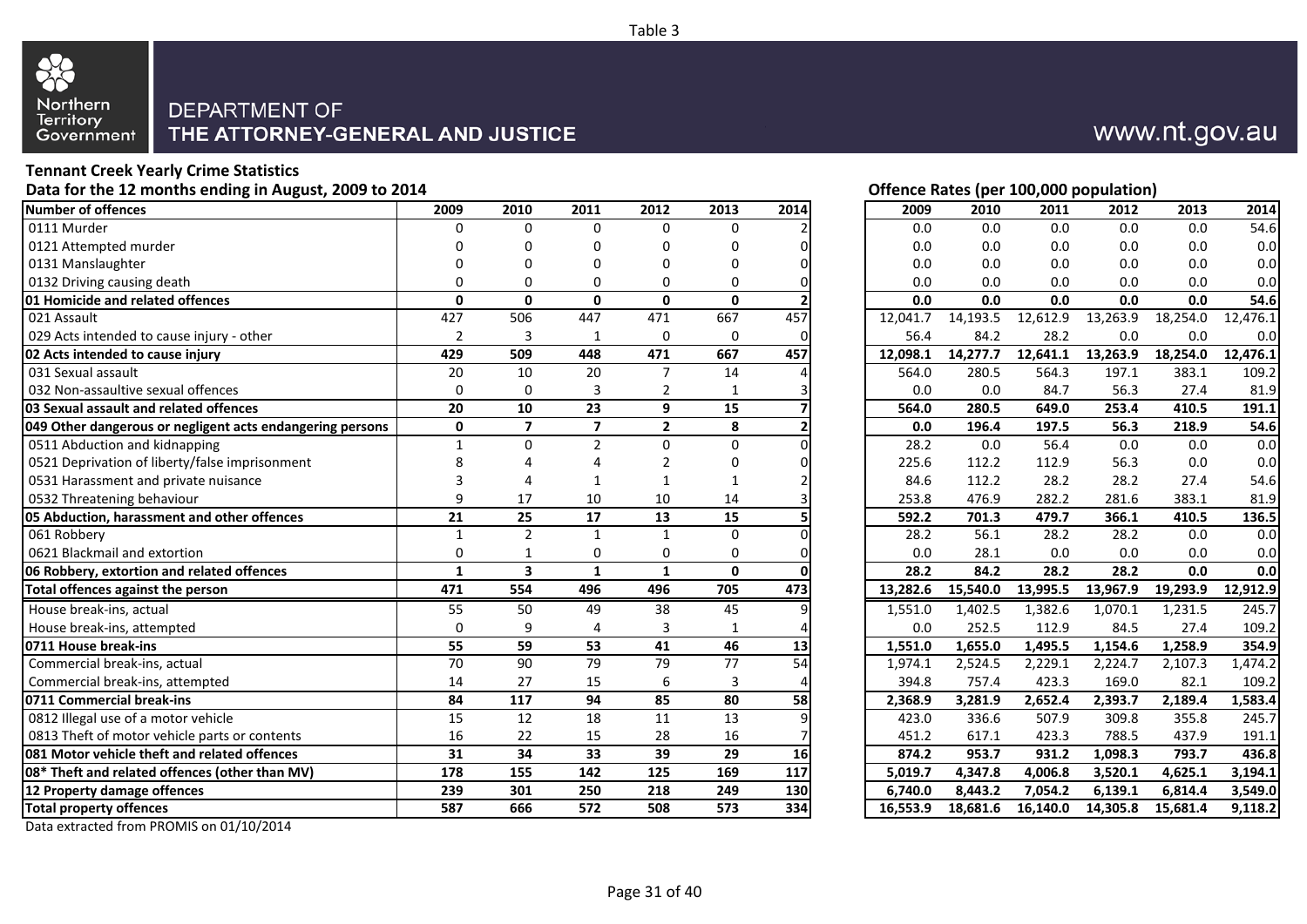

## **Nhulunbuy Yearly Crime Statistics**

**Data for the 12 months ending in August, 2009 to 2014 Offence Rates (per 100,000 population)**

| <b>Number of offences</b>                                 | 2009            | 2010            | 2011            | 2012                    | 2013                    | 2014            | 2009    | 2010    | 2011    | 2012    | 2013    | 2014    |
|-----------------------------------------------------------|-----------------|-----------------|-----------------|-------------------------|-------------------------|-----------------|---------|---------|---------|---------|---------|---------|
| 0111 Murder                                               | O               | 0               | 2               | $\Omega$                | $\Omega$                |                 | 0.0     | 0.0     | 42.9    | 0.0     | 0.0     | 0.0     |
| 0121 Attempted murder                                     |                 | O               | n               | U                       | $\Omega$                |                 | 0.0     | 0.0     | 0.0     | 0.0     | 0.0     | 22.3    |
| 0131 Manslaughter                                         | $\Omega$        | 0               | $\Omega$        | 0                       | $\Omega$                | n               | 0.0     | 0.0     | 0.0     | 0.0     | 0.0     | 0.0     |
| 0132 Driving causing death                                | $\mathbf 0$     | $\mathbf 0$     | 0               | 0                       | $\Omega$                | O               | 0.0     | 0.0     | 0.0     | 0.0     | 0.0     | 0.0     |
| 01 Homicide and related offences                          | $\mathbf{0}$    | $\mathbf{0}$    | $\overline{2}$  | $\mathbf{0}$            | $\mathbf{0}$            |                 | 0.0     | 0.0     | 42.9    | 0.0     | 0.0     | 22.3    |
| 021 Assault                                               | 107             | $\overline{97}$ | $\overline{97}$ | $\overline{88}$         | 96                      | $\frac{135}{2}$ | 2,264.1 | 2,050.3 | 2,080.7 | 1,930.7 | 2,087.9 | 3,006.7 |
| 029 Acts intended to cause injury - other                 | $\Omega$        | $\mathbf{1}$    | 2               | 1                       | $\mathbf 0$             |                 | 0.0     | 21.1    | 42.9    | 21.9    | 0.0     | 22.3    |
| 02 Acts intended to cause injury                          | 107             | $\overline{98}$ | 99              | 89                      | $\overline{96}$         | 136             | 2,264.1 | 2,071.4 | 2,123.6 | 1,952.6 | 2,087.9 | 3,029.0 |
| 031 Sexual assault                                        | 8               | 5               | 5               | $\mathbf 0$             | $\overline{2}$          |                 | 169.3   | 105.7   | 107.3   | 0.0     | 43.5    | 89.1    |
| 032 Non-assaultive sexual offences                        |                 | $\mathbf{1}$    |                 | 0                       | $\Omega$                |                 | 21.2    | 21.1    | 21.5    | 0.0     | 0.0     | 0.0     |
| 03 Sexual assault and related offences                    | 9               | 6               | 6               | $\mathbf 0$             | $\mathbf{2}$            |                 | 190.4   | 126.8   | 128.7   | 0.0     | 43.5    | 89.1    |
| 049 Other dangerous or negligent acts endangering persons | $\overline{2}$  | $\mathbf{2}$    | $\mathbf{1}$    | $\mathbf{1}$            | $\mathbf{2}$            |                 | 42.3    | 42.3    | 21.5    | 21.9    | 43.5    | 22.3    |
| 0511 Abduction and kidnapping                             | $\Omega$        | $\Omega$        | $\Omega$        | $\Omega$                | $\mathbf 0$             | $\Omega$        | 0.0     | 0.0     | 0.0     | 0.0     | 0.0     | 0.0     |
| 0521 Deprivation of liberty/false imprisonment            | $\Omega$        | $\Omega$        | $\Omega$        | O                       |                         | n               | 0.0     | 0.0     | 0.0     | 0.0     | 21.7    | 0.0     |
| 0531 Harassment and private nuisance                      | $\overline{2}$  | 0               | $\overline{2}$  | 2                       | 2                       |                 | 42.3    | 0.0     | 42.9    | 43.9    | 43.5    | 44.5    |
| 0532 Threatening behaviour                                | 5               | 9               | 0               | 1                       | 4                       |                 | 105.8   | 190.2   | 0.0     | 21.9    | 87.0    | 111.4   |
| 05 Abduction, harassment and other offences               | $\overline{7}$  | 9               | $\mathbf{2}$    | $\overline{\mathbf{3}}$ | $\overline{\mathbf{z}}$ |                 | 148.1   | 190.2   | 42.9    | 65.8    | 152.2   | 155.9   |
| 061 Robbery                                               | $\mathbf{1}$    | $\Omega$        | $\mathbf 0$     | $\mathbf{1}$            | $\Omega$                |                 | 21.2    | 0.0     | 0.0     | 21.9    | 0.0     | 22.3    |
| 0621 Blackmail and extortion                              | $\mathbf 0$     | $\mathbf 0$     | $\mathbf 0$     | 0                       | $\Omega$                | $\Omega$        | 0.0     | 0.0     | 0.0     | 0.0     | 0.0     | 0.0     |
| 06 Robbery, extortion and related offences                | $\mathbf{1}$    | $\mathbf{0}$    | $\mathbf{0}$    | $\mathbf{1}$            | $\mathbf{0}$            |                 | 21.2    | 0.0     | 0.0     | 21.9    | 0.0     | 22.3    |
| Total offences against the person                         | 126             | 115             | 110             | 94                      | 107                     | 150             | 2,666.1 | 2,430.8 | 2,359.5 | 2,062.3 | 2,327.1 | 3,340.8 |
| House break-ins, actual                                   | 30              | 21              | 21              | 15                      | 23                      | 19              | 634.8   | 443.9   | 450.5   | 329.1   | 500.2   | 423.2   |
| House break-ins, attempted                                | 5               | 5               | 2               | 1                       | $\mathbf{1}$            |                 | 105.8   | 105.7   | 42.9    | 21.9    | 21.7    | 22.3    |
| 0711 House break-ins                                      | $\overline{35}$ | $\overline{26}$ | $\overline{23}$ | 16                      | $\overline{24}$         | 20              | 740.6   | 549.6   | 493.4   | 351.0   | 522.0   | 445.4   |
| Commercial break-ins, actual                              | 44              | 36              | $\overline{23}$ | 35                      | $\overline{32}$         | $\overline{15}$ | 931.0   | 760.9   | 493.4   | 767.9   | 696.0   | 334.1   |
| Commercial break-ins, attempted                           | $\overline{3}$  | 13              | 5               | 3                       | 6                       |                 | 63.5    | 274.8   | 107.3   | 65.8    | 130.5   | 22.3    |
| 0711 Commercial break-ins                                 | 47              | 49              | 28              | 38                      | 38                      | 16              | 994.5   | 1,035.7 | 600.6   | 833.7   | 826.4   | 356.3   |
| 0812 Illegal use of a motor vehicle                       | 21              | 15              | 5               | 11                      | 17                      |                 | 444.4   | 317.1   | 107.3   | 241.3   | 369.7   | 155.9   |
| 0813 Theft of motor vehicle parts or contents             | 8               | 11              | 5               | $\overline{3}$          | 3                       |                 | 169.3   | 232.5   | 107.3   | 65.8    | 65.2    | 66.8    |
| 081 Motor vehicle theft and related offences              | 29              | $\overline{26}$ | 10              | 14                      | $\overline{20}$         | 10              | 613.6   | 549.6   | 214.5   | 307.2   | 435.0   | 222.7   |
| 08* Theft and related offences (other than MV)            | 177             | 154             | 116             | 96                      | $\overline{87}$         | 86              | 3,745.2 | 3,255.1 | 2,488.2 | 2,106.2 | 1,892.1 | 1,915.4 |
| 12 Property damage offences                               | 70              | 94              | 77              | 77                      | 76                      | 38              | 1,481.2 | 1,986.9 | 1,651.7 | 1,689.3 | 1,652.9 | 846.3   |
| <b>Total property offences</b>                            | 358             | 349             | 254             | 241                     | 245                     | 170             | 7,575.1 | 7,376.9 | 5.448.3 | 5,287.4 | 5.328.4 | 3,786.2 |

Data extracted from PROMIS on 01/10/2014

## www.nt.gov.au

Table 3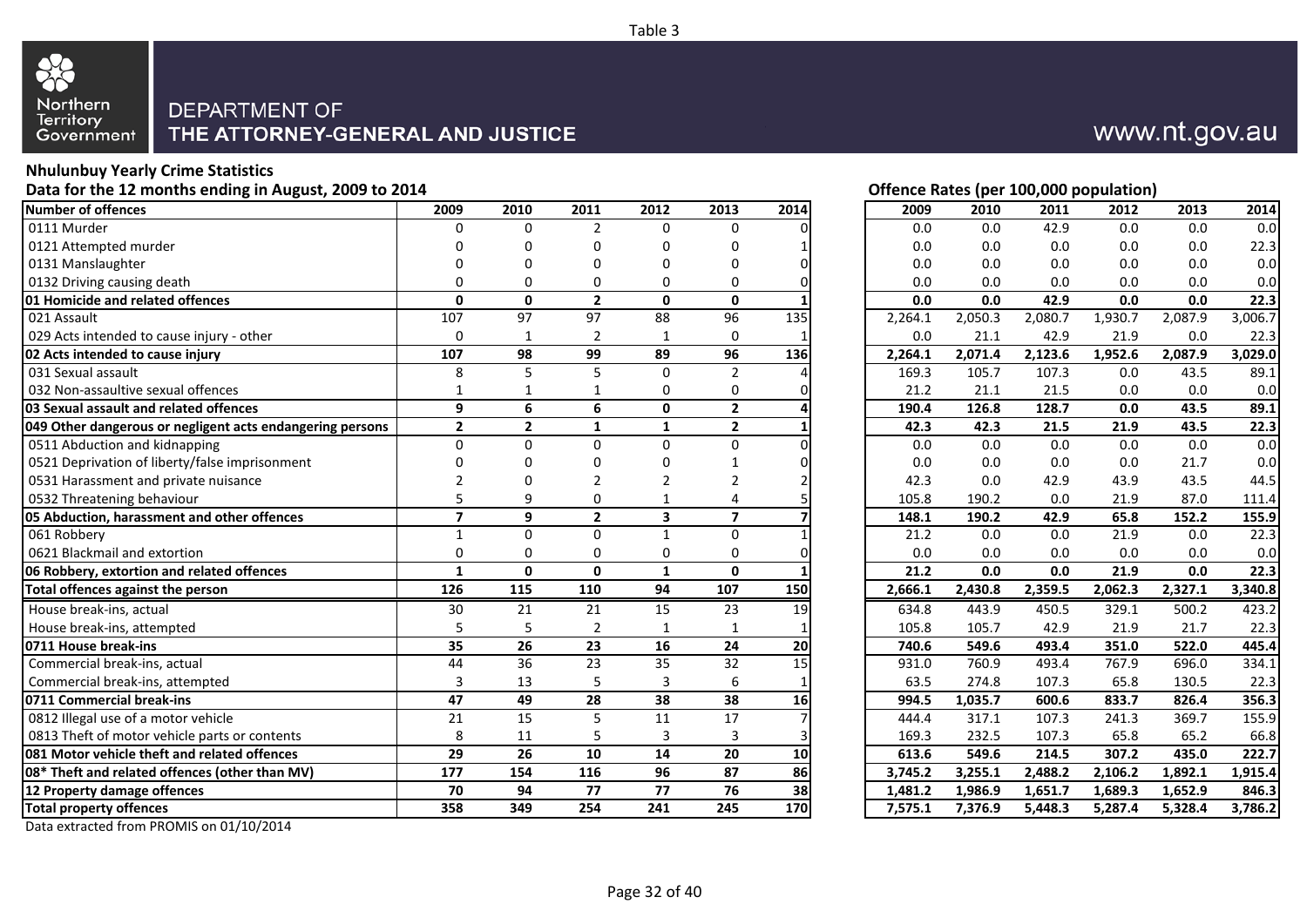

## **NT Balance Yearly Crime Statistics**

Data for the 12 months ending in August, 2009 to 2014 **Data for the U.S. Community Construction** Deputation Detection of the 12 months ending in August, 2009 to 2014 **Number of offences 2009 2010 2011 2012 2013 2014 2009 2010 2011 2012 2013 2014** 0111 Murder 2 4 2 3 5 1 2.8 5.4 2.7 4.0 6.4 1.3 0121 Attempted murder 1 1 2 1 1 0 1.4 1.4 2.7 1.3 1.3 0.0 0131 Manslaughter 0 0 1 0 3 0 0.0 0.0 1.3 0.0 3.9 0.0 0132 Driving causing death  $1 \t 1 \t 0 \t 1 \t 0 \t 2 \t 0$ **01 Homicide and related offences 4 5 6 4 11 1 5.5 6.8 8.1 5.3 14.1 1.3** 021 Assault 1,500 1,597 1,604 1,946 2,094 2,051 2,077.6 2,169.1 2,155.9 2,568.3 2,688.7 2,607.2 029 Acts intended to cause injury - other 2 4 5 5.4 6.7 6.8 5.4 ft and 3.8 ft and 3.8 ft and 3.8 ft and 3.8 ft and 3.8 ft and 3.8 ft and 3.8 ft and 3.8 ft and 3.8 ft and 3.8 ft and 3.8 ft and 3.8 ft and 3.8 ft and 3.8 ft a **02 Acts intended to cause injury 1,502 1,601 1,609 1,951 2,103 2,055 2,080.4 2,174.5 2,162.7 2,574.9 2,700.3 2,612.3** 031 Sexual assault 120 126 92 78 95 83 166.2 171.1 123.7 102.9 122.0 105.5 032 Non-assaultive sexual offences and the control of the 4 control of 5 control 6 to 11 control 10 **03 Sexual assault and related offences 124 131 98 92 106 93 171.7 177.9 131.7 121.4 136.1 118.2 049 Other dangerous or negligent acts endangering persons 16 27 28 36 39 37 22.2 36.7 37.6 47.5 50.1 47.0** 0511 Abduction and kidnapping and the control of the control of the control of the control of the control of the control of the control of the control of the control of the control of the control of the control of the cont 0521 Deprivation of liberty/false imprisonment 19 19 12 12 17 19 24<br>19 17 19 27 17 19 27 0531 Harassment and private nuisance 25 125 38 30 19 0532 Threatening behaviour 117 **59** 87 66 90 108 117 **05 Abduction, harassment and other offences 103 144 117 137 147 168 142.7 195.6 157.3 180.8 188.7 213.6** 061 Robbery 4 0 6 6 6 7 5.5 0.0 8.1 7.9 7.7 8.9 0621 Blackmail and extortion 0 0 0 0 0 0 0.0 0.0 0.0 0.0 0.0 0.0 **06 Robbery, extortion and related offences 4 0 6 6 6 7 5.5 0.0 8.1 7.9 7.7 8.9 Total offences against the person 1,753 1,908 1,864 2,226 2,412 2,361 2,428.0 2,591.5 2,505.4 2,937.8 3,097.0 3,001.3** House break-ins, actual 2215 192 216 275 290 266 | 297.8 260.8 290.3 362.9 372.4 338.1 House break-ins, attempted 10 10 42 36 38 50 33 **0711 House break-ins 225 234 252 313 340 299 311.6 317.8 338.7 413.1 436.6 380.1** Commercial break-ins, actual 1992. **427** 430 459 530 578 561 Commercial break-ins, attempted 1 and 1 and 1 and 1 and 1 and 1 and 1 and 1 and 1 and 1 and 1 and 1 and 1 and 1 **0711 Commercial break-ins 474 512 522 593 650 609 656.5 695.4 701.6 782.6 834.6 774.2** 0812 Illegal use of a motor vehicle 120 120 139 161 157 200 164 0813 Theft of motor vehicle parts or contents 136 126 126 92 133 110 102 **081 Motor vehicle theft and related offences 256 265 253 290 310 266 354.6 359.9 340.1 382.7 398.0 338.1 08\* Theft and related offences (other than MV) 925 959 951 1,050 1,064 997 1,281.2 1,302.5 1,278.2 1,385.8 1,366.2 1,267.4 12 Property damage offences 961 1,031 1,054 1,279 1,327 1,259 1,331.0 1,400.3 1,416.7 1,688.0 1,703.9 1,600.4 Total property offences 2,841 3,001 3,032 3,525 3,691 3,430 3,935.0 4,076.0 4,075.3 4,652.2 4,739.3 4,360.2**

## www.nt.gov.au

| 2009    | 2010    | 2011    | 2012    | 2013    | 2014    |
|---------|---------|---------|---------|---------|---------|
| 2.8     | 5.4     | 2.7     | 4.0     | 6.4     | 1.3     |
| 1.4     | 1.4     | 2.7     | 1.3     | 1.3     | 0.0     |
| 0.0     | 0.0     | 1.3     | 0.0     | 3.9     | 0.0     |
| 1.4     | 0.0     | 1.3     | 0.0     | 2.6     | 0.0     |
| 5.5     | 6.8     | 8.1     | 5.3     | 14.1    | 1.3     |
| 2,077.6 | 2,169.1 | 2,155.9 | 2,568.3 | 2,688.7 | 2,607.2 |
| 2.8     | 5.4     | 6.7     | 6.6     | 11.6    | 5.1     |
| 2,080.4 | 2,174.5 | 2,162.7 | 2,574.9 | 2,700.3 | 2,612.3 |
| 166.2   | 171.1   | 123.7   | 102.9   | 122.0   | 105.5   |
| 5.5     | 6.8     | 8.1     | 18.5    | 14.1    | 12.7    |
| 171.7   | 177.9   | 131.7   | 121.4   | 136.1   | 118.2   |
| 22.2    | 36.7    | 37.6    | 47.5    | 50.1    | 47.0    |
| 0.0     | 0.0     | 1.3     | 0.0     | 1.3     | 0.0     |
| 26.3    | 16.3    | 16.1    | 22.4    | 24.4    | 30.5    |
| 34.6    | 61.1    | 51.1    | 39.6    | 24.4    | 34.3    |
| 81.7    | 118.2   | 88.7    | 118.8   | 138.7   | 148.7   |
| 142.7   | 195.6   | 157.3   | 180.8   | 188.7   | 213.6   |
| 5.5     | 0.0     | 8.1     | 7.9     | 7.7     | 8.9     |
| 0.0     | 0.0     | 0.0     | 0.0     | 0.0     | 0.0     |
| 5.5     | 0.0     | 8.1     | 7.9     | 7.7     | 8.9     |
| 2,428.0 | 2,591.5 | 2,505.4 | 2,937.8 | 3,097.0 | 3,001.3 |
| 297.8   | 260.8   | 290.3   | 362.9   | 372.4   | 338.1   |
| 13.9    | 57.0    | 48.4    | 50.2    | 64.2    | 41.9    |
| 311.6   | 317.8   | 338.7   | 413.1   | 436.6   | 380.1   |
| 591.4   | 584.0   | 616.9   | 699.5   | 742.2   | 713.1   |
| 65.1    | 111.4   | 84.7    | 83.1    | 92.4    | 61.0    |
| 656.5   | 695.4   | 701.6   | 782.6   | 834.6   | 774.2   |
| 166.2   | 188.8   | 216.4   | 207.2   | 256.8   | 208.5   |
| 188.4   | 171.1   | 123.7   | 175.5   | 141.2   | 129.7   |
| 354.6   | 359.9   | 340.1   | 382.7   | 398.0   | 338.1   |
| 1,281.2 | 1,302.5 | 1,278.2 | 1,385.8 | 1,366.2 | 1,267.4 |
| 1,331.0 | 1,400.3 | 1,416.7 | 1,688.0 | 1,703.9 | 1,600.4 |
| 3,935.0 | 4,076.0 | 4,075.3 | 4,652.2 | 4,739.3 | 4,360.2 |

Data extracted from PROMIS on 01/10/2014

Table 3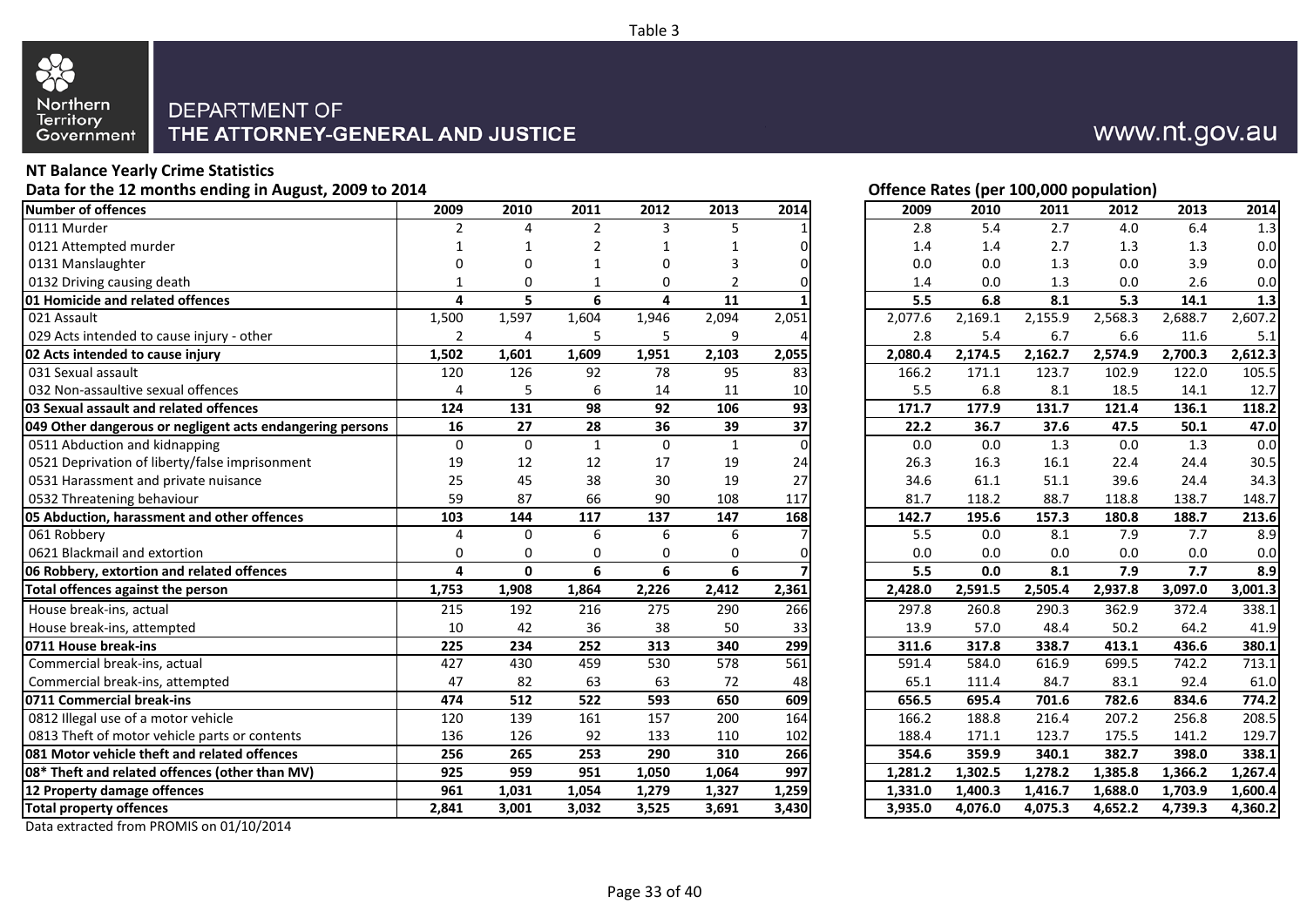



#### **Northern Territory Yearly Assault Statistics** Data for the 12 months ending August, 2009 to 2014 **Data for the 12 months ending August, 2009 to 2014 Contract Contract Contract Contract Contract Contract Contract Contract Contract Contract Contract Contract Contract**

|                                       |                                                  |       |       |       |       |       |       |         |         |         | . .     |         |         |
|---------------------------------------|--------------------------------------------------|-------|-------|-------|-------|-------|-------|---------|---------|---------|---------|---------|---------|
| Domestic violence                     | <b>Alcohol involvement</b>                       | 2009  | 2010  | 2011  | 2012  | 2013  | 2014  | 2009    | 2010    | 2011    | 2012    | 2013    | 2014    |
| DV involved                           | Alcohol involved                                 | 2,029 | 2,391 | 2,300 | 2,610 | 2,956 | 2,721 | 906.1   | 1.045.9 | 999.0   | .116.4  | 1,230.3 | 1,116.7 |
|                                       | No alcohol involved                              | 570   | 695   | 809   | 1,007 | 1,091 | 1,185 | 254.6   | 304.0   | 351.4   | 430.7   | 454.1   | 486.3   |
|                                       | Not known                                        | 427   | 393   | 379   | 415   | 474   | 425   | 190.7   | 171.9   | 164.6   | 177.5   | 197.3   | 174.4   |
| <b>IDV</b> involved Total             |                                                  | 3,026 | 3,479 | 3,488 | 4,032 | 4,521 | 4,331 | 1,351.4 | 1,521.9 | 1,515.0 | 1,724.6 | 1,881.7 | 1,777.4 |
| DV not involved                       | Alcohol involved                                 | 1,475 | 1,613 | 1,559 | 1,543 | 1,648 | 1,431 | 658.7   | 705.6   | 677.2   | 660.0   | 685.9   | 587.3   |
|                                       | No alcohol involved                              | 504   | 586   | 575   | 667   | 695   | 685   | 225.1   | 256.3   | 249.8   | 285.3   | 289.3   | 281.1   |
|                                       | Not known                                        | 902   | 950   | 811   | 788   | 738   | 652   | 402.8   | 415.6   | 352.3   | 337.1   | 307.2   | 267.6   |
| <b>IDV</b> not involved Total         |                                                  | 2,881 | 3,149 | 2,945 | 2,998 | 3,081 | 2,768 | 1,286.6 | 1,377.5 | 1,279.2 | 1,282.4 | 1,282.3 | 1,136.0 |
| Total assaults                        |                                                  | 5,907 | 6,628 | 6,433 | 7,030 | 7,602 | 7,099 | 2,638.0 | 2,899.4 | 2,794.2 | 3,007.0 | 3,164.0 | 2,913.4 |
| Assaults with alcohol involved        |                                                  | 3,504 | 4,004 | 3,859 | 4,153 | 4,604 | 4,152 | 1,564.8 | 1,751.5 | 1,676.2 | 1,776.4 | 1,916.2 | 1,704.0 |
| Assaults with no alcohol involved     |                                                  | 1,074 | 1,281 | 1,384 | 1,674 | 1,786 | 1,870 | 479.6   | 560.4   | 601.2   | 716.0   | 743.3   | 767.4   |
|                                       | Assaults with alcohol involvement unknown        | 1,329 | 1,343 | 1,190 | 1,203 | 1,212 | 1,077 | 593.5   | 587.5   | 516.9   | 514.6   | 504.4   | 442.0   |
|                                       | 1% of assaults associated with domestic violence | 51.2% | 52.5% | 54.2% | 57.4% | 59.5% | 61.0% |         |         |         |         |         |         |
| % of assaults associated with alcohol |                                                  | 59.3% | 60.4% | 60.0% | 59.1% | 60.6% | 58.5% |         |         |         |         |         |         |

| 2009    | 2010    | 2011    | 2012    | 2013    | 2014    |
|---------|---------|---------|---------|---------|---------|
| 906.1   | 1,045.9 | 999.0   | 1,116.4 | 1,230.3 | 1,116.7 |
| 254.6   | 304.0   | 351.4   | 430.7   | 454.1   | 486.3   |
| 190.7   | 171.9   | 164.6   | 177.5   | 197.3   | 174.4   |
| 1,351.4 | 1,521.9 | 1,515.0 | 1,724.6 | 1,881.7 | 1,777.4 |
| 658.7   | 705.6   | 677.2   | 660.0   | 685.9   | 587.3   |
| 225.1   | 256.3   | 249.8   | 285.3   | 289.3   | 281.1   |
| 402.8   | 415.6   | 352.3   | 337.1   | 307.2   | 267.6   |
| 1,286.6 | 1,377.5 | 1,279.2 | 1,282.4 | 1,282.3 | 1,136.0 |
| 2,638.0 | 2,899.4 | 2,794.2 | 3,007.0 | 3,164.0 | 2,913.4 |
| 1,564.8 | 1,751.5 | 1,676.2 | 1,776.4 | 1,916.2 | 1,704.0 |
| 479.6   | 560.4   | 601.2   | 716.0   | 743.3   | 767.4   |
| 593.5   | 587.5   | 516.9   | 514.6   | 504.4   | 442.0   |

Data extracted from PROMIS on 01/10/2014

#### **Darwin Yearly Assault Statistics**

#### Data for the 12 months ending August, 2009 to 2014 **Data for the 12 months ending August, 2009 to 2014 Contract Contract Contract Contract Contract Contract Contract Contract Contract Contract Contract Contract Contract**

|                                       |                                                  |       |       |       |       |       |       |         |         |         | . .     |         |         |
|---------------------------------------|--------------------------------------------------|-------|-------|-------|-------|-------|-------|---------|---------|---------|---------|---------|---------|
| Domestic violence                     | <b>Alcohol involvement</b>                       | 2009  | 2010  | 2011  | 2012  | 2013  | 2014  | 2009    | 2010    | 2011    | 2012    | 2013    | 2014    |
| DV involved                           | Alcohol involved                                 | 249   | 348   | 348   | 359   | 431   | 482   | 322.8   | 441.2   | 437.9   | 443.9   | 519.6   | 571.7   |
|                                       | No alcohol involved                              | 58    | 82    | 95    | 109   | 119   | 162   | 75.2    | 104.0   | 119.5   | 134.8   | 143.5   | 192.1   |
|                                       | Not known                                        | 80    | 61    | 67    | 63    | 77    | 89    | 103.7   | 77.3    | 84.3    | 77.9    | 92.8    | 105.6   |
| <b>DV</b> involved Total              |                                                  | 387   | 491   | 510   | 531   | 627   | 733   | 501.8   | 622.5   | 641.7   | 656.6   | 755.9   | 869.4   |
| DV not involved                       | Alcohol involved                                 | 546   | 608   | 520   | 537   | 591   | 596   | 707.9   | 770.9   | 654.3   | 664.0   | 712.5   | 706.9   |
|                                       | No alcohol involved                              | 146   | 171   | 149   | 185   | 214   | 194   | 189.3   | 216.8   | 187.5   | 228.7   | 258.0   | 230.1   |
|                                       | Not known                                        | 395   | 347   | 315   | 335   | 258   | 294   | 512.1   | 440.0   | 396.4   | 414.2   | 311.1   | 348.7   |
| <b>DV</b> not involved Total          |                                                  | 1,087 | 1,126 | 984   | 1,057 | 1,063 | 1,084 | 1,409.4 | 1,427.6 | 1,238.2 | 1,306.9 | 1,281.6 | 1,285.7 |
| Total assaults                        |                                                  | 1,474 | 1,617 | 1,494 | 1,588 | 1,690 | 1,817 | 1,911.2 | 2,050.2 | 1,879.9 | 1,963.5 | 2,037.6 | 2,155.1 |
| Assaults with alcohol involved        |                                                  | 795   | 956   | 868   | 896   | 1,022 | 1,078 | 1,030.8 | 1,212.1 | 1,092.2 | 1,107.9 | 1,232.2 | .,278.6 |
| Assaults with no alcohol involved     |                                                  | 204   | 253   | 244   | 294   | 333   | 356   | 264.5   | 320.8   | 307.0   | 363.5   | 401.5   | 422.2   |
|                                       | Assaults with alcohol involvement unknown        | 475   | 408   | 382   | 398   | 335   | 383   | 615.9   | 517.3   | 480.7   | 492.1   | 403.9   | 454.3   |
|                                       | 1% of assaults associated with domestic violence | 26.3% | 30.4% | 34.1% | 33.4% | 37.1% | 40.3% |         |         |         |         |         |         |
| % of assaults associated with alcohol |                                                  | 53.9% | 59.1% | 58.1% | 56.4% | 60.5% | 59.3% |         |         |         |         |         |         |
|                                       |                                                  |       |       |       |       |       |       |         |         |         |         |         |         |

| 2009    | 2010    | 2011    | 2012    | 2013    | 2014    |
|---------|---------|---------|---------|---------|---------|
| 322.8   | 441.2   | 437.9   | 443.9   | 519.6   | 571.7   |
| 75.2    | 104.0   | 119.5   | 134.8   | 143.5   | 192.1   |
| 103.7   | 77.3    | 84.3    | 77.9    | 92.8    | 105.6   |
| 501.8   | 622.5   | 641.7   | 656.6   | 755.9   | 869.4   |
| 707.9   | 770.9   | 654.3   | 664.0   | 712.5   | 706.9   |
| 189.3   | 216.8   | 187.5   | 228.7   | 258.0   | 230.1   |
| 512.1   | 440.0   | 396.4   | 414.2   | 311.1   | 348.7   |
| 1,409.4 | 1,427.6 | 1,238.2 | 1,306.9 | 1,281.6 | 1,285.7 |
| 1,911.2 | 2,050.2 | 1,879.9 | 1,963.5 | 2,037.6 | 2,155.1 |
| 1,030.8 | 1,212.1 | 1,092.2 | 1,107.9 | 1,232.2 | 1,278.6 |
| 264.5   | 320.8   | 307.0   | 363.5   | 401.5   | 422.2   |
| 615.9   | 517.3   | 480.7   | 492.1   | 403.9   | 454.3   |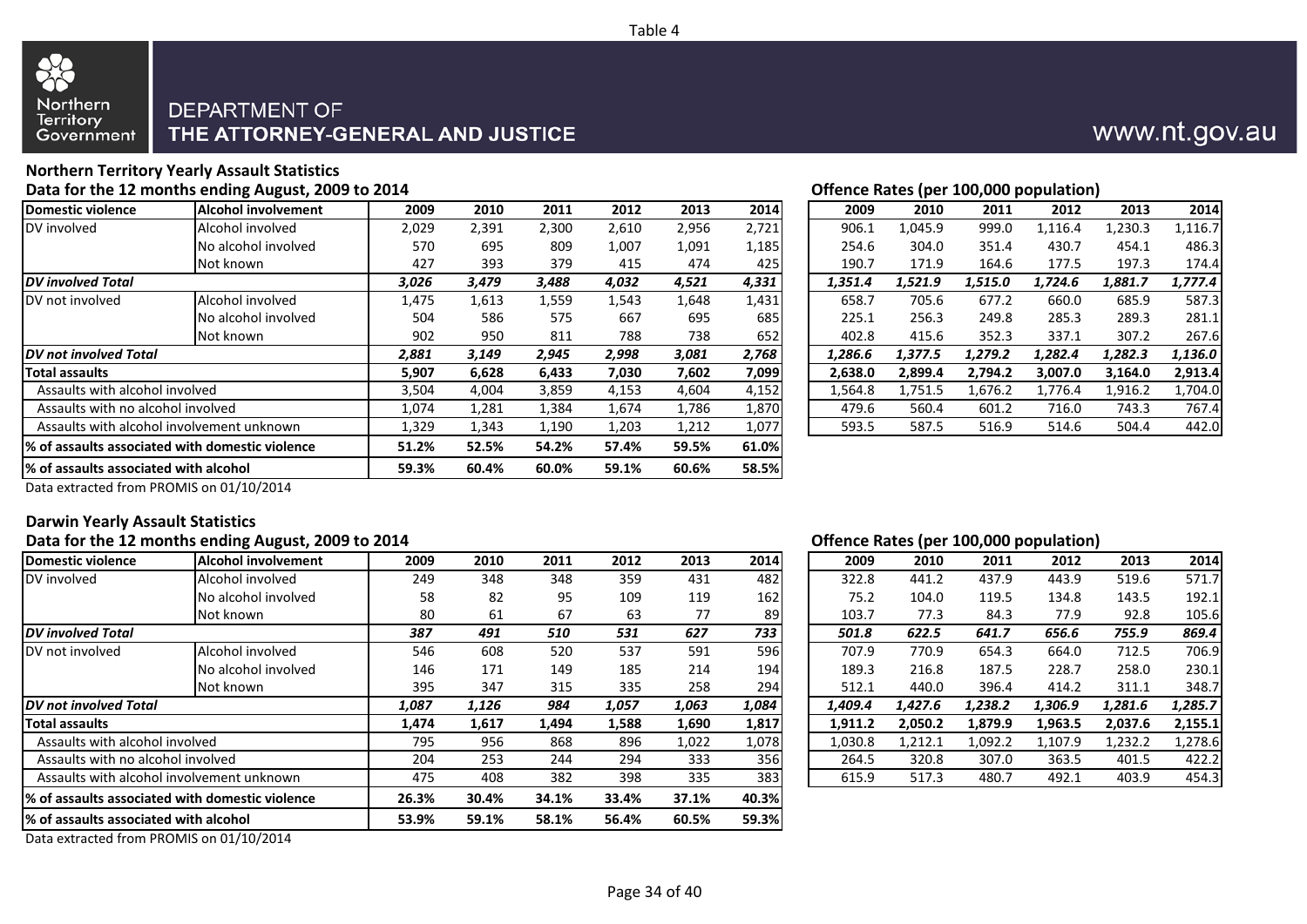

## DEPARTMENT OF THE ATTORNEY-GENERAL AND JUSTICE

### **Palmerston Yearly Assault Statistics**

### Data for the 12 months ending August, 2009 to 2014 **Data for the 12 months ending August, 2009 to 2014 Contract Contract Contract Contract Contract Contract Contract Contract Contract Contract Contract Contract Contract**

| Domestic violence                     | <b>Alcohol involvement</b>                       | 2009  | 2010  | 2011  | 2012  | 2013  | 2014  | 2009    | 2010    | 2011    | 2012    | 2013    | 2014    |
|---------------------------------------|--------------------------------------------------|-------|-------|-------|-------|-------|-------|---------|---------|---------|---------|---------|---------|
| DV involved                           | Alcohol involved                                 | 140   | 147   | 134   | 147   | 150   | 153   | 500.0   | 509.6   | 460.3   | 496.5   | 482.6   | 472.5   |
|                                       | No alcohol involved                              | 29    | 35    | 43    | 66    | 76    | 75    | 103.6   | 121.3   | 147.7   | 222.9   | 244.5   | 231.6   |
|                                       | Not known                                        | 28    | 31    | 34    | 23    | 38    | 38    | 100.0   | 107.5   | 116.8   | 77.7    | 122.3   | 117.3   |
| <b>DV</b> involved Total              |                                                  | 197   | 213   | 211   | 236   | 264   | 266   | 703.5   | 738.4   | 724.8   | 797.1   | 849.4   | 821.4   |
| DV not involved                       | Alcohol involved                                 | 71    | 76    | 113   | 96    | 81    | 85    | 253.6   | 263.4   | 388.2   | 324.3   | 260.6   | 262.5   |
|                                       | No alcohol involved                              | 42    | 59    | 52    | 68    | 62    | 37    | 150.0   | 204.5   | 178.6   | 229.7   | 199.5   | 114.3   |
|                                       | Not known                                        | 94    | 83    | 88    | 75    | 74    | 58    | 335.7   | 287.7   | 302.3   | 253.3   | 238.1   | 179.1   |
| <b>IDV</b> not involved Total         |                                                  | 207   | 218   | 253   | 239   | 217   | 180   | 739.3   | 755.7   | 869.1   | 807.3   | 698.2   | 555.8   |
| <b>Total assaults</b>                 |                                                  | 404   | 431   | 464   | 475   | 481   | 446   | 1,442.8 | 1,494.0 | 1,593.9 | 1,604.4 | 1,547.7 | 1,377.3 |
| Assaults with alcohol involved        |                                                  | 211   | 223   | 247   | 243   | 231   | 238   | 753.5   | 773.0   | 848.5   | 820.8   | 743.3   | 735.0   |
| Assaults with no alcohol involved     |                                                  | 71    | 94    | 95    | 134   | 138   | 112   | 253.6   | 325.8   | 326.3   | 452.6   | 444.0   | 345.9   |
|                                       | Assaults with alcohol involvement unknown        | 122   | 114   | 122   | 98    | 112   | 96    | 435.7   | 395.2   | 419.1   | 331.0   | 360.4   | 296.5   |
|                                       | 1% of assaults associated with domestic violence | 48.8% | 49.4% | 45.5% | 49.7% | 54.9% | 59.6% |         |         |         |         |         |         |
| % of assaults associated with alcohol |                                                  | 52.2% | 51.7% | 53.2% | 51.2% | 48.0% | 53.4% |         |         |         |         |         |         |
|                                       |                                                  |       |       |       |       |       |       |         |         |         |         |         |         |

| 2009    | 2010    | 2011    | 2012    | 2013    | 2014    |
|---------|---------|---------|---------|---------|---------|
| 500.0   | 509.6   | 460.3   | 496.5   | 482.6   | 472.5   |
| 103.6   | 121.3   | 147.7   | 222.9   | 244.5   | 231.6   |
| 100.0   | 107.5   | 116.8   | 77.7    | 122.3   | 117.3   |
| 703.5   | 738.4   | 724.8   | 797.1   | 849.4   | 821.4   |
| 253.6   | 263.4   | 388.2   | 324.3   | 260.6   | 262.5   |
| 150.0   | 204.5   | 178.6   | 229.7   | 199.5   | 114.3   |
| 335.7   | 287.7   | 302.3   | 253.3   | 238.1   | 179.1   |
| 739.3   | 755.7   | 869.1   | 807.3   | 698.2   | 555.8   |
| 1.442.8 | 1.494.0 | 1,593.9 | 1.604.4 | 1,547.7 | 1,377.3 |
| 753.5   | 773.0   | 848.5   | 820.8   | 743.3   | 735.0   |
| 253.6   | 325.8   | 326.3   | 452.6   | 444.0   | 345.9   |
| 435.7   | 395.2   | 419.1   | 331.0   | 360.4   | 296.5   |
|         |         |         |         |         |         |

www.nt.gov.au

Data extracted from PROMIS on 01/10/2014

#### **Alice Springs Yearly Assault Statistics**

### Data for the 12 months ending August, 2009 to 2014 **Data for the 12 months ending August, 2009 to 2014 Contract Contract Contract Contract Contract Contract Contract Contract Contract Contract Contract Contract Contract**

|                                                                                                                                                                                                                                |                                                 |       |       |       |       |       |       |         |       |         |         | . .     |         |         |
|--------------------------------------------------------------------------------------------------------------------------------------------------------------------------------------------------------------------------------|-------------------------------------------------|-------|-------|-------|-------|-------|-------|---------|-------|---------|---------|---------|---------|---------|
| Domestic violence                                                                                                                                                                                                              | <b>Alcohol involvement</b>                      | 2009  | 2010  | 2011  | 2012  | 2013  | 2014  |         | 2009  | 2010    | 2011    | 2012    | 2013    | 2014    |
| DV involved                                                                                                                                                                                                                    | Alcohol involved                                | 580   | 735   | 739   | 794   | 913   | 753   | 2,073.5 |       | 2,589.1 | 2,597.4 | 2,757.3 | 3,136.1 | 2,590.6 |
|                                                                                                                                                                                                                                | No alcohol involved                             | 49    | 77    | 94    | 94    | 97    | 107   |         | 175.2 | 271.2   | 330.4   | 326.4   | 333.2   | 368.1   |
|                                                                                                                                                                                                                                | Not known                                       | 127   | 126   | 110   | 134   | 122   | 84    |         | 454.0 | 443.8   | 386.6   | 465.3   | 419.1   | 289.0   |
| <b>DV</b> involved Total                                                                                                                                                                                                       |                                                 | 756   | 938   | 943   | 1,022 | 1,132 | 944   | 2,702.7 |       | 3,304.2 | 3,314.4 | 3,549.1 | 3,888.3 | 3,247.7 |
| DV not involved                                                                                                                                                                                                                | Alcohol involved                                | 313   | 399   | 411   | 426   | 414   | 343   | 1,119.0 |       | 1,405.5 | 1,444.5 | 1,479.4 | 1,422.0 | 1,180.0 |
|                                                                                                                                                                                                                                | No alcohol involved                             | 72    | 98    | 124   | 109   | 113   | 167   |         | 257.4 | 345.2   | 435.8   | 378.5   | 388.1   | 574.5   |
|                                                                                                                                                                                                                                | Not known                                       | 210   | 255   | 229   | 225   | 201   | 128   |         | 750.8 | 898.3   | 804.9   | 781.4   | 690.4   | 440.4   |
| <b>IDV not involved Total</b>                                                                                                                                                                                                  |                                                 | 595   | 752   | 764   | 760   | 728   | 638   | 2.127.1 |       | 2,649.0 | 2,685.2 | 2,639.3 | 2,500.6 | 2,194.9 |
| <b>Total assaults</b>                                                                                                                                                                                                          |                                                 | 1,351 | 1,690 | 1,707 | 1,782 | 1,860 | 1,582 | 4,829.8 |       | 5,953.2 | 5,999.6 | 6,188.4 | 6,388.9 | 5,442.6 |
| Assaults with alcohol involved                                                                                                                                                                                                 |                                                 | 893   | 1,134 | 1,150 | 1,220 | 1,327 | 1,096 | 3,192.5 |       | 3,994.6 | 4,041.9 | 4,236.7 | 4,558.1 | 3,770.6 |
| Assaults with no alcohol involved                                                                                                                                                                                              |                                                 | 121   | 175   | 218   | 203   | 210   | 274   |         | 432.6 | 616.5   | 766.2   | 705.0   | 721.3   | 942.6   |
|                                                                                                                                                                                                                                | Assaults with alcohol involvement unknown       | 337   | 381   | 339   | 359   | 323   | 212   | 1,204.8 |       | 1,342.1 | 1,191.5 | 1,246.7 | 1,109.5 | 729.3   |
|                                                                                                                                                                                                                                | % of assaults associated with domestic violence | 56.0% | 55.5% | 55.2% | 57.4% | 60.9% | 59.7% |         |       |         |         |         |         |         |
| % of assaults associated with alcohol                                                                                                                                                                                          |                                                 | 66.1% | 67.1% | 67.4% | 68.5% | 71.3% | 69.3% |         |       |         |         |         |         |         |
| $\sim$ . The contract of the set of the set of the set of the set of the set of the set of the set of the set of the set of the set of the set of the set of the set of the set of the set of the set of the set of the set of |                                                 |       |       |       |       |       |       |         |       |         |         |         |         |         |

| 2009    | 2010    | 2011    | 2012    | 2013    | 2014    |
|---------|---------|---------|---------|---------|---------|
| 2,073.5 | 2,589.1 | 2,597.4 | 2,757.3 | 3,136.1 | 2,590.6 |
| 175.2   | 271.2   | 330.4   | 326.4   | 333.2   | 368.1   |
| 454.0   | 443.8   | 386.6   | 465.3   | 419.1   | 289.0   |
| 2,702.7 | 3,304.2 | 3,314.4 | 3,549.1 | 3,888.3 | 3,247.7 |
| 1,119.0 | 1,405.5 | 1,444.5 | 1,479.4 | 1,422.0 | 1,180.0 |
| 257.4   | 345.2   | 435.8   | 378.5   | 388.1   | 574.5   |
| 750.8   | 898.3   | 804.9   | 781.4   | 690.4   | 440.4   |
| 2,127.1 | 2,649.0 | 2,685.2 | 2,639.3 | 2,500.6 | 2,194.9 |
| 4,829.8 | 5,953.2 | 5,999.6 | 6,188.4 | 6,388.9 | 5,442.6 |
| 3,192.5 | 3,994.6 | 4,041.9 | 4,236.7 | 4,558.1 | 3,770.6 |
| 432.6   | 616.5   | 766.2   | 705.0   | 721.3   | 942.6   |
| 1,204.8 | 1,342.1 | 1,191.5 | 1,246.7 | 1,109.5 | 729.3   |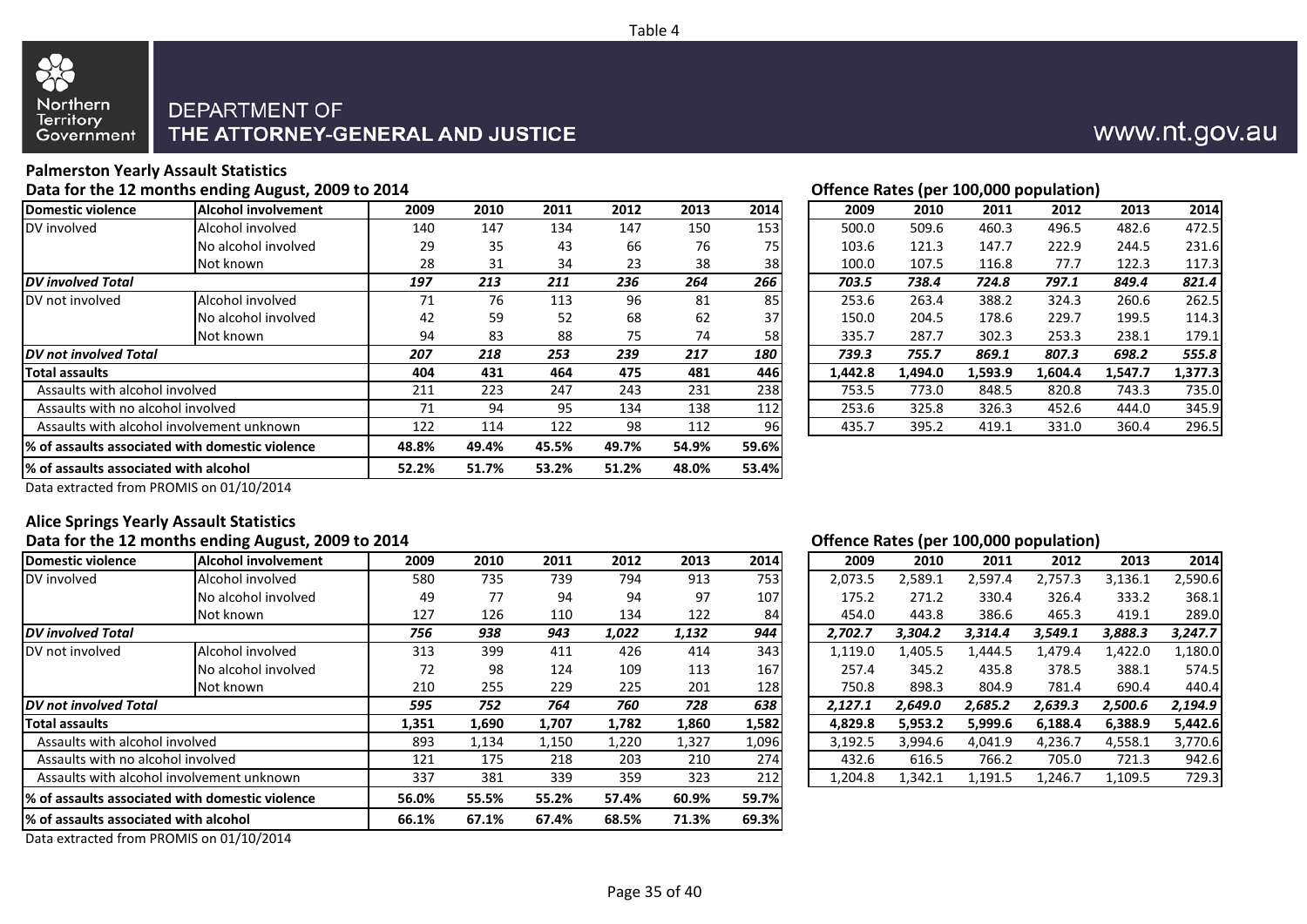

## DEPARTMENT OF THE ATTORNEY-GENERAL AND JUSTICE

## **Katherine Yearly Assault Statistics**

Data for the 12 months ending August, 2009 to 2014 **Data for the 12 months ending August, 2009 to 2014 Contract Contract Contract Contract Contract Contract Contract Contract Contract Contract Contract Contract Contract** 

| Domestic violence                     | <b>Alcohol involvement</b>                       | 2009  | 2010  | 2011  | 2012  | 2013  | 2014      | 2009    | 2010    | 2011    | 2012    | 2013    | 2014    |
|---------------------------------------|--------------------------------------------------|-------|-------|-------|-------|-------|-----------|---------|---------|---------|---------|---------|---------|
| DV involved                           | Alcohol involved                                 | 304   | 332   | 291   | 370   | 380   | 348       | 2,936.9 | 3,140.7 | 2,749.4 | 3,481.0 | 3,454.5 | 3,138.2 |
|                                       | No alcohol involved                              | 42    | 33    | 26    | 36    | 41    | 34        | 405.8   | 312.2   | 245.7   | 338.7   | 372.7   | 306.6   |
|                                       | Not known                                        | 27    | 30    | 31    | 25    | 41    | 43        | 260.8   | 283.8   | 292.9   | 235.2   | 372.7   | 387.8   |
| <b>DV</b> involved Total              |                                                  | 373   | 395   | 348   | 431   | 462   | 425       | 3,603.5 | 3,736.6 | 3,288.0 | 4,054.9 | 4,200.0 | 3,832.6 |
| DV not involved                       | Alcohol involved                                 | 190   | 183   | 184   | 170   | 188   | 119       | 1,835.6 | 1,731.2 | 1,738.5 | 1,599.4 | 1,709.1 | 1,073.1 |
|                                       | No alcohol involved                              | 32    | 27    | 35    | 35    | 21    | <b>20</b> | 309.1   | 255.4   | 330.7   | 329.3   | 190.9   | 180.4   |
|                                       | Not known                                        | 49    | 85    | 53    | 44    | 43    | 47        | 473.4   | 804.1   | 500.8   | 414.0   | 390.9   | 423.8   |
| <b>IDV not involved Total</b>         |                                                  | 271   | 295   | 272   | 249   | 252   | 186       | 2,618.1 | 2,790.7 | 2,569.9 | 2,342.6 | 2,290.9 | 1,677.3 |
| <b>Total assaults</b>                 |                                                  | 644   | 690   | 620   | 680   | 714   | 611       | 6,221.6 | 6,527.3 | 5,857.9 | 6,397.6 | 6,490.9 | 5,510.0 |
| Assaults with alcohol involved        |                                                  | 494   | 515   | 475   | 540   | 568   | 467       | 4.772.5 | 4,871.8 | 4,487.9 | 5,080.4 | 5,163.6 | 4,211.4 |
| Assaults with no alcohol involved     |                                                  | 74    | 60    | 61    | 71    | 62    | 54        | 714.9   | 567.6   | 576.3   | 668.0   | 563.6   | 487.0   |
|                                       | Assaults with alcohol involvement unknown        | 76    | 115   | 84    | 69    | 84    | 90        | 734.2   | 1,087.9 | 793.7   | 649.2   | 763.6   | 811.6   |
|                                       | 1% of assaults associated with domestic violence | 57.9% | 57.2% | 56.1% | 63.4% | 64.7% | 69.6%     |         |         |         |         |         |         |
| % of assaults associated with alcohol |                                                  | 76.7% | 74.6% | 76.6% | 79.4% | 79.6% | 76.4%     |         |         |         |         |         |         |
|                                       |                                                  |       |       |       |       |       |           |         |         |         |         |         |         |

| 2009    | 2010    | 2011    | 2012    | 2013    | 2014    |
|---------|---------|---------|---------|---------|---------|
| 2,936.9 | 3,140.7 | 2,749.4 | 3,481.0 | 3,454.5 | 3,138.2 |
| 405.8   | 312.2   | 245.7   | 338.7   | 372.7   | 306.6   |
| 260.8   | 283.8   | 292.9   | 235.2   | 372.7   | 387.8   |
| 3,603.5 | 3,736.6 | 3,288.0 | 4,054.9 | 4,200.0 | 3,832.6 |
| 1,835.6 | 1,731.2 | 1,738.5 | 1,599.4 | 1,709.1 | 1,073.1 |
| 309.1   | 255.4   | 330.7   | 329.3   | 190.9   | 180.4   |
| 473.4   | 804.1   | 500.8   | 414.0   | 390.9   | 423.8   |
| 2,618.1 | 2,790.7 | 2,569.9 | 2,342.6 | 2,290.9 | 1,677.3 |
| 6,221.6 | 6,527.3 | 5,857.9 | 6,397.6 | 6,490.9 | 5,510.0 |
| 4,772.5 | 4,871.8 | 4,487.9 | 5,080.4 | 5,163.6 | 4,211.4 |
| 714.9   | 567.6   | 576.3   | 668.0   | 563.6   | 487.0   |
| 734.2   | 1,087.9 | 793.7   | 649.2   | 763.6   | 811.6   |
|         |         |         |         |         |         |

www.nt.gov.au

Data extracted from PROMIS on 01/10/2014

#### **Tennant Creek Yearly Assault Statistics**

#### Data for the 12 months ending August, 2009 to 2014 **Data for the 12 months ending August, 2009 to 2014 Contract Contract Contract Contract Contract Contract Contract Contract Contract Contract Contract Contract Contract**

| Domestic violence                                                                                                                                                                                                              | <b>Alcohol involvement</b>                       | 2009  | 2010  | 2011  | 2012  | 2013  | 2014            |          | 2009    | 2010     | 2011     | 2012     | 2013     | 2014     |
|--------------------------------------------------------------------------------------------------------------------------------------------------------------------------------------------------------------------------------|--------------------------------------------------|-------|-------|-------|-------|-------|-----------------|----------|---------|----------|----------|----------|----------|----------|
| DV involved                                                                                                                                                                                                                    | Alcohol involved                                 | 226   | 281   | 234   | 282   | 423   | 282             |          | 6,373.4 | 7,882.2  | 6,602.7  | 7,941.4  | 11,576.4 | 7,698.6  |
|                                                                                                                                                                                                                                | No alcohol involved                              | 28    | 24    | 46    | 47    | 48    | 41              |          | 789.6   | 673.2    | 1,298.0  | 1,323.6  | 1,313.6  | 119.3    |
|                                                                                                                                                                                                                                | Not known                                        | 30    | 31    | 27    | 17    | 26    | 18 <sub>l</sub> |          | 846.0   | 869.6    | 761.9    | 478.7    | 711.5    | 491.4    |
| <b>DV</b> involved Total                                                                                                                                                                                                       |                                                  | 284   | 336   | 307   | 346   | 497   | 341             | 8,009.0  |         | 9,425.0  | 8,662.5  | 9,743.7  | 13,601.5 | 9,309.3  |
| DV not involved                                                                                                                                                                                                                | Alcohol involved                                 | 84    | 113   | 99    | 90    | 118   | 86              |          | 2,368.9 | 3,169.7  | 2,793.5  | 2,534.5  | 3,229.3  | 2,347.8  |
|                                                                                                                                                                                                                                | No alcohol involved                              | 24    | 18    | 19    | 18    | 29    | 15              |          | 676.8   | 504.9    | 536.1    | 506.9    | 793.7    | 409.5    |
|                                                                                                                                                                                                                                | Not known                                        | 35    | 39    | 22    | 17    | 23    | 15 <sub>l</sub> |          | 987.0   | 1,094.0  | 620.8    | 478.7    | 629.4    | 409.5    |
| DV not involved Total                                                                                                                                                                                                          |                                                  | 143   | 170   | 140   | 125   | 170   | 116             | 4.032.7  |         | 4,768.6  | 3,950.3  | 3,520.1  | 4,652.4  | 3,166.8  |
| <b>Total assaults</b>                                                                                                                                                                                                          |                                                  | 427   | 506   | 447   | 471   | 667   | 457             | 12,041.7 |         | 14,193.5 | 12,612.9 | 13,263.9 | 18,254.0 | 12,476.1 |
| Assaults with alcohol involved                                                                                                                                                                                                 |                                                  | 310   | 394   | 333   | 372   | 541   | 368             |          | 8,742.2 | 11.051.9 | 9,396.2  | 10,475.9 | 14,805.7 | 10,046.4 |
| Assaults with no alcohol involved                                                                                                                                                                                              |                                                  | 52    | 42    | 65    | 65    | 77    | <b>56</b>       |          | 1,466.4 | 1,178.1  | 1,834.1  | 1,830.5  | 2,107.3  | 1,528.8  |
|                                                                                                                                                                                                                                | Assaults with alcohol involvement unknown        | 65    | 70    | 49    | 34    | 49    | 33              |          | 1,833.1 | 1,963.5  | 1,382.6  | 957.5    | 1,341.0  | 900.9    |
|                                                                                                                                                                                                                                | 1% of assaults associated with domestic violence | 66.5% | 66.4% | 68.7% | 73.5% | 74.5% | 74.6%           |          |         |          |          |          |          |          |
| 1% of assaults associated with alcohol                                                                                                                                                                                         |                                                  | 72.6% | 77.9% | 74.5% | 79.0% | 81.1% | 80.5%           |          |         |          |          |          |          |          |
| $\sim$ . The contract of the set of the set of the set of the set of the set of the set of the set of the set of the set of the set of the set of the set of the set of the set of the set of the set of the set of the set of |                                                  |       |       |       |       |       |                 |          |         |          |          |          |          |          |

| 2009     | 2010     | 2011     | 2012     | 2013     | 2014     |
|----------|----------|----------|----------|----------|----------|
| 6,373.4  | 7,882.2  | 6,602.7  | 7,941.4  | 11,576.4 | 7,698.6  |
| 789.6    | 673.2    | 1,298.0  | 1,323.6  | 1,313.6  | 1,119.3  |
| 846.0    | 869.6    | 761.9    | 478.7    | 711.5    | 491.4    |
| 8,009.0  | 9,425.0  | 8,662.5  | 9,743.7  | 13,601.5 | 9,309.3  |
| 2,368.9  | 3,169.7  | 2,793.5  | 2,534.5  | 3,229.3  | 2,347.8  |
| 676.8    | 504.9    | 536.1    | 506.9    | 793.7    | 409.5    |
| 987.0    | 1,094.0  | 620.8    | 478.7    | 629.4    | 409.5    |
| 4,032.7  | 4,768.6  | 3,950.3  | 3,520.1  | 4,652.4  | 3,166.8  |
| 12,041.7 | 14,193.5 | 12,612.9 | 13,263.9 | 18,254.0 | 12,476.1 |
| 8,742.2  | 11,051.9 | 9,396.2  | 10,475.9 | 14,805.7 | 10,046.4 |
| 1,466.4  | 1,178.1  | 1,834.1  | 1,830.5  | 2,107.3  | 1,528.8  |
| 1,833.1  | 1,963.5  | 1,382.6  | 957.5    | 1,341.0  | 900.9    |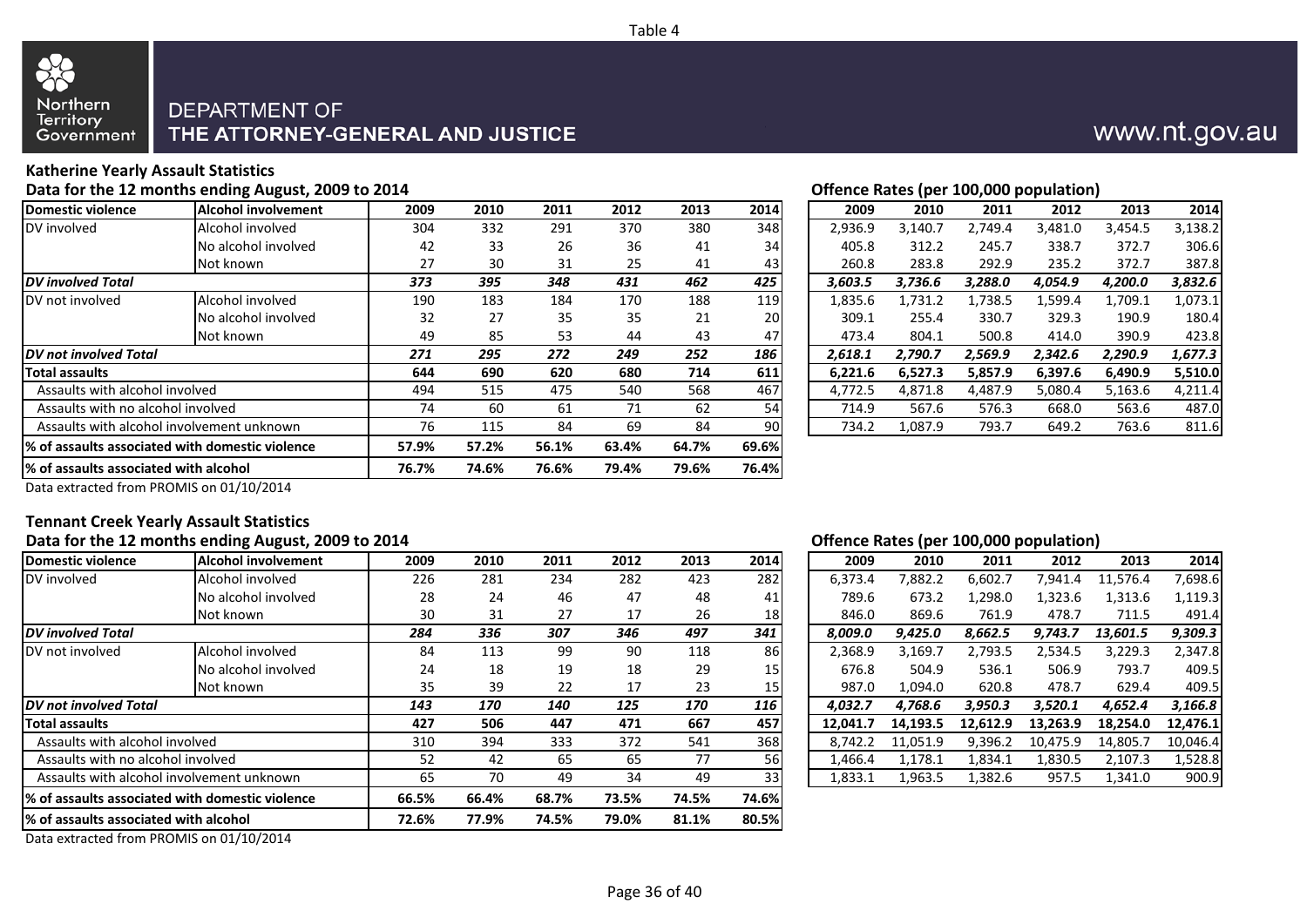

## DEPARTMENT OF THE ATTORNEY-GENERAL AND JUSTICE

### **Nhulunbuy Yearly Assault Statistics**

|                                                  | Offence Rates (per 100,000 population)                                                                                                                                                      |                                                             |       |       |       |                 |         |         |         |         |         |         |
|--------------------------------------------------|---------------------------------------------------------------------------------------------------------------------------------------------------------------------------------------------|-------------------------------------------------------------|-------|-------|-------|-----------------|---------|---------|---------|---------|---------|---------|
| Alcohol involvement                              | 2009                                                                                                                                                                                        | 2010                                                        | 2011  | 2012  | 2013  | 2014            | 2009    | 2010    | 2011    | 2012    | 2013    | 2014    |
| Alcohol involved                                 | 31                                                                                                                                                                                          | 26                                                          | 34    | 38    | 33    | 52              | 655.9   | 549.6   | 729.3   | 833.7   | 717.7   | 1,158.1 |
| No alcohol involved                              |                                                                                                                                                                                             |                                                             |       | 5     | 22    | <b>28</b>       | 42.3    | 148.0   | 64.4    | 109.7   | 478.5   | 623.6   |
| Not known                                        |                                                                                                                                                                                             |                                                             |       |       |       |                 | 105.8   | 63.4    | 85.8    | 43.9    | 43.5    | 44.5    |
|                                                  | 38                                                                                                                                                                                          | 36                                                          | 41    | 45    | 57    | 82              | 804.1   | 760.9   | 879.5   | 987.3   | 1,239.7 | 1,826.3 |
| Alcohol involved                                 | 43                                                                                                                                                                                          | 43                                                          | 35    | 27    | 33    | 36              | 909.9   | 908.9   | 750.8   | 592.4   | 717.7   | 801.8   |
| No alcohol involved                              |                                                                                                                                                                                             |                                                             | 6     | 4     |       | 10 <sup>1</sup> | 148.1   | 84.5    | 128.7   | 87.8    | 65.2    | 222.7   |
| Not known                                        | 19                                                                                                                                                                                          | 14                                                          | 15    | 12    |       |                 | 402.0   | 295.9   | 321.8   | 263.3   | 65.2    | 155.9   |
|                                                  | 69                                                                                                                                                                                          | 61                                                          | 56    | 43    | 39    | 53              | 1,460.0 | 1,289.4 | 1,201.2 | 943.4   | 848.2   | 1,180.4 |
|                                                  | 107                                                                                                                                                                                         | 97                                                          | 97    | 88    | 96    | 135             | 2,264.1 | 2,050.3 | 2,080.7 | 1,930.7 | 2,087.9 | 3,006.7 |
|                                                  | 74                                                                                                                                                                                          | 69                                                          | 69    | 65    | 66    | 88              | 1,565.8 | 1,458.5 | 1,480.1 | 1,426.1 | 1,435.4 | 1,959.9 |
|                                                  | 9                                                                                                                                                                                           | 11                                                          | 9     | 9     | 25    | 38              | 190.4   | 232.5   | 193.1   | 197.5   | 543.7   | 846.3   |
|                                                  | 24                                                                                                                                                                                          | 17                                                          | 19    | 14    |       |                 | 507.8   | 359.3   | 407.6   | 307.2   | 108.7   | 200.4   |
| 1% of assaults associated with domestic violence |                                                                                                                                                                                             | 37.1%                                                       | 42.3% | 51.1% | 59.4% | 60.7%           |         |         |         |         |         |         |
|                                                  | 69.2%                                                                                                                                                                                       | 71.1%                                                       | 71.1% | 73.9% | 68.8% | 65.2%           |         |         |         |         |         |         |
|                                                  | <b>IDV</b> not involved Total<br>Assaults with alcohol involved<br>Assaults with no alcohol involved<br>Assaults with alcohol involvement unknown<br>1% of assaults associated with alcohol | Data for the 12 months ending August, 2009 to 2014<br>35.5% |       |       |       |                 |         |         |         |         |         |         |

| 2009    | 2010    | 2011    | 2012    | 2013    | 2014    |
|---------|---------|---------|---------|---------|---------|
| 655.9   | 549.6   | 729.3   | 833.7   | 717.7   | 1,158.1 |
| 42.3    | 148.0   | 64.4    | 109.7   | 478.5   | 623.6   |
| 105.8   | 63.4    | 85.8    | 43.9    | 43.5    | 44.5    |
| 804.1   | 760.9   | 879.5   | 987.3   | 1,239.7 | 1,826.3 |
| 909.9   | 908.9   | 750.8   | 592.4   | 717.7   | 801.8   |
| 148.1   | 84.5    | 128.7   | 87.8    | 65.2    | 222.7   |
| 402.0   | 295.9   | 321.8   | 263.3   | 65.2    | 155.9   |
| 1,460.0 | 1,289.4 | 1,201.2 | 943.4   | 848.2   | 1,180.4 |
| 2,264.1 | 2,050.3 | 2,080.7 | 1,930.7 | 2,087.9 | 3,006.7 |
| 1,565.8 | 1,458.5 | 1,480.1 | 1,426.1 | 1,435.4 | 1,959.9 |
| 190.4   | 232.5   | 193.1   | 197.5   | 543.7   | 846.3   |
| 507.8   | 359.3   | 407.6   | 307.2   | 108.7   | 200.4   |
|         |         |         |         |         |         |

www.nt.gov.au

Data extracted from PROMIS on 01/10/2014

#### **NT Balance Yearly Assault Statistics**

#### Data for the 12 months ending August, 2009 to 2014 **Data for the 12 months ending August, 2009 to 2014 Contract Contract Contract Contract Contract Contract Contract Contract Contract Contract Contract Contract Contract**

| Domestic violence                                | <b>Alcohol involvement</b> | 2009  | 2010  | 2011  | 2012  | 2013  | 2014  | 2009    | 2010    | 2011    | 2012    | 2013    | 2014    |
|--------------------------------------------------|----------------------------|-------|-------|-------|-------|-------|-------|---------|---------|---------|---------|---------|---------|
| DV involved                                      | Alcohol involved           | 499   | 522   | 520   | 620   | 626   | 651   | 691.1   | 709.0   | 698.9   | 818.3   | 803.8   | 827.5   |
|                                                  | No alcohol involved        | 362   | 437   | 502   | 650   | 688   | 738   | 501.4   | 593.5   | 674.7   | 857.9   | 883.4   | 938.1   |
|                                                  | Not known                  | 130   | 111   | 106   | 151   | 168   | 151   | 180.1   | 150.8   | 142.5   | 199.3   | 215.7   | 192.0   |
| <b>DV</b> involved Total                         |                            | 991   | 1,070 | 1,128 | 1,421 | 1,482 | 1,540 | 1,372.6 | 1,453.3 | 1,516.1 | 1,875.4 | 1,902.9 | 1,957.6 |
| DV not involved                                  | Alcohol involved           | 228   | 191   | 197   | 197   | 223   | 166   | 315.8   | 259.4   | 264.8   | 260.0   | 286.3   | 211.0   |
|                                                  | No alcohol involved        | 181   | 209   | 190   | 248   | 253   | 242   | 250.7   | 283.9   | 255.4   | 327.3   | 324.9   | 307.6   |
|                                                  | Not known                  | 100   | 127   | 89    | 80    | 136   | 103   | 138.5   | 172.5   | 119.6   | 105.6   | 174.6   | 130.9   |
| <b>IDV not involved Total</b>                    |                            | 509   | 527   | 476   | 525   | 612   | 511   | 705.0   | 715.8   | 639.8   | 692.9   | 785.8   | 649.6   |
| <b>Total assaults</b>                            |                            | 1,500 | 1,597 | 1,604 | 1,946 | 2,094 | 2,051 | 2,077.6 | 2,169.1 | 2,155.9 | 2,568.3 | 2,688.7 | 2,607.2 |
| Assaults with alcohol involved                   |                            | 727   | 713   | 717   | 817   | 849   | 817   | 1,006.9 | 968.4   | 963.7   | 1,078.3 | 1,090.1 | 1,038.6 |
| Assaults with no alcohol involved                |                            | 543   | 646   | 692   | 898   | 941   | 980   | 752.1   | 877.4   | 930.1   | 1,185.2 | 1,208.3 | .,245.8 |
| Assaults with alcohol involvement unknown        |                            | 230   | 238   | 195   | 231   | 304   | 254   | 318.6   | 323.3   | 262.1   | 304.9   | 390.3   | 322.9   |
| 1% of assaults associated with domestic violence |                            | 66.1% | 67.0% | 70.3% | 73.0% | 70.8% | 75.1% |         |         |         |         |         |         |
| % of assaults associated with alcohol            |                            | 48.5% | 44.6% | 44.7% | 42.0% | 40.5% | 39.8% |         |         |         |         |         |         |
|                                                  |                            |       |       |       |       |       |       |         |         |         |         |         |         |

| 2009    | 2010    | 2011    | 2012    | 2013    | 2014    |
|---------|---------|---------|---------|---------|---------|
| 691.1   | 709.0   | 698.9   | 818.3   | 803.8   | 827.5   |
| 501.4   | 593.5   | 674.7   | 857.9   | 883.4   | 938.1   |
| 180.1   | 150.8   | 142.5   | 199.3   | 215.7   | 192.0   |
| 1,372.6 | 1,453.3 | 1,516.1 | 1,875.4 | 1,902.9 | 1,957.6 |
| 315.8   | 259.4   | 264.8   | 260.0   | 286.3   | 211.0   |
| 250.7   | 283.9   | 255.4   | 327.3   | 324.9   | 307.6   |
| 138.5   | 172.5   | 119.6   | 105.6   | 174.6   | 130.9   |
| 705.0   | 715.8   | 639.8   | 692.9   | 785.8   | 649.6   |
| 2,077.6 | 2,169.1 | 2,155.9 | 2,568.3 | 2,688.7 | 2,607.2 |
| 1,006.9 | 968.4   | 963.7   | 1,078.3 | 1,090.1 | 1,038.6 |
| 752.1   | 877.4   | 930.1   | 1,185.2 | 1,208.3 | 1,245.8 |
| 318.6   | 323.3   | 262.1   | 304.9   | 390.3   | 322.9   |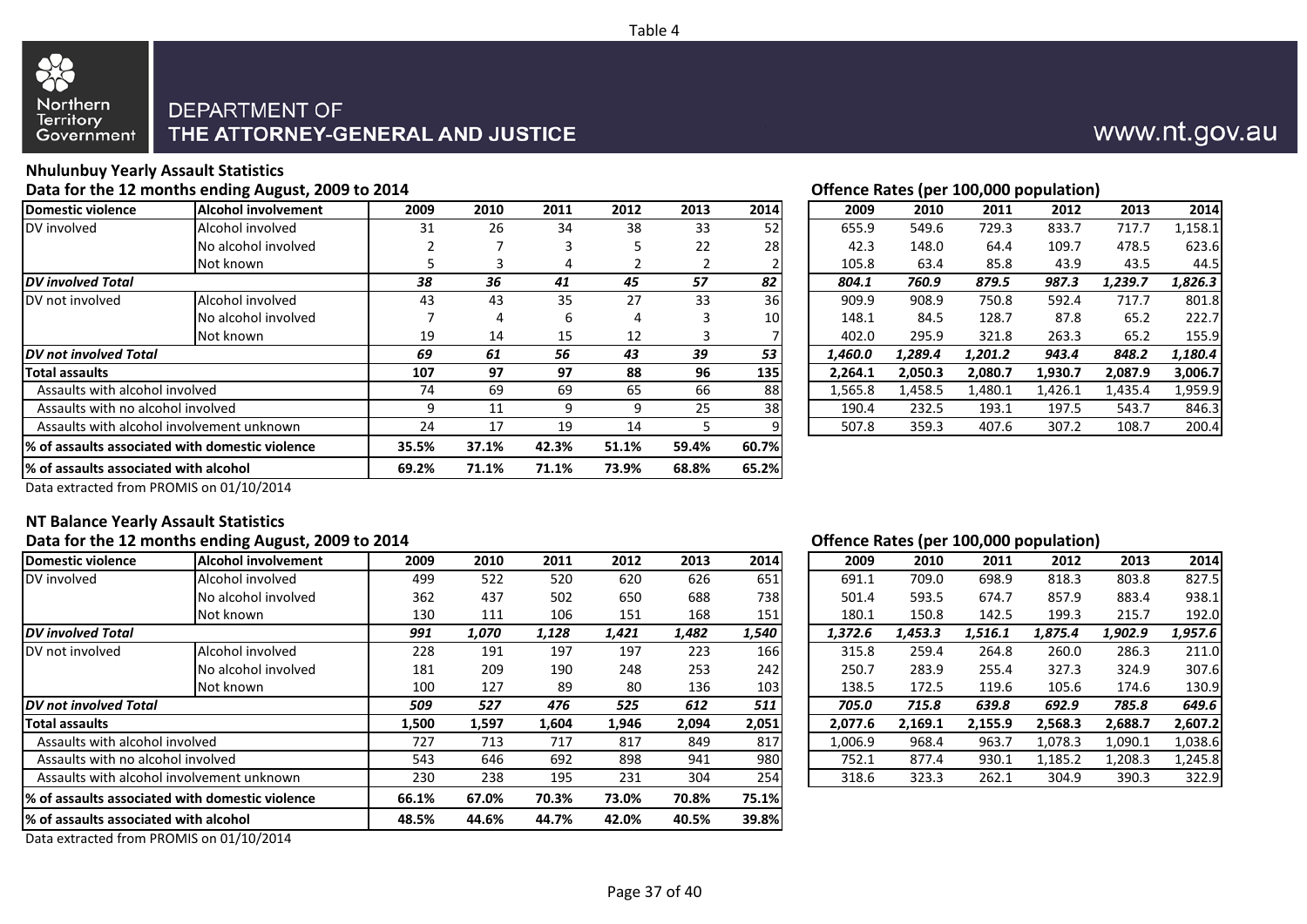#### Glossary



<span id="page-37-0"></span>**Northern Territory Crime Statistics Data through August 2014**

| Assault                                            | The direct (and immediate/confrontational) infliction of force, injury or violence upon a person or the threat of such force,<br>injury or violence where there is an apprehension that the threat could be enacted, excluding offences of a sexual nature.                                                                                |
|----------------------------------------------------|--------------------------------------------------------------------------------------------------------------------------------------------------------------------------------------------------------------------------------------------------------------------------------------------------------------------------------------------|
| Actual Break-in                                    | Gaining unlawful entry, either forced or unforced, to a dwelling or other premises.                                                                                                                                                                                                                                                        |
| Attempted Break-in                                 | Attempting but failing to gain unlawful entry to a dwelling or other premises.                                                                                                                                                                                                                                                             |
| <b>Attempted Murder</b>                            | Attempted, unlawful intentional killing of another person, where death did not actually result.                                                                                                                                                                                                                                            |
| Break-in                                           | Unlawful entry with intent of dwellings and other premises (excludes trespassing). Includes actual and attempted break-ins.                                                                                                                                                                                                                |
| Domestic Violence                                  | Domestic violence includes any of the following conduct committed by a person against someone with whom the person is<br>in a domestic relationship: conduct causing harm (such as sexual or other assault), damaging property, intimidation or<br>stalking, economic abuse or attempting or threatening to commit these types of actions. |
| Driving Causing Death                              | In the Northern Territory, this offence group is used for hit and run offences resulting in death. Other traffic-related deaths<br>are categorised as dangerous or negligent acts endangering persons.                                                                                                                                     |
| <b>Homicide and Related</b><br><b>Offences</b>     | The actual or attempted unlawful killing of a person, including murder, manslaughter, attempted murder and driving<br>causing death.                                                                                                                                                                                                       |
| Illegal Use of Motor Vehicle                       | The taking of a vehicle illegally and without permission, with the intent of temporarily depriving the owner or possessor of<br>its use.                                                                                                                                                                                                   |
| Manslaughter                                       | Unlawful killing of another person without the intent to kill or with impaired capacity of one's mind.                                                                                                                                                                                                                                     |
| Motor Vehicle Theft and<br><b>Related Offences</b> | Includes illegal use of motor vehicle, theft of a motor vehicle and theft of motor vehicle parts or contents.                                                                                                                                                                                                                              |
| Murder                                             | Unlawful intentional killing of another person.                                                                                                                                                                                                                                                                                            |
| Non-Assaultive Sexual<br><b>Offences</b>           | Offences of a sexual nature that do not involve physical contact or intended contact, and where the victim does not give<br>consent, gives consent as a result of intimidation or deception, or consent is proscribed. Includes child pornography,<br>voyeurism and wilful exposure.                                                       |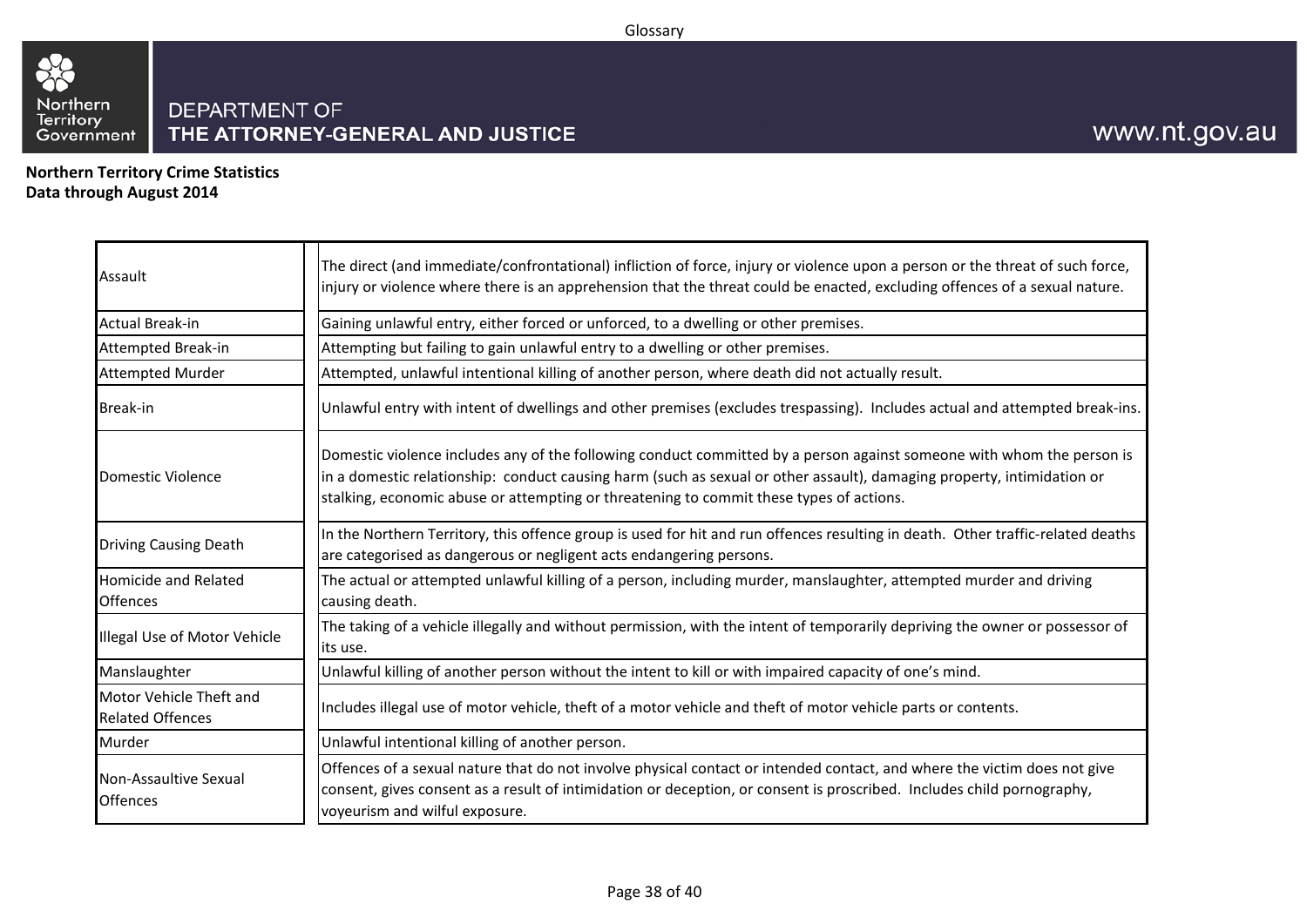#### Glossary



**Northern Territory Crime Statistics Data through August 2014**

| Northern Territory Balance                  | The Northern Territory Balance is the area of the Northern Territory that lies outside of the six urban centres of Darwin,<br>Palmerston, Alice Springs, Katherine, Tennant Creek and Nhulunbuy.                                                |  |  |  |  |  |  |  |
|---------------------------------------------|-------------------------------------------------------------------------------------------------------------------------------------------------------------------------------------------------------------------------------------------------|--|--|--|--|--|--|--|
| Offence                                     | An action that contravenes an act of law in force in the Northern Territory or the Commonwealth.                                                                                                                                                |  |  |  |  |  |  |  |
| Theft and Related Offences                  | A broad category involving the unlawful taking or obtaining of money, goods or services without the use of force, or the<br>receipt or handling of stolen money or goods. Includes offences such as stealing and shoplifting.                   |  |  |  |  |  |  |  |
| <b>Property Damage</b>                      | The unlawful destruction, damage, or defacement of property, including vandalism, graffiti and interfering with a motor<br>vehicle causing damage.                                                                                              |  |  |  |  |  |  |  |
| Robbery                                     | A broad category involving theft of property with the use or threat of immediate force.                                                                                                                                                         |  |  |  |  |  |  |  |
| Sexual Assault                              | Physical contact or intended contact of a sexual nature where the victim does not give consent, gives consent as a result of<br>intimidation or deception, or consent is proscribed. Includes rape (actual, intended and attempted) and incest. |  |  |  |  |  |  |  |
| Theft of Motor Vehicle Parts<br>or Contents | The taking of parts or contents from a motor vehicle illegally and without permission.                                                                                                                                                          |  |  |  |  |  |  |  |

Definitions are based on the Australian and New Zealand Standard Offence Classification system of 2011, published by the Australian Bureau of Statistics.